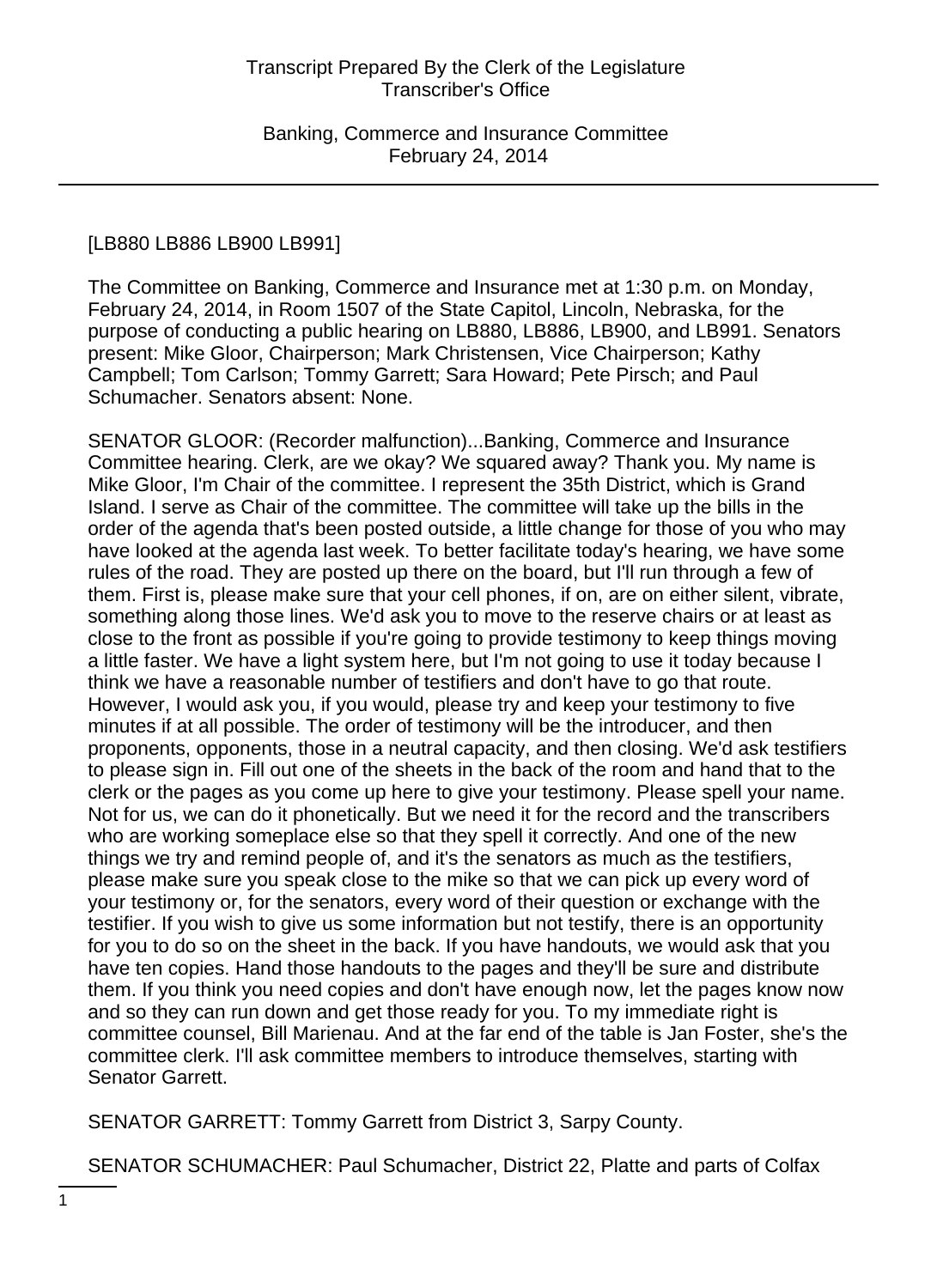and Stanton County.

SENATOR CHRISTENSEN: Senator Christensen, District 44, Imperial.

SENATOR HOWARD: Sara Howard, District 9, midtown Omaha. [LB900]

SENATOR GLOOR: And Senators Crawford, (sic: Carlson), Campbell, and Pirsch I know will be here shortly. We've had a lot of meetings going on over the lunch hour and people are presenting bills in other committees. So they will trickle in as we move forward. Our pages today are Emily Schiltz from Sioux Falls, South Dakota, and Steven Schubert who's right here in Lincoln. And we'll start off with LB900, Senator Janssen, and welcome back to the committee. [LB900]

SENATOR JANSSEN: Thank you. I was hoping you'd start it off with me since I sat here. So it helps out. Thank you, Mr. Chairman and members of the committee. For the record, my name is Charlie Janssen. That's spelled C-h-a-r-l-i-e J-a-n-s-s-e-n. I represent District 15, which is Fremont, Uehling, Winslow, among other villages and townships in Dodge County. I appear today to introduce LB900. LB900 would eliminate a right of the Attorney General to be a qualified beneficiary to a charitable trust. I brought this bill at the request of a constituent from my district. He is an attorney and generous philanthropist. His work on behalf of young athletes in eastern Nebraska is remarkable. He has established a youth sports charitable trust among other philanthropic endeavors. His experience with Nebraska's Uniform Trust Code suggests the need to discuss how our current statutes are structured. He is with us today so I don't want to steal his thunder, but I believe his experience is helpful as we consider our current charitable trust provisions and any possible changes. And, again, I'd like to reemphasize the amount of work that Mr. Schilke, that will probably follow me here as a proponent, has done in eastern Nebraska. Myself, at the ripe age of 43, has actually benefited from his philanthropic endeavors as a child, whether it be the YMCA...recently put together right outside of Fremont, a baseball stadium and softball complex for youth sports. And I think that's actually where this kind of derives from, so. He has been a pillar of our community for my entire lifetime, certainly. And I welcome you to ask questions about this, that he is much more proficient in these codes than I am, so. I could try to answer questions, but I've got an expert coming behind me that would be much better at it. [LB900]

SENATOR GLOOR: Thank you, Senator Janssen. Are there any questions of Senator Janssen? Not seeing any at this point. Are you going to stay around to close? [LB900]

SENATOR JANSSEN: I'm going to stick around and watch. [LB900]

SENATOR GLOOR: Okay. [LB900]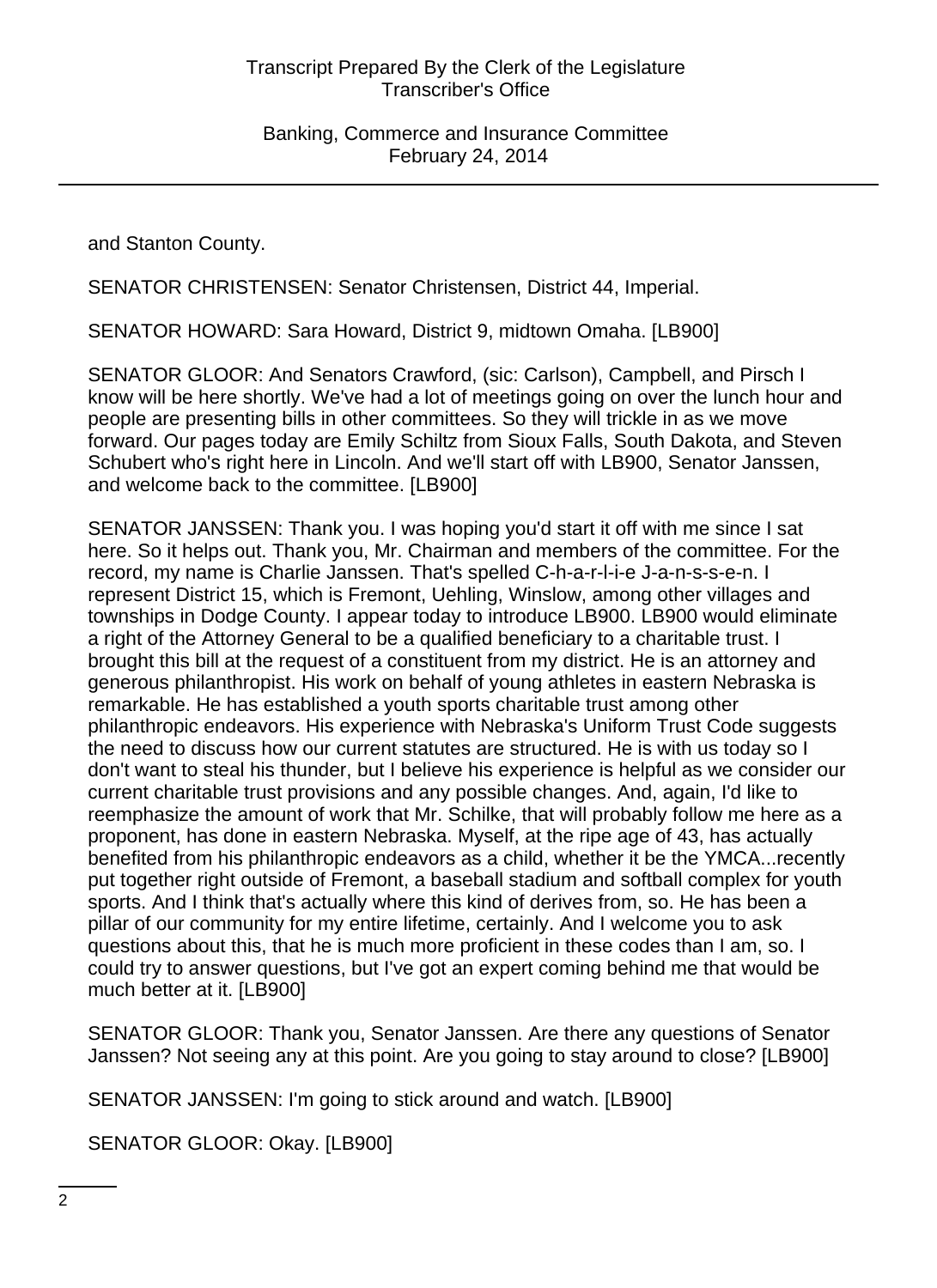SENATOR JANSSEN: I don't know if I'll close. Thank you, Senator Gloor. [LB900]

SENATOR GLOOR: Thank you. You've heard the opening. Are there those who would like to speak as proponents of this bill? Good afternoon. [LB900]

NEIL SCHILKE: (Exhibit 1) Members of the committee, I am Neil Schilke, S-c-h-i-l-k-e, and N-e-i-l, from Fremont. I'm giving you handouts which are simply Nebraska statutes that apply. And I've highlighted the portions that I believe are particularly important. What this bill proposes to do is to amend the Uniform Trust Code to eliminate involvement by the Attorney General. You will know that the uniform code is a bill that is prepared by a national commission for introduction with all states. I suspect, but do not know, that some states probably do not have statutes authorizing local enforcement of charitable trusts. And that may be the reason that this particular provision is included in the Uniform Code. I don't know that, but surmise that must be the reason. Nebraska, in section 23-1201 which I handed out, grants broad authority to the county attorney to be involved in both civil and criminal matters of any general public interest. The only reference in the code to the Attorney General is in the statute which this bill would repeal. Now the effect of being a qualified beneficiary, which is a significant portion of this, is what I have highlighted on the statutes given you. The first one, section 3878(a) makes it mandatory that all trusts may keep the Attorney General informed; all charitable trusts. It uses the general word "trust" but that will include charitable trusts, of which there are many. In over ten years, this statute has not been enforced on any general basis. There's been very little enforcement by the Attorney General's office. They have advised that they have no registry of any trusts. They can't provide information as to any waivers they've granted. They do say that they have provided or received reports from some private trust firms, but there's no provision even enabling them to enforce the statutes that are necessary. It simply has not been enforced and I don't believe there's any need for it. The statute is permissive in some respects. It says the detailed information shall be made available upon request. It says the Attorney General's Office may waive that, but that caused a great problem. In my particular instance, they have requested this. They will not waive, and it's a burden. And even if that...if the present Attorney General would waive that, that gives me no assurance for what may happen in the future. There are a great many charitable trusts in Nebraska. You could probably guess as well as I, but based on my experience, I'm guessing there must be over 1,000. If the statute is enforced and there are 1,000 trusts giving this kind of information, it's got to be a burden on the Attorney General's office. It's got to increase the cost of his operation, the office equipment, staff, the whole business. And I believe you seriously want to cut state expenditures. This is one small way that this could be done. I cannot conceive of any purpose that requiring the Attorney General to be involved in this as almost a cotrustee serves. I can conceive of none. But if someone can conceive of a purpose, then I have a question. If that purpose is there, why is there no such requirement imposed on the nonprofit corporations, foundations, and endowments? There's no such requirement. Those are at least as extensive as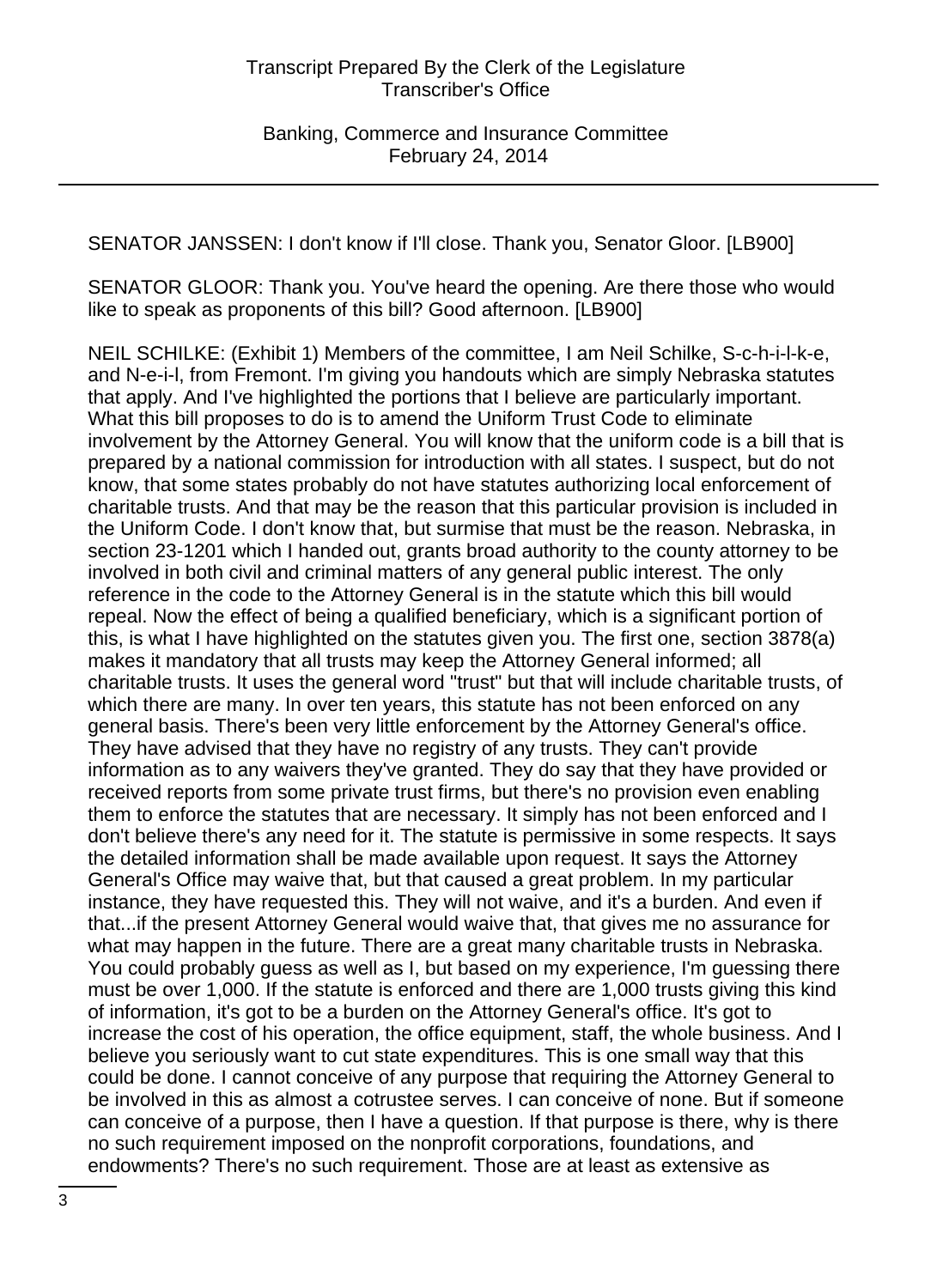Banking, Commerce and Insurance Committee February 24, 2014

charitable trusts. I don't see any distinction between the two. It may appear, looking at this, that the requirements of the trustee aren't particularly burdensome. Maybe they're not. But let me just briefly explain how an experience...how it affects my trust. And I'm sure there are other trusts similar to that. In December '06, I formed a trust because I thought it was important that we do more to stop obesity, sloth, bad gangs, bad drugs, drinking among our youth. So I started a trust for the purpose of defeating that, to provide financial assistance to kids needing financial assistance to participate in organized sports. I had that trust approved by the IRS as a 501(c)(3) organization and as a 509(a)(2) organization, which is a support organization for a community foundation. At present, the reports are made to the Internal Revenue Service and to the Fremont Area Community Foundation. Those are all available to the public. None of the information they require is as extensive as what would be required...has been required by the Attorney General. Now the trust itself. I contributed something over...a little over \$5.5 million to that trust. In addition, there's been about \$300,000 raised with local support: Fremont, Dodge County, Fremont Foundation, College World Series, Kiwanis Club, a Durham Foundation, and a number of businesses and personal contributors raised that. Now those assets, by request of the Attorney General, have to now be listed for him and appraised, at least as a fair market value; it says, if feasible. Who determines if it's feasible? Obviously, the Attorney General does, and they were going to say these are feasible. The intangibles in that trust at the moment that must be reported will be a checking account, broker account. No problem. Also be a number of contracts: contract for maintenance, contract with the Legion program, contract for operation of the program, contract with the city relating to utilities, and many, many contracts for advertisers on outfield banners and scoreboard banners. Those would all have to be submitted. There's another problem. When I disclose all the disbursements, I've got to violate my agreement to hold in confidence all distributions for needy kids; the applications and payments. My documents require they be held in confidence and I've always honored that and I intend to. And how I do that and report it to the Attorney General's Office, I don't know. And the trust itself, as Senator Janssen indicated, consists of 20.1 acres of land I bought on which I built four ball fields, all top quality, two buildings. I could go through page after page after page of the equipment out there that fully equipped it for running the ball fields, the mowers, the machinery. It's a big deal. And it would take many, many pages to inventory all of the tangible personal property out there in addition to the real estate. And it's going to take a lot of different appraisers in a whole lot of different areas of expertise. But who pays for all this? It's going to be a substantial cost. I run the thing. I don't get any fees. I can't get any fees. I don't even get reimbursed for expenses. I have to handle the distribution to all those kids, the management of the whole program. And I don't like the idea of having to do a whole lot of work for the Attorney General to be almost a cotrustee when it serves no purpose. In this particular case, the cost that would be paid for any inventory or appraisal is going to be paid by needy kids in the Fremont area. Now why do I say this? It's because we now have \$2,350,000 in endowment for needy kids. That is...can be used to the extent of 5 percent per year. But the first use of that has to paid for the...used to pay for the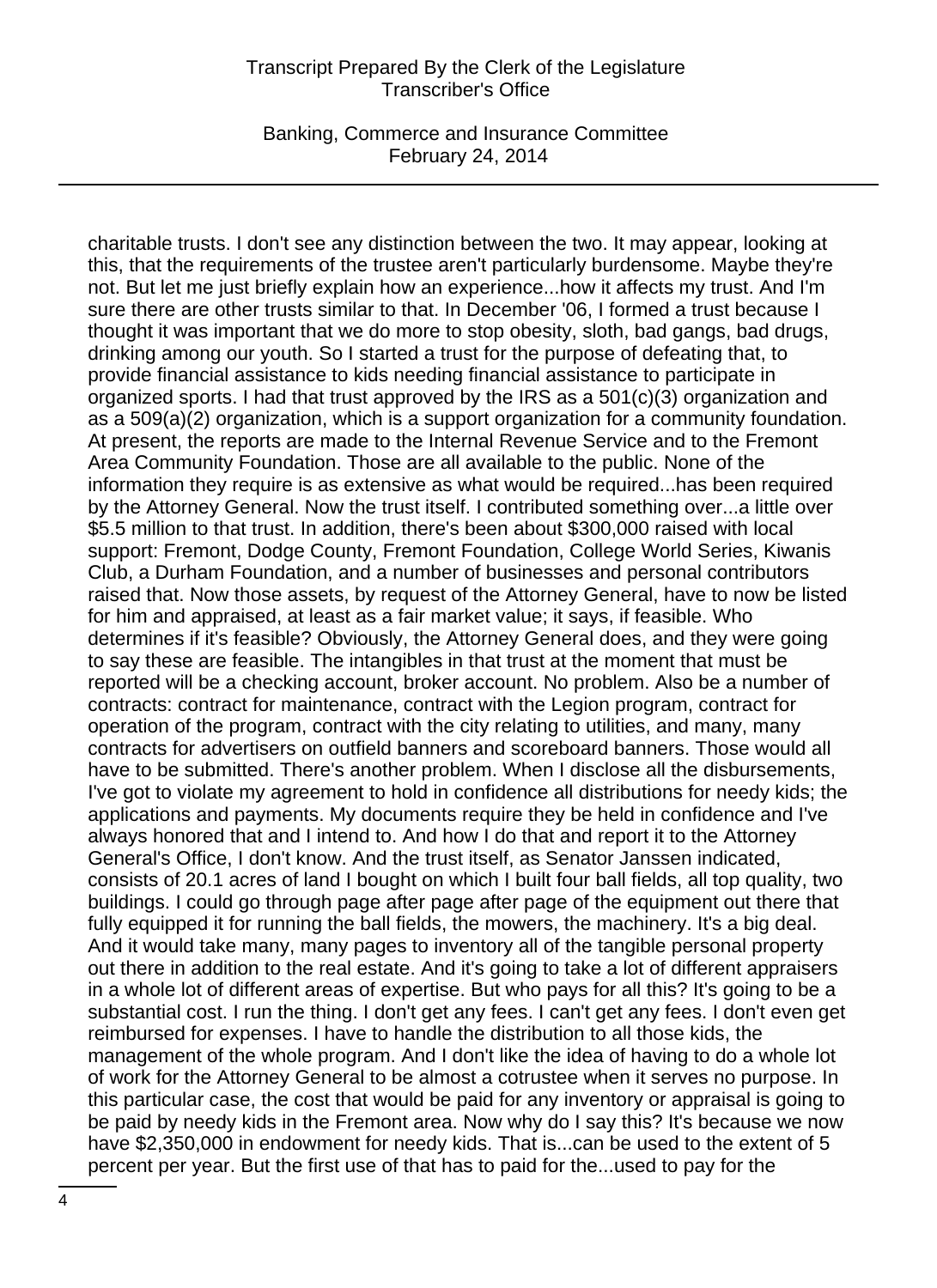Banking, Commerce and Insurance Committee February 24, 2014

management...not the management, the maintenance of the ball fields. That's the first expenditure. Everything that's left goes to needy kids. What does that mean? It means every dollar I spend out of this trust is taking away \$1 from a needy kid. It's why I pay no one, no bookkeeper, no secretary, no accountant, no lawyer. I pay no one except the contract to handle the maintenance of the fields, the mowing almost daily and a lot of work that's required. That's the only payment I make. Everything else goes to kids. But if I have to start paying appraisers, I'm cutting some needy kids out of money that want to participate in some sport and the money is not there. Now I urge to you that I think it would be appropriate to reduce expenses to the state and reduce the involvement of the Attorney General's Office in private affairs that could best be handled close at home by the county attorney. There has been no hint, and I have no knowledge or belief that there has ever been a hint, of any question as to management or administration of this trust. The trust, I believe, is best for all. And I think that the state and everyone should encourage private philanthropy which improves the lives and the health of our citizens. And this, I believe, does it because I'm a strong believer that kids active in organized sports is one of the best possible things they can do to improve their health and, ultimately, reduce health costs and all kinds of costs, welfare costs, many costs to the state. Long-term it will save money to the state. I think that the state and everyone should encourage private philanthropy and should not hinder them by roadblocks and obstacles. And the involvement of the Attorney General as a qualified beneficiary, giving him the power to require all of these details on an annual basis...well, the one section just says "regular" I think, but other than that, it's annual. It's a burden and it serves no purpose whatsoever. The Attorney General's Office has made no effort to enforce it other than a few, and I don't think they've been enforced. I think they've probably come forward through the large trust departments, as he said, probably based on the mandatory requirement in section 3878 which isn't discretionary. If any of you have questions, I'll be glad to try to answer them. [LB900]

SENATOR GLOOR: Thank you, Mr. Schilke. Thank you, first of all, for your testimony. Second of all, thank you for your philanthropy on behalf of Nebraskans, especially kids. [LB900]

NEIL SCHILKE: Thank you. [LB900]

SENATOR GLOOR: I want to make sure I understand correctly. You have or have not been doing this inventory that you've been submitting? [LB900]

NEIL SCHILKE: I first registered the trust with the Attorney General's Office. After that, I requested that they give me a waiver, which they can do. And from there, I've been arguing with them for probably the last six or seven or eight months. And I've requested information from them. And I just in...last week, received information that they had never...they had no register of any trusts and they had a few...I'd say few, some...reports from some major, principally private investment companies as to their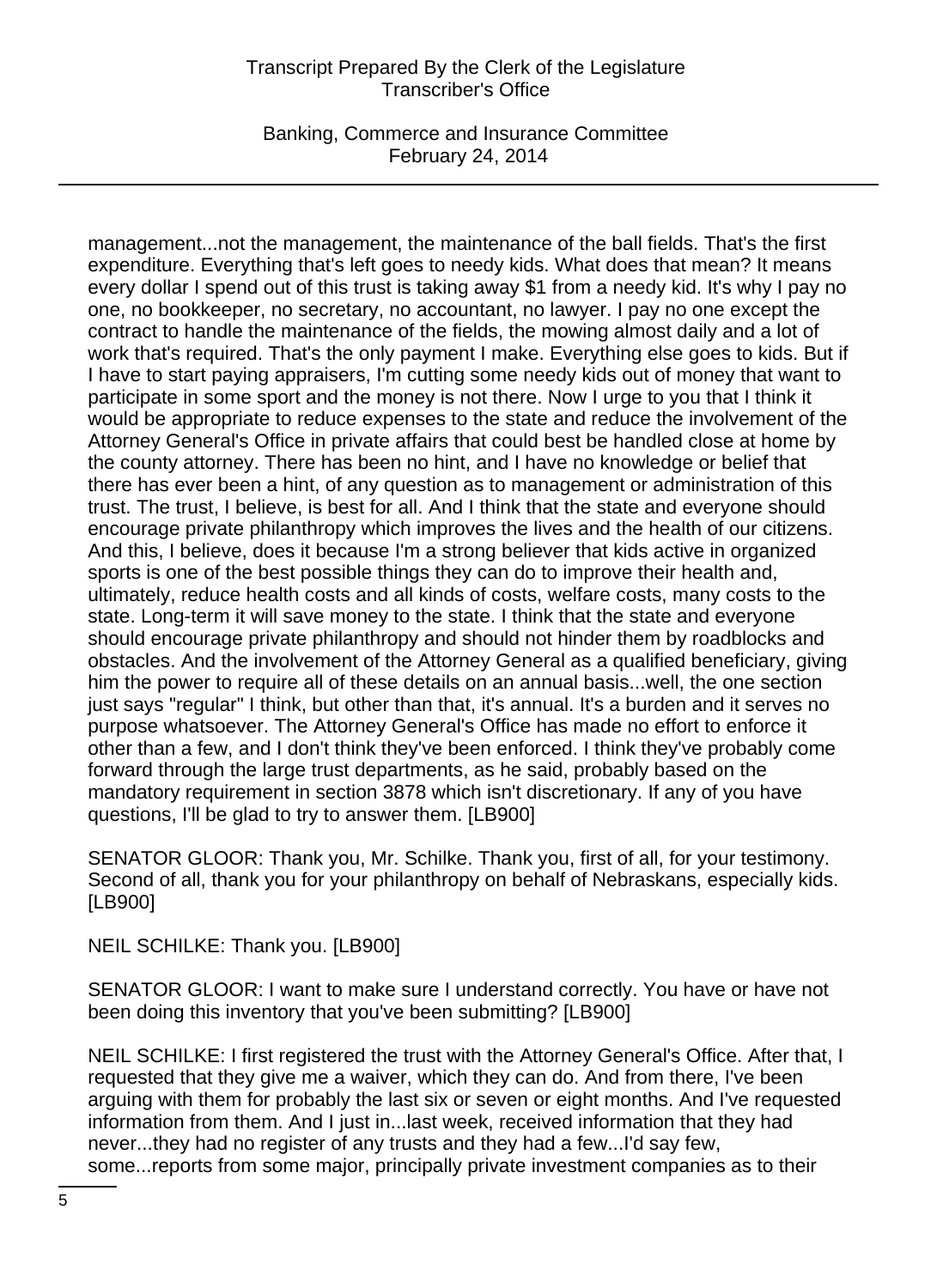reports and so forth. And it's all I've had. [LB900]

SENATOR GLOOR: So there is nothing that you're submitting, but there also is nothing that you're being...there's no enforcement currently underway against you as relates to how you've read the statutes? [LB900]

NEIL SCHILKE: No. No, there's only the demand that I provide them this. I have not done that. [LB900]

SENATOR GLOOR: But the demand is from the Attorney General's Office? [LB900]

NEIL SCHILKE: Yes. Yes. [LB900]

SENATOR GLOOR: So you have gotten the demand that you supply this to them? [LB900]

NEIL SCHILKE: Yes. Yes, I have. They have demanded it and they have refused my waiver, my request for a waiver. [LB900]

SENATOR GLOOR: And that inventory, again, is "if feasible"? [LB900]

NEIL SCHILKE: It's supposed to be at market value, if feasible. [LB900]

SENATOR GLOOR: And so your assumption is, they think it's feasible for you... [LB900]

NEIL SCHILKE: I don't know what they do. I don't know...if this Attorney General says they're feasible, I don't know what the next one will say. It's totally at the mercy of the Attorney General what is feasible. In this case, an inventory and appraisal, that would just be a monstrous job. I could...I've got them listed, page after page after page of equipment for the ball fields and the buildings. And it just...it's huge. [LB900]

SENATOR GLOOR: Okay. Other questions? Senator Schumacher. [LB900]

SENATOR SCHUMACHER: Thank you, Senator Gloor. Thank you for your charity and for your testimony today, Mr. Schilke. [LB900]

NEIL SCHILKE: You're welcome. [LB900]

SENATOR SCHUMACHER: In the bill, itself, all that does is strike one line taking away the Attorney General's right to have standing as a qualified beneficiary. But this would apply to all trusts, not just yours, right? You'd be taking... [LB900]

NEIL SCHILKE: Well, if this...that would apply to all charitable trusts. [LB900]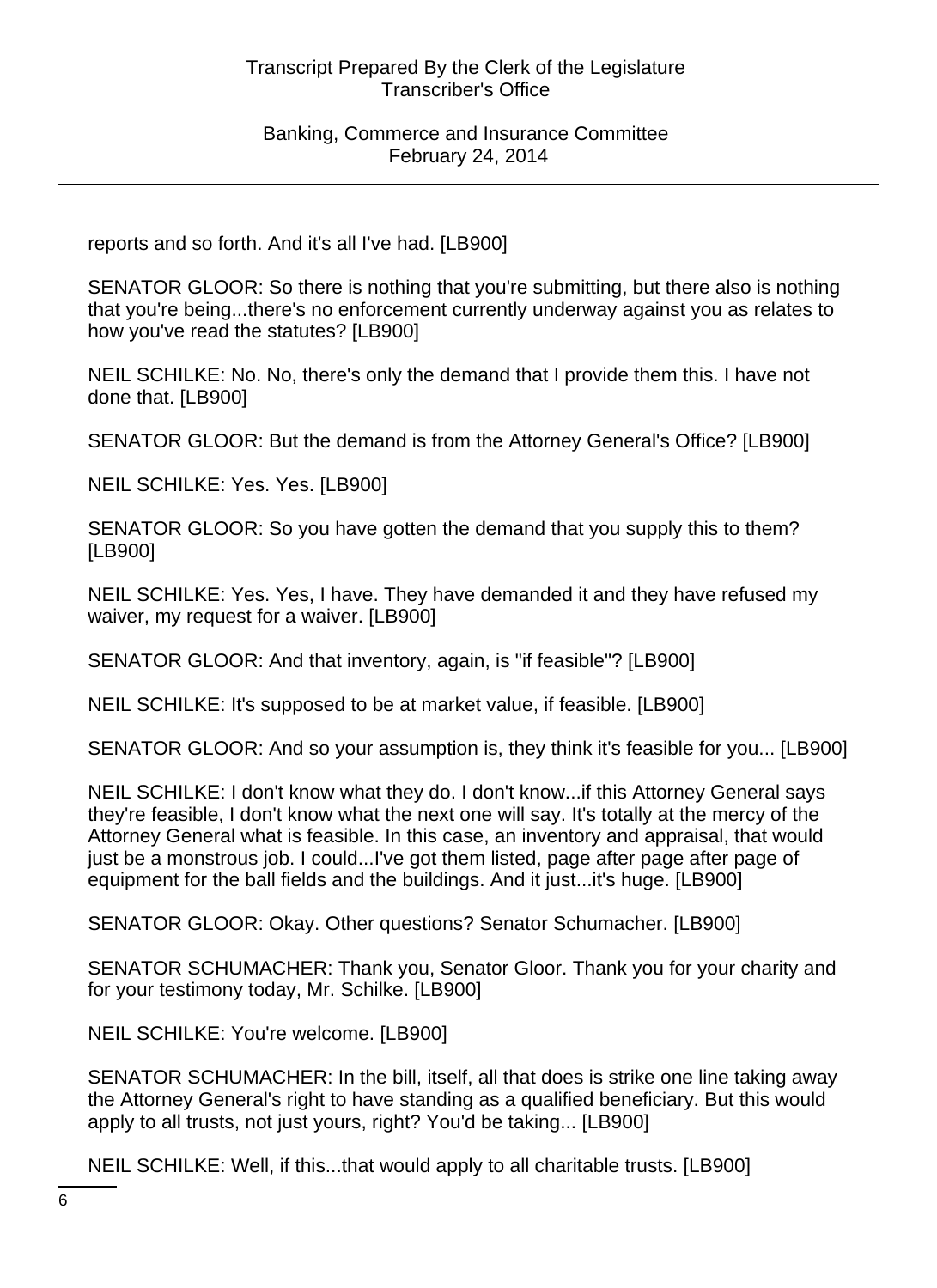SENATOR SCHUMACHER: So...and there's a lot of them in this state. [LB900]

NEIL SCHILKE: I'm guessing 1,000, I don't know. [LB900]

SENATOR SCHUMACHER: Okay. And if...and you're saying the Attorney General has rarely, if ever, used this power? [LB900]

NEIL SCHILKE: He has told me that they have...that they're not required to register a trust, which is right. The statute only says they're to get information, it doesn't say they have to keep a record of it. He's told me they have no record of trusts. And he said that he has no record as...I requested information as to waivers given. He said, they hadn't found any so far. [LB900]

SENATOR SCHUMACHER: Have they singled out your trust or you're the only one that's got this request? The only one in the state? [LB900]

NEIL SCHILKE: To my knowledge, I'm the only one. [LB900]

SENATOR SCHUMACHER: And so of all the hundreds and thousands of trusts in the state, you're the only one that the Attorney General has focused on? [LB900]

NEIL SCHILKE: To my best knowledge, that's correct. [LB900]

SENATOR SCHUMACHER: And because of your particular situation, you're asking that the law be changed for all trusts. [LB900]

NEIL SCHILKE: Yes, because I don't think it serves any purpose. If a statute has not been enforced and it would serve no purpose, I don't think it should be a burden on the private citizens to comply with it. [LB900]

SENATOR SCHUMACHER: Wouldn't it serve a purpose if you had a trust, let's say, that was...whose beneficiaries were children--and, of course, children have a hard time bringing a lawsuit--and so that the only person who could speak for those children if the trustee was making off with the assets or improperly administering the trust would officially be the Attorney General or the county attorney? [LB900]

NEIL SCHILKE: No. No. The county attorney. [LB900]

SENATOR SCHUMACHER: And usually in this state, the county attorney and the Attorney General have concurrent jurisdiction. [LB900]

NEIL SCHILKE: But statute specifically gives the county attorney the authority. [LB900]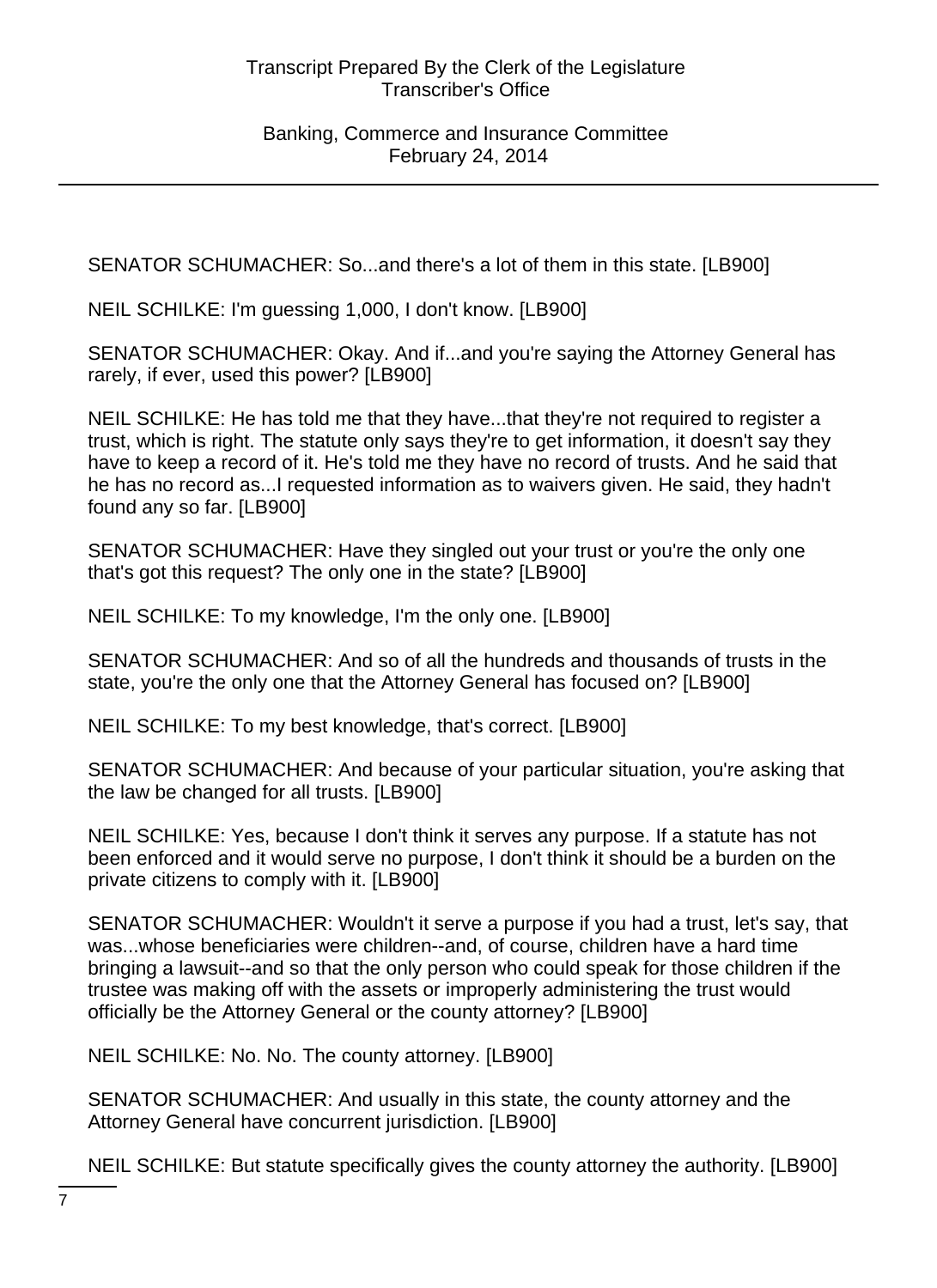SENATOR SCHUMACHER: And this also gives the Attorney General the authority to step in. [LB900]

NEIL SCHILKE: Way more than what...the county attorney doesn't demand anything like that. [LB900]

SENATOR SCHUMACHER: Okay. So... [LB900]

NEIL SCHILKE: It gives him the authority. I'm not sure that...I think the Attorney General would still have the authority without this statute if there's a claim of a crime or something wrongdoing with a trust, he'd still have authority to enforce it with, as you say, with the county attorney, certainly. But he doesn't have to get all these reports. [LB900]

SENATOR SCHUMACHER: And you got a letter from the Attorney General requiring you, and as far as you know, you alone to file these reports. [LB900]

NEIL SCHILKE: I don't have knowledge, but I don't know of any other trusts. I know of a lot of charitable trusts in Fremont, and I know none of...and I'm a cotrustee with a large trust with an Omaha bank and I know they haven't been contacted. [LB900]

SENATOR SCHUMACHER: One...should something happen to you, who is going to run your trust? Do you have a... [LB900]

NEIL SCHILKE: There's a line of succession. My next one is my daughter and then my son-in-law and on...it's family. But there can be no trustee fees ever paid; forever going to be charitable. [LB900]

SENATOR SCHUMACHER: Right. But...and who's going to do the work that you're now doing? [LB900]

NEIL SCHILKE: My daughter or my son-in-law. They can't get any fees, but they may hire...they may have to hire a bookkeeper or something that I don't do. They may have to do that, but they can't take any trustee fees ever. [LB900]

SENATOR SCHUMACHER: Yes. Thank you for your testimony. [LB900]

SENATOR GLOOR: Senator Carlson. [LB900]

SENATOR CARLSON: Thank you, Senator Gloor. And thank you for your testimony. I came in late and maybe you had mentioned this. And if you did, just tell me that. But what function do you think the Attorney General has that in existing statute he's got the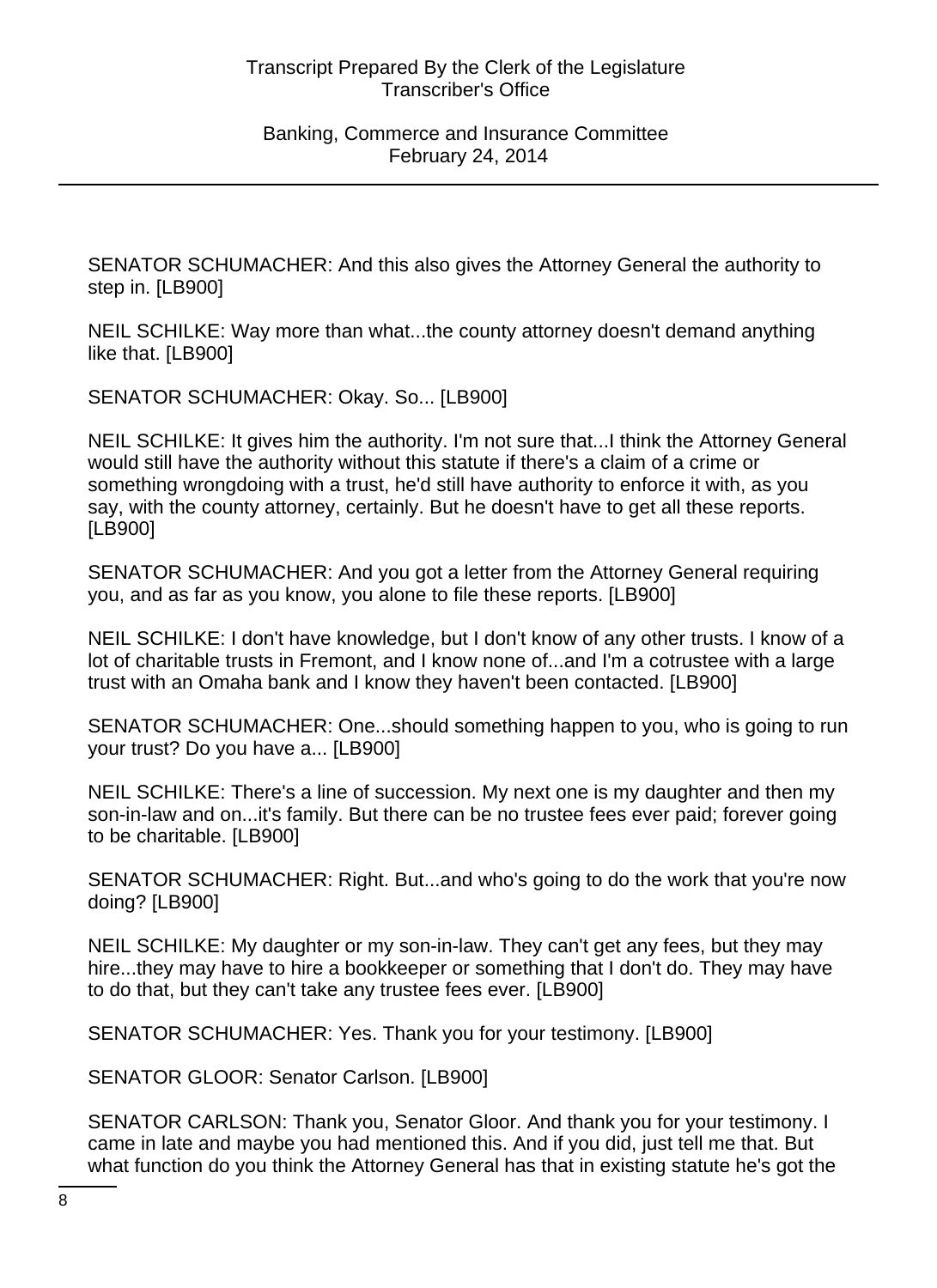rights of a qualified beneficiary? What is that supposed to serve? What's the function? [LB900]

NEIL SCHILKE: You go back to the other statute. It said then I have to give him...all charitable trustees then have to give him notice of the...what the statute says. He says he has no record of that, ever. Ever. They also, at his request, has to give an inventory of all of their assets, report of distributions, receipts, disbursements, everything that's in the statute. Otherwise the Attorney General...I don't know what he does with them after he gets them, but the statute requires it, and that's a burden on the trust. [LB900]

SENATOR CARLSON: Well, and it's not necessarily a truth, but you normally think when we have a law and we have it in statute, that that was put in there for a particular purpose that he's supposed to fill a responsibility. But I don't know what that is and you don't know what that is. [LB900]

NEIL SCHILKE: There's no provision to how he can enforce it, even. I don't know how he...as I indicated, the only reason I can think of why that's there is that it went in a uniform code and that some states may not have local representatives, such as we do with the county attorney, that would have powers of enforcement. The only reason I can think it's there. I don't know what it accomplishes. What does it accomplish to give the Attorney General...have him get file cabinets full to keep all these reports and information and the statute doesn't say he's supposed to do anything with them. If there is a crime, he's not going to find it by looking at those reports anyway and he's still got authority to act on crimes. This is simply taking away the obligation of the trustee to have to give him all this paperwork. [LB900]

SENATOR CARLSON: Okay, I understand. Thank you. [LB900]

SENATOR GLOOR: Senator Pirsch. [LB900]

SENATOR PIRSCH: Thank you for your testimony here today, Mr. Schilke. Am I saying that right? [LB900]

NEIL SCHILKE: Yes. [LB900]

SENATOR PIRSCH: Wonderful. So now are these the ball fields...my mom lives in Fremont there. Is this on Old Highway 275 then? [LB900]

NEIL SCHILKE: Yes. [LB900]

SENATOR PIRSCH: Okay. And with respect to...let me just ask this. The way that Nebraska has this structured with the Attorney General currently having that duty, how does this compare, or do you know, or contrast in neighboring states, Iowa, Kansas,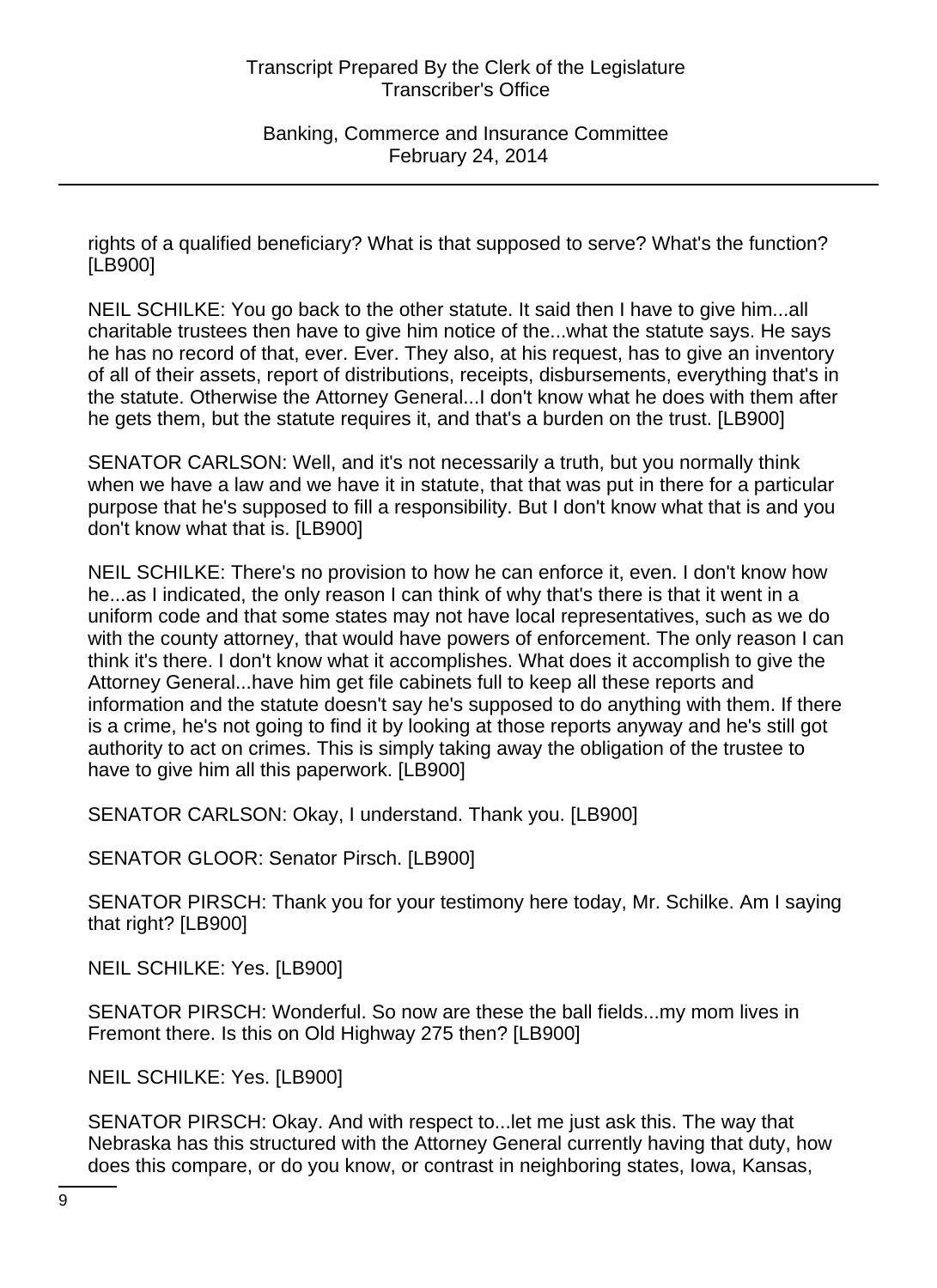### Banking, Commerce and Insurance Committee February 24, 2014

Missouri? Do they place that...specifically, that task on their Attorney General? [LB900]

NEIL SCHILKE: I can't answer, I don't know. I'm sorry. [LB900]

SENATOR PIRSCH: Okay. Thank you. [LB900]

SENATOR GLOOR: Any other questions? Seeing none, thank you, Mr. Schilke. I appreciate it. [LB900]

NEIL SCHILKE: Yeah. I thank Senator Janssen for introducing the bill and thank you, committee, for your time. [LB900]

SENATOR GLOOR: Thank you. Other individuals who would like to speak as proponents? We'll now move to those who are here as opponents of this bill and would speak in opposition. Afternoon. [LB900]

ABIGAIL STEMPSON: Good afternoon, committee. I am Abigail Stempson, A-b-i-g-a-i-l, Stempson, S-t-e-m-p-s-o-n. I'm chief of the Consumer Protection Division in the Nebraska Attorney General's Office. The Consumer Protection Division is the division in the Attorney General's Office charged with protecting charitable assets. I'm here to testify in opposition of LB900, which would eliminate the Attorney General as a qualified beneficiary. Recognizing the importance of the Attorney General's supervision over charitable assets is part of the Nebraska Uniform Trust Code. In 2003, this Legislature chose to give the rights of a qualified beneficiary to the Attorney General with respect to charitable trusts whose principal place of administration are in Nebraska. This is consistent with the historically recognized, parens patriae and common law role of the Attorney General in protecting charitable assets in the state of Nebraska. The rights of a qualified beneficiary allow our office to be more efficient and more effective in our pursuit to protect charitable assets. These rights include the requirement that trustees of a charitable trust provide notice to our office in certain circumstances. In addition, trustees must keep the Attorney General reasonably informed about the administration of any charitable trust and of the material facts necessary for us to protect the public's interest. While trustees have a fiduciary duty to a charitable trust, the Attorney General has a duty to the citizens of Nebraska. We work very hard at the Attorney General's Office to protect charitable assets in this state, as we work with a variety of charitable trusts with assets that range from under \$3,000 to over \$7 million. We have the expertise to appropriately protect the public interest. Without the notices and information provided to our office pursuant to our status as a qualified beneficiary, we would have to rely on referrals regarding fraud or misuse of charitable assets, making us reactive instead of proactive. Furthermore, our status as a qualified beneficiary puts trustees and the public on notice that the Attorney General has responsibilities regarding charitable trusts. Charitable trusts are for the benefit of the public. And because the public is the object of the settlor's gift, private parties may have insufficient financial interest in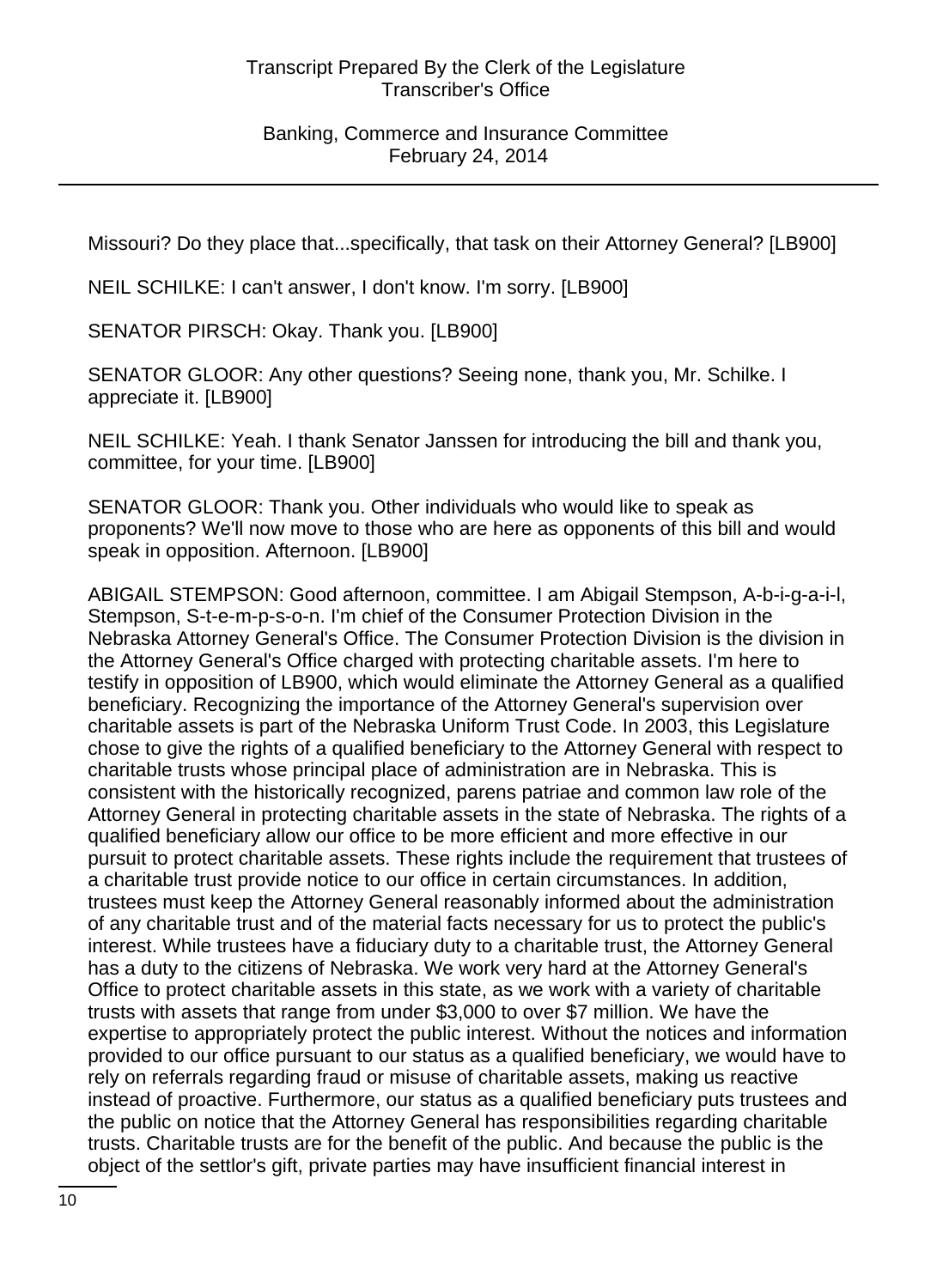Banking, Commerce and Insurance Committee February 24, 2014

charitable trusts to oversee their enforcement. Consequently, the state, itself, must perform this function to a proper supervision of charitable trusts on behalf of the public. For this reason, the Nebraska Supreme Court has long recognized the Attorney General has the right to maintain an action for enforcement of a charitable trust or prevent misuse of the property. Both before and after the Nebraska Uniform Trust Code was passed, our Supreme Court has stated that the Attorney General is, in any case, a proper party in litigation involving a charitable trust whether he or she appears as plaintiff or as defendant. While charitable trusts may take on many forms and serve many functions, ultimately the assets held in those trusts must be accounted for. And as our Nebraska Supreme Court explains, the privileges provided by law to charitable institutions carry a corresponding obligation to be accountable to the public for the actions such institutions undertake. In Nebraska, the Attorney General is tasked with holding them accountable. To summarize, the Attorney General being named as a qualified beneficiary gives our office the tools to more efficiently do the job that we must do even without the qualified beneficiary status. We protect the charitable assets in Nebraska. But without the rights of a qualified beneficiary, the role of the Attorney General turns from one in which proactive action may be taken by our office after identifying possible fraud or misuse to one which is entirely reactive and dependent upon referrals from others. Therefore, we oppose LB900, removing the Attorney General as a qualified beneficiary. And I want to thank the committee for allowing me to testify today. In regard to the statements made earlier about the Attorney General's role concerning charitable trusts, we do not agree with some of those statements. I welcome any questions the committee has in regard to our role. [LB900]

SENATOR GLOOR: I'll bet you'll get a few. [LB900]

ABIGAIL STEMPSON: I think I will, too. [LB900]

SENATOR GLOOR: Ms. Stempson... [LB900]

ABIGAIL STEMPSON: Yes. [LB900]

SENATOR GLOOR: ...your comment was, paraphrasing initially... [LB900]

ABIGAIL STEMPSON: Yes. [LB900]

SENATOR GLOOR: ...that the AG's office, that there's a responsibility to keep the AG's office informed in certain circumstances. [LB900]

ABIGAIL STEMPSON: Certain circumstances. [LB900]

SENATOR GLOOR: So this may be part of the challenge we've got here. What are those circumstances? [LB900]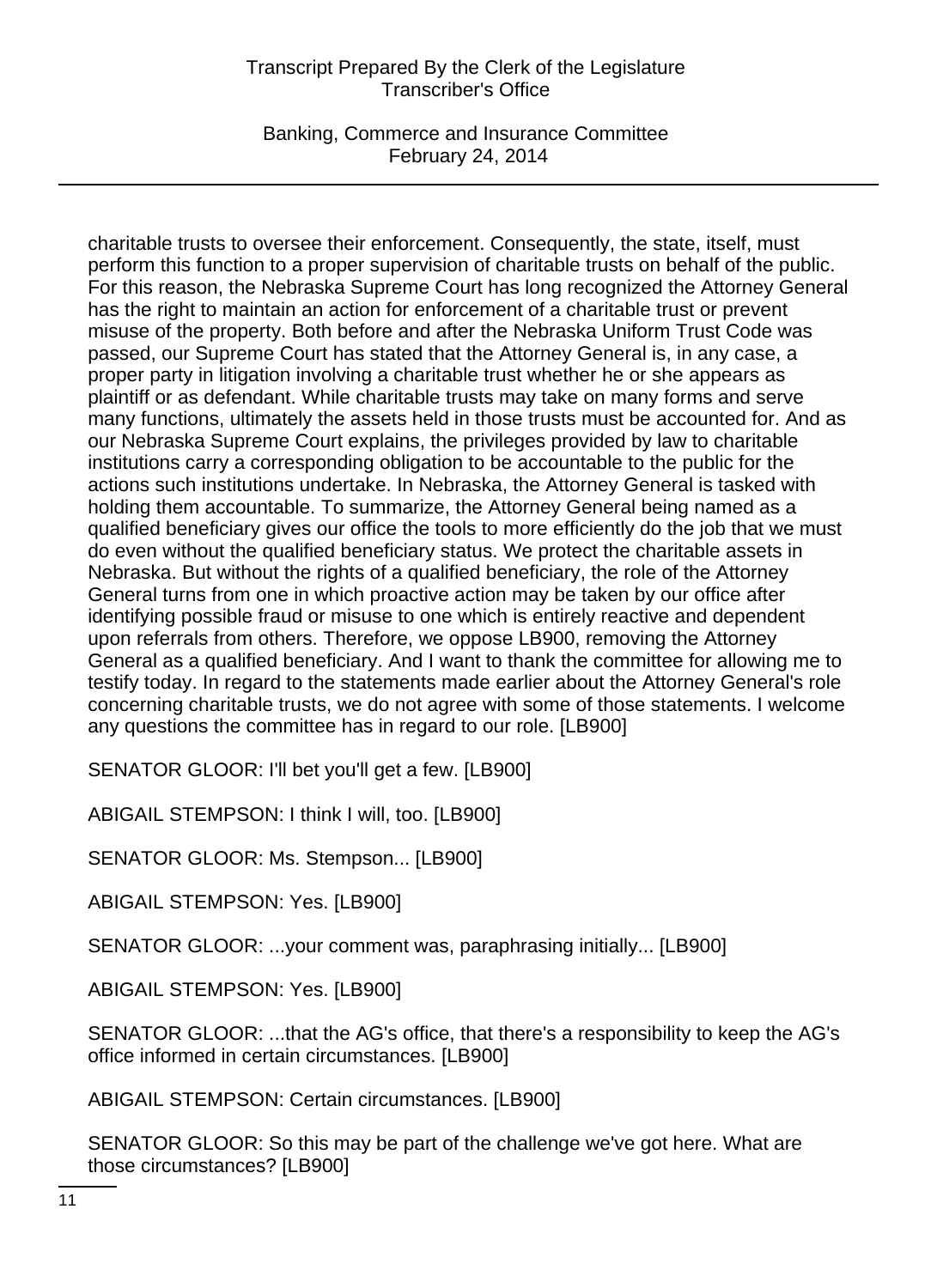Banking, Commerce and Insurance Committee February 24, 2014

ABIGAIL STEMPSON: You know, they are enumerated out in the statutes the certain circumstances that there are. And so, for instance, some of the examples are: If a trustee resigns we are to get notice, as is every other qualified beneficiary. So again, we're on the same level as other qualified beneficiaries. Another place we get notice at is the modification or termination of an uneconomic trust. And an uneconomic trust is when a trust goes below a certain level. It's \$100,000, I believe, by statute. So if that trust has been depleted, it would be a good thing for us to know as to why it's been depleted. Maybe it was just because all the assets were spent in an appropriate manner. But it is a great way for us to make sure that is actually what's happening. [LB900]

SENATOR GLOOR: How about detailed inventories of baseball equipment... [LB900]

ABIGAIL STEMPSON: Right. [LB900]

SENATOR GLOOR: ...and the issue of where the gifts have gone that gets to be a confidentiality issue with the recipients of those monies? [LB900]

ABIGAIL STEMPSON: Yes. I will tell you, confidentially-wise we, obviously, as the Attorney General's Office get...almost everything we get is in some form or manner confidential so we understand that. But as to what they actually have to report to us, the statute outlines what it is. And, for instance, it doesn't say specifically...it doesn't give a bright line you have to have this format, exactly this. It gives a lot of leeway as to what you need to do. But I will read to you the statute that does require the reporting. It is in 30-3878, I believe. It says: A trustee shall send to the distributees or permissible distributees of trust income or principal, and to other qualified or nonqualified beneficiaries who request it, at least annually and at the termination of the trust, a report of the trust property, liabilities, receipts, and disbursements, including the source and the amount of the trustee's compensation, a listing of the trust assets and, if feasible, their respective market values. So it's not very specific in, you know, you have to have it. But we do need to know what trust assets there are. And this isn't just us. This is also other qualified beneficiaries who ask as well. [LB900]

SENATOR GLOOR: And so is the AG's Office getting these, what I would imagine are hundreds and hundreds and hundreds, of reports? [LB900]

ABIGAIL STEMPSON: We do. Yes, we do. [LB900]

SENATOR GLOOR: Okay. Quick questions from the committee. Senator Christensen. [LB900]

ABIGAIL STEMPSON: Uh-huh. [LB900]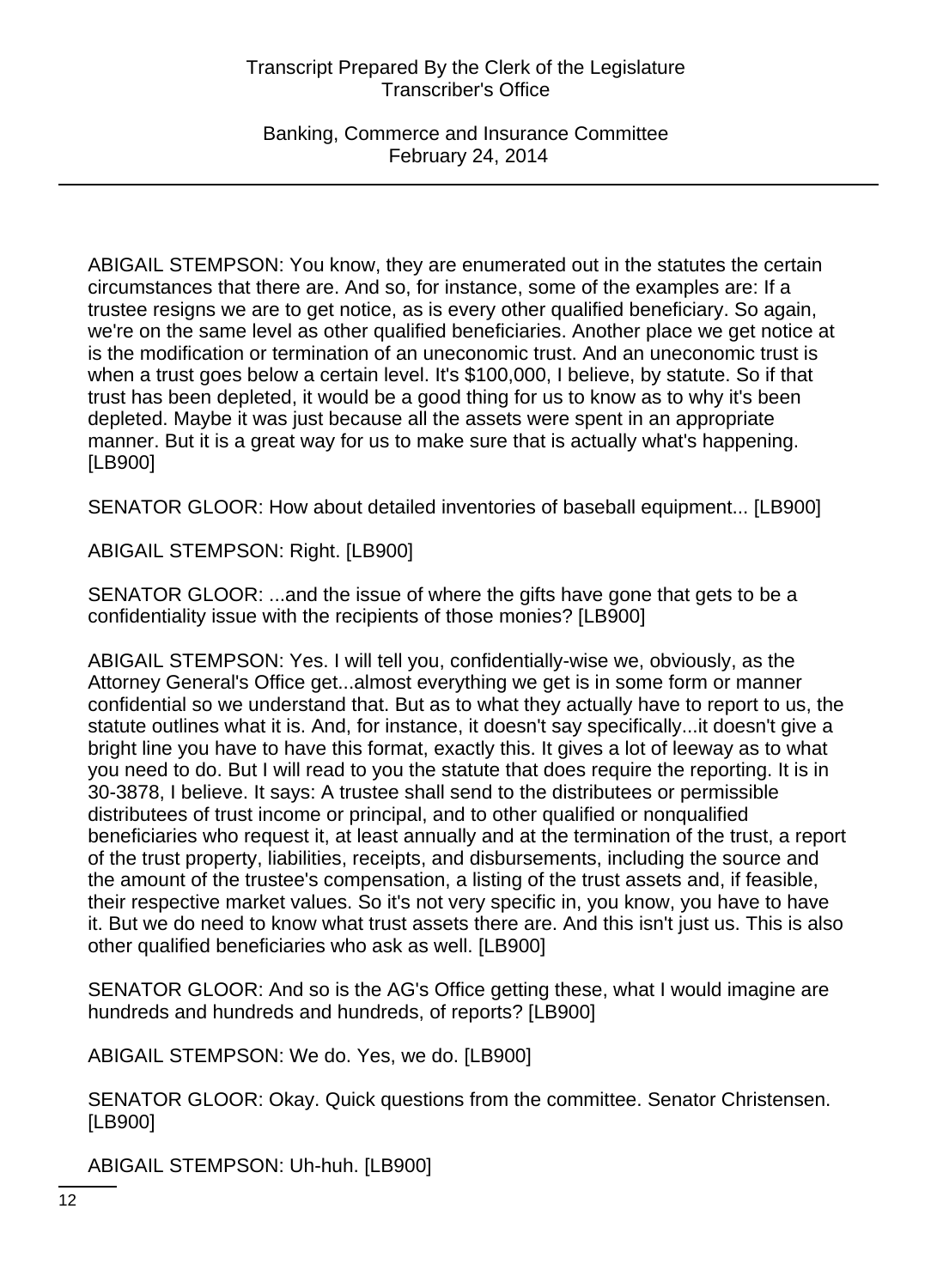SENATOR CHRISTENSEN: Thank you, Chairman. Thank you for appearing. So you do require reports of everyone, it's not just upon request? [LB900]

ABIGAIL STEMPSON: No. We request every one that we know of. If we know a charitable trust is in existence, we then go and request, hey, in the future, we want to know about your trust accounting. And there's also rules that say they have to give us the actual trust document because we feel that is the best way we can serve our purpose. [LB900]

SENATOR CHRISTENSEN: So there is an annual report that all of them are doing? [LB900]

ABIGAIL STEMPSON: They're supposed to be. We don't have...as Mr. Schilke stated, the registration of the trust is not with the Attorney General's Office. Again, we are to oversee charitable assets are being used appropriately, but the statute and actually the Legislature back in 2003 determined that there is no requirement to register trusts. It actually says that trustees may register trusts. So there's no "shall." There's just a "may." And they may register them with the county courts. And the reason for that is for jurisdictional purposes. And so that, specifically, also was taken care of in the statute. They said exactly, this is what we want registration to mean. [LB900]

SENATOR CHRISTENSEN: So do you...where are they registered, then? [LB900]

ABIGAIL STEMPSON: Again, if you want to... [LB900]

SENATOR CHRISTENSEN: Right. [LB900]

ABIGAIL STEMPSON: ...it's with the county court. [LB900]

SENATOR CHRISTENSEN: But if you...nobody registers it, then you won't be getting them reports. [LB900]

ABIGAIL STEMPSON: Well, we should be getting them. Again, you don't have to register it. But you do...since we are a qualified beneficiary, you are supposed to be sending the Attorney General these reports. [LB900]

SENATOR CHRISTENSEN: Okay. Thank you. [LB900]

SENATOR GLOOR: Senator Carlson. [LB900]

SENATOR CARLSON: Thank you, Senator Gloor. Now you made the statement that they're all supposed to file a report annually? [LB900]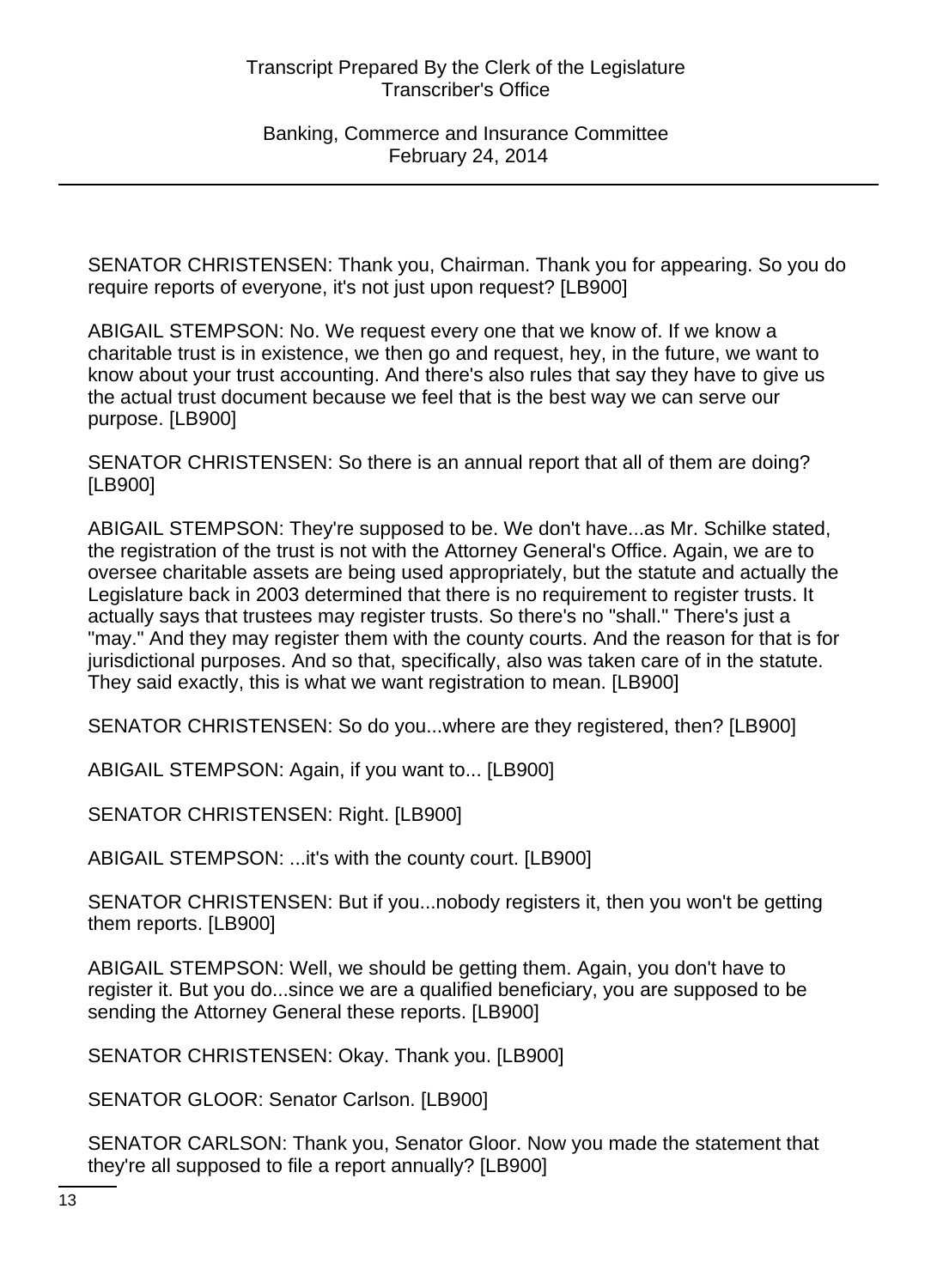ABIGAIL STEMPSON: That's, again, if we request it. [LB900]

SENATOR CARLSON: I don't know if you said many or most or some don't. [LB900]

ABIGAIL STEMPSON: We don't know. Again, there is no registration out there that specifically says here is a list of all the charitable trusts in the state of Nebraska. But they are supposed to be sending us information as a qualified beneficiary. [LB900]

SENATOR CARLSON: Is there a consequence if they don't? [LB900]

ABIGAIL STEMPSON: If they don't register, then what we would do is send them a letter right away and say, it's our understanding you are a charitable trust with your principal administration in the state of Nebraska. Why have you not been sending us the information that is required under the statute? Please give us your trust documents and so on. [LB900]

SENATOR CARLSON: And if they don't? [LB900]

ABIGAIL STEMPSON: And if they don't, then we have to go to court to have them send it to us. We don't typically or almost ever have an issue with that. Right away, people send it to us. It's usually a lack of knowledge that they need to send it to us. [LB900]

SENATOR CARLSON: Okay. Thank you. [LB900]

ABIGAIL STEMPSON: Uh-huh. [LB900]

SENATOR GLOOR: Senator Pirsch. [LB900]

SENATOR PIRSCH: How many charitable trusts are you aware of that you're acting as a beneficiary...qualified beneficiary, then, in the state of Nebraska at this point in time? Any ballpark, you know, if you don't... [LB900]

ABIGAIL STEMPSON: Ballpark, well over 100. We get all sorts of statements. I'll say well over 100 for right now without having the specific number. [LB900]

SENATOR PIRSCH: Okay. With respect to these entities, then... [LB900]

ABIGAIL STEMPSON: Uh-huh. [LB900]

SENATOR PIRSCH: ...have you experienced any...have there been problematic instances with respect to this kind of entity? [LB900]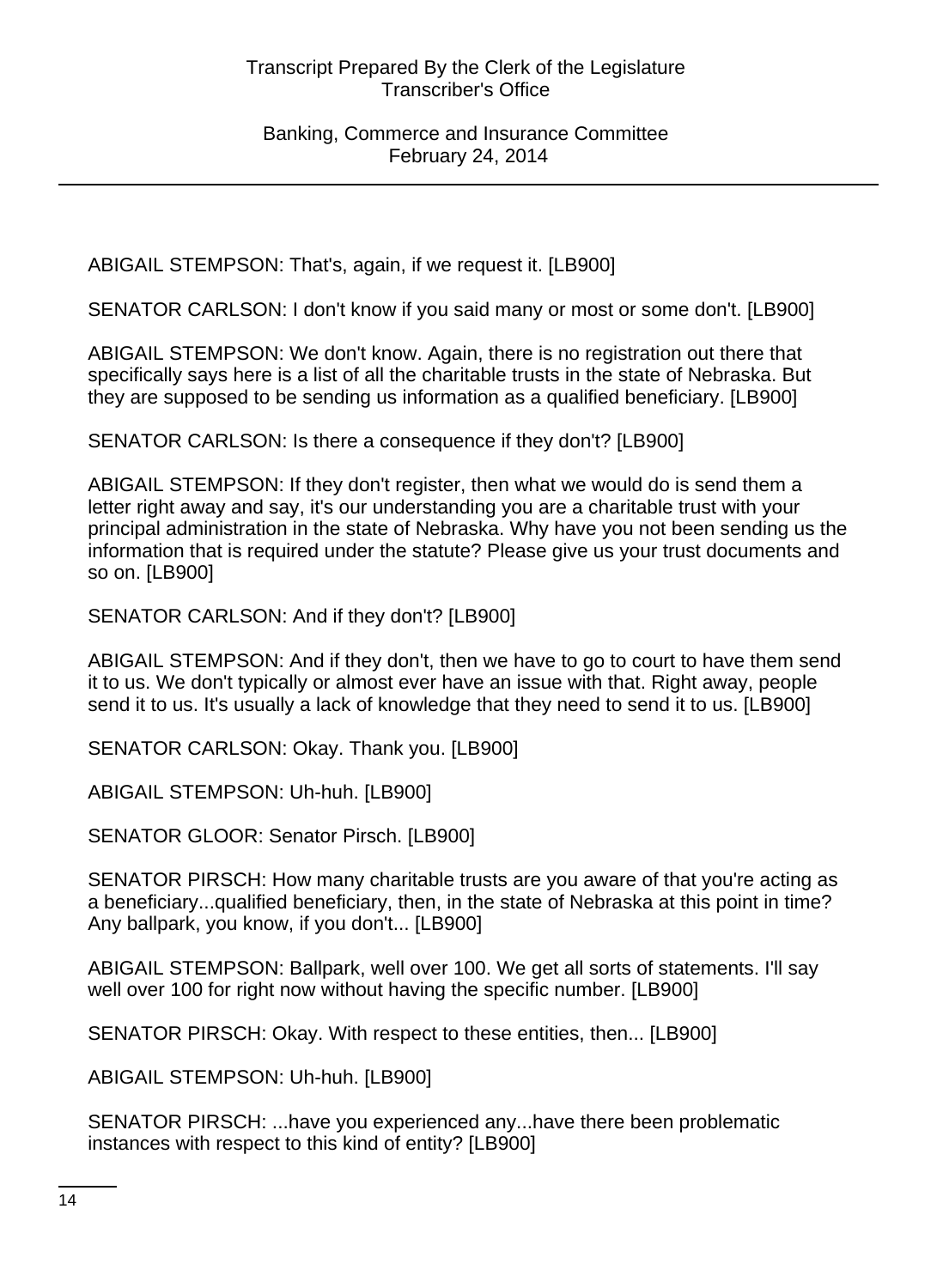# ABIGAIL STEMPSON: Absolutely. [LB900]

SENATOR PIRSCH: And can you tell us what the harm is, again, that supposedly this language was put in statute to prevent? Can you kind of gild over that? [LB900]

ABIGAIL STEMPSON: Yeah. Yeah, I mean, the whole purpose of it...and if you look at the comments of the Uniform Trust Code, which we did adopt back in 2003, this particular statute actually had in there surrounding Attorney General brackets because it was...they wanted each Legislature who may adopt it to determine whether they wanted the Attorney General to be named there or, for instance, whether there's another entity in the state that might have those same things that they need to do in regard to charitable assets like one of our neighboring states. The secretary of state just happens to have that same type of duty that we have. So every state is a little bit different. But what we do then, let's say, if we have an issue with something or maybe we get a trust document we see that, for instance, the money went to zero yet nobody has told us why the money went to zero. We'll send them a letter and inquire about it and see if it's a good reason, bad reason. And also if they were following the actual document that created the trust because we've found times where money will be attempted to be given to someone that was not supposed to actually take under the charitable trust documents. So we do have all sorts of issues that, I guess, do come up. And we guess the reason that we are able to make sure the charitable assets are going where they need to is because we receive this notice. Otherwise, we would have to depend on people calling us up and saying, hey, we think something odd is going on here. [LB900]

SENATOR PIRSCH: So there have been instances where you've rooted out...is it material or significant problems in terms of how the money should have been spent with compared to how it actually was consumed? [LB900]

ABIGAIL STEMPSON: Oftentimes what we do is we try to, I guess, because of these trust reports we can catch it before it happens and then call the trustee up and say, you know, this has went down. Or maybe, for instance, we see that you want this to happen because people do give us notice. They just don't quite understand sometimes what is supposed to happen. And so we try to work with the trustee, tell them, hey, here is the state law. Do you have reasons why you don't think you should need to be following it? And so we do try to stop it, I guess, before it has to go to court. [LB900]

SENATOR PIRSCH: Does this require...how many individuals at the Attorney General's Office do you have working on this? Does this require an inordinate amount of your time? Or how many man-hours? [LB900]

ABIGAIL STEMPSON: In our Consumer Protection Division we have four attorneys, including myself. And we also do have quite a bit of oversee in regard to nonprofit corporations and endowment funds. So between charitable trusts, nonprofit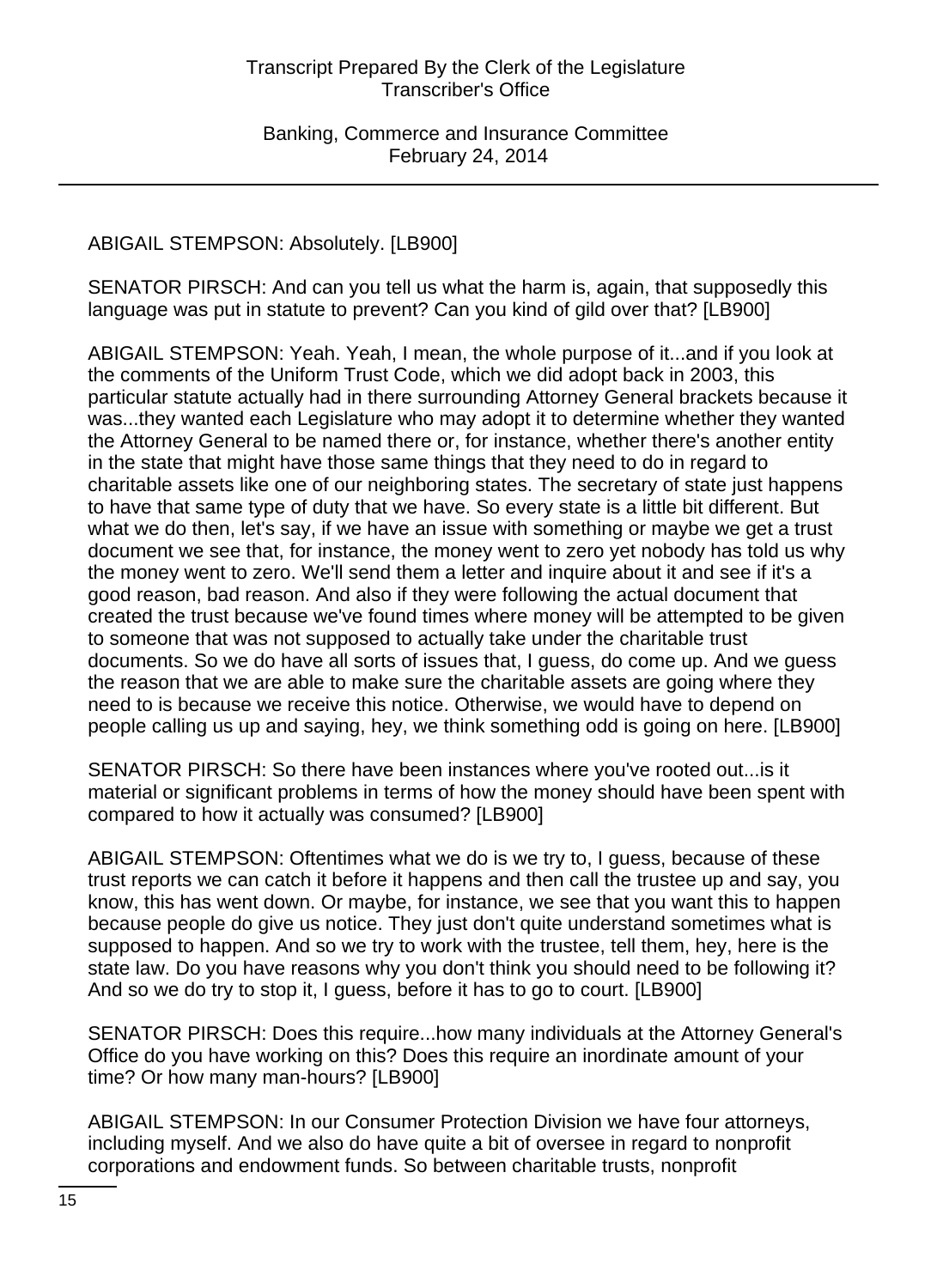corporations, and endowment funds, with our four attorneys, each of us probably spends at least a fifth or a fourth of our time working on these matters. And that's why notice is so important in these because by us getting the notice, it makes us much more efficient in making sure charitable assets are used for what they're supposed to be used for. [LB900]

SENATOR PIRSCH: Okay. Thank you. [LB900]

SENATOR GLOOR: Senator Campbell. [LB900]

SENATOR CAMPBELL: Thank you, Senator Gloor. Most of the time, is it an attorney or a trust officer that files that notice? [LB900]

ABIGAIL STEMPSON: Oftentimes it is because trustees are often going to be maybe a financial institution or an attorney. [LB900]

SENATOR CAMPBELL: How...what is the requirement of an out-of-state charitable trust? [LB900]

ABIGAIL STEMPSON: The charitable trust and the reporting, at least to us, it's for a charitable trust that has their principal place of administration in Nebraska. If it's out of state, then they are not required. They would be required in their home states to follow those rules. [LB900]

SENATOR CAMPBELL: Thank you. [LB900]

ABIGAIL STEMPSON: Yes. [LB900]

SENATOR GLOOR: Senator Schumacher. [LB900]

SENATOR SCHUMACHER: Thank you, Senator Gloor. Thank you for your testimony today. Does your office do any coordination with, like, the register of deeds office when deeds are filed claiming charitable exemption from documentary stamp taxes or coordination with the IRS or where somebody claims a charitable deduction or with the Department of Revenue when someone claims charitable deductions to try to see whether or not they've registered with you guys? [LB900]

ABIGAIL STEMPSON: Again, we don't have registration with our office. So they just have to notify us of certain documents. So in regard to whether we work with them, we do work with the IRS quite often. We do go around the state speaking to people to try to make the Uniform Trust Code known. In regard to the county, I do not remember ever getting any notices like in regard to your example of the property taxes, and the same with the Department of Revenue. But I also know the Department of Revenue is under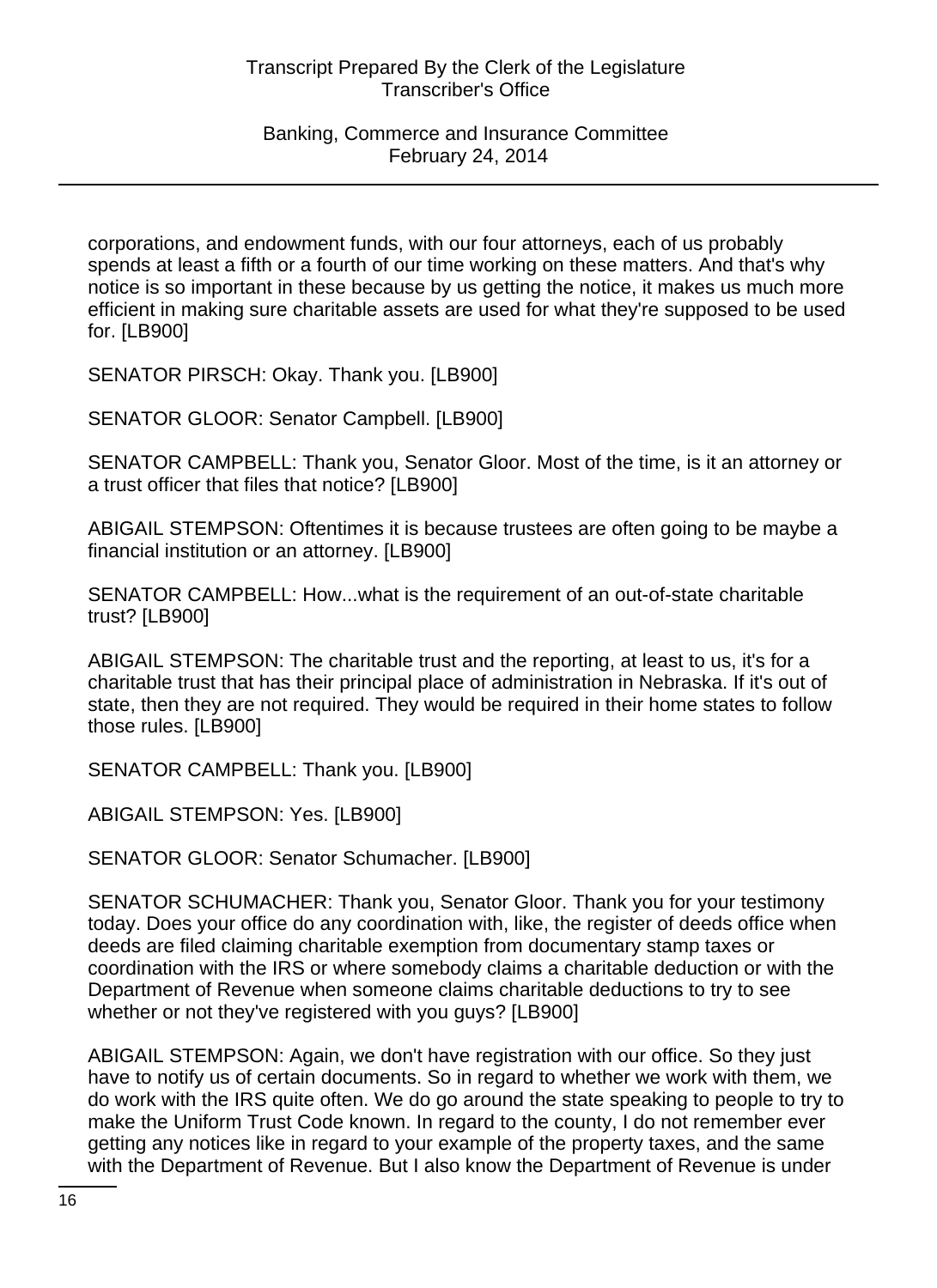quite a bit of confidentiality restrictions as to what they share because I was an attorney there as well. [LB900]

SENATOR SCHUMACHER: Okay. So, I mean, this procedure, this whole mechanism looked kind of happenstance that if...your biggest mistake you could do is report yourself to your office and that would trigger you knowing about them. Is that a fair statement? [LB900]

ABIGAIL STEMPSON: Well, yeah. We know about it oftentimes if they do follow the law, so it is a bit of a Catch-22 that way. But know that we do try to get our information from other places such as even media. You know, you'll have something in the local media that will say this charitable trust has given this much money to X organization. And if we don't know about it, we send them a letter, and we say, hey, why don't we know about you? You're supposed to be sending us this information. So we try to get our information as best we can. [LB900]

SENATOR SCHUMACHER: Should we generate...since they're supposed to be doing this and right now it doesn't appear to be much consequence in not doing it, should we...should there be an administrative penalty that we put in place to make them do it? Or is this really all that necessary? [LB900]

ABIGAIL STEMPSON: You know, again, I think they...when I was looking back at the legislative history, I think that was one of the things they were contemplating as to what they should do. But, in the end, they thought that it was best just to do the registration with the county, only if you wanted to, and then make us the qualified beneficiary so we were seeking...getting some notice. And, again, that notice for the annual report is only if we request it. But we have, in order to protect charitable assets, made a point to whenever we find out about one, we request it. [LB900]

SENATOR SCHUMACHER: So would it be safe to say, then, that what the function of this law is, if you get wind of something that is not quite kosher... [LB900]

ABIGAIL STEMPSON: Uh-huh. [LB900]

SENATOR SCHUMACHER: ...you have standing to go in and start enforcing the rights of a qualified beneficiary? [LB900]

ABIGAIL STEMPSON: Yes. And even though without us...again, the qualified beneficiary just serves to make it so you give us notice. [LB900]

SENATOR SCHUMACHER: Okay. [LB900]

ABIGAIL STEMPSON: Without the qualified beneficiary status, we still, under our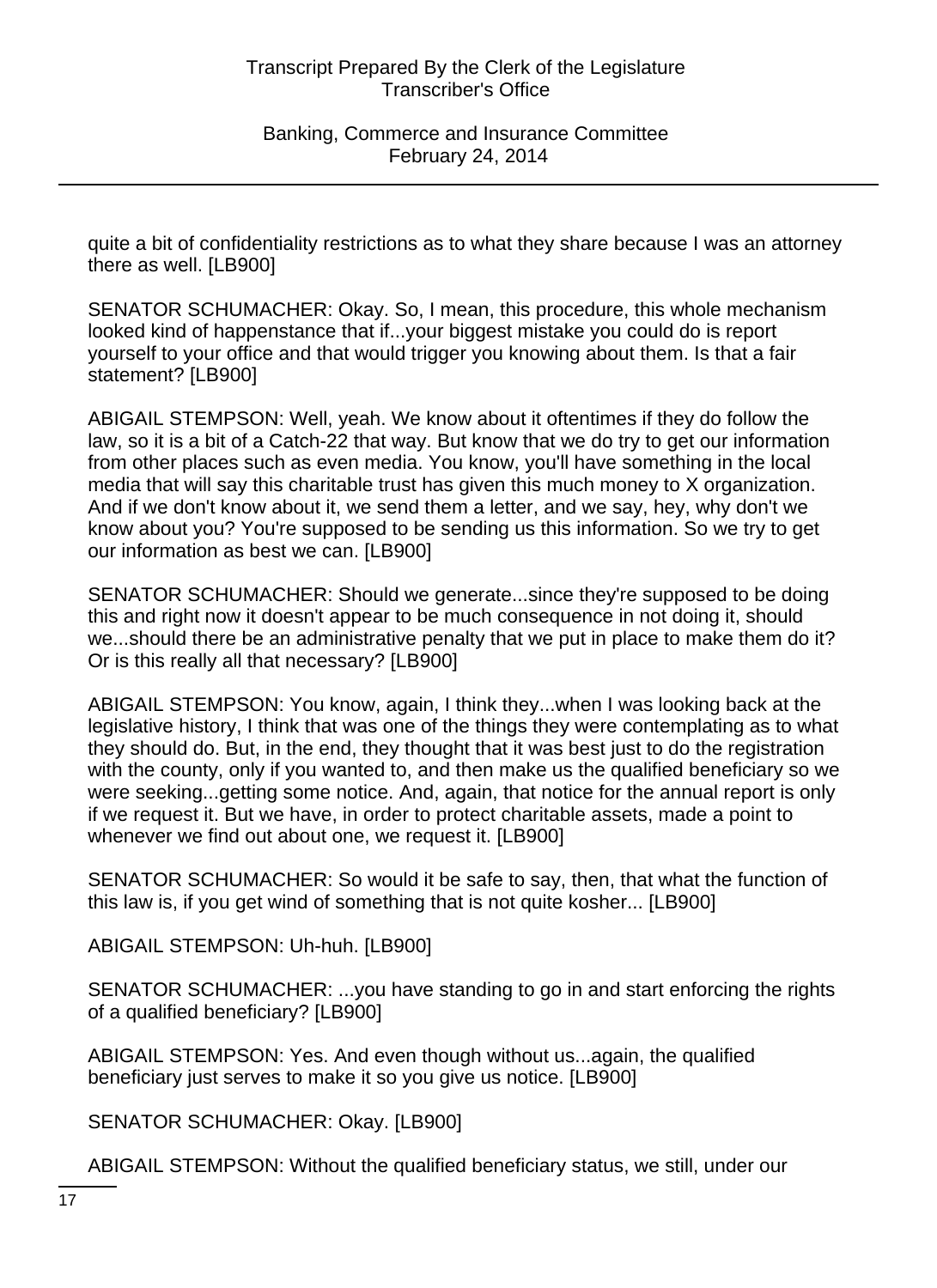Supreme Court's ruling and under our common law and parens patriae authority, have authority to bring any matter in regard to any charitable trust. And that's been long held, I would say, for the last hundred years in this state in regard to our common law. So it makes our job easier by receiving the notice. [LB900]

SENATOR SCHUMACHER: Just a couple other quick questions. [LB900]

ABIGAIL STEMPSON: Yes, please. [LB900]

SENATOR SCHUMACHER: You mentioned that there was like only 100 of these out of all the what has to be thousands charitable trusts? You guys are only aware of 100 under this mechanism? [LB900]

ABIGAIL STEMPSON: I wouldn't say 100, but I would say more than 100 but not thousands we haven't received. [LB900]

SENATOR SCHUMACHER: Okay. [LB900]

ABIGAIL STEMPSON: And, again, why we try to get out there and make it known, this law has been around for...it was passed in 2003 so we do what we can to get out there and tell people, you know, you need to be following the law. [LB900]

SENATOR SCHUMACHER: And finally, I think you mentioned that the largest charitable trust that you guys are aware of is only \$7 million? [LB900]

ABIGAIL STEMPSON: I believe that...I did a quick review to see. And it was between \$7 million and \$8 million was one of the bigger ones we pulled. Again, I would...I could get back to you to tell you for sure if that was the largest. [LB900]

SENATOR SCHUMACHER: It just seems to me that's a pretty small number for the, what I would guess would be, the number and size of charitable trusts in this state. [LB900]

ABIGAIL STEMPSON: Uh-huh. [LB900]

SENATOR SCHUMACHER: Okay. Thank you for your responses. [LB900]

ABIGAIL STEMPSON: Absolutely. [LB900]

SENATOR GLOOR: Any other questions? Senator Carlson. [LB900]

SENATOR CARLSON: Yeah. Thank you, Senator Gloor. I'm going to go back to what I started to ask before... [LB900]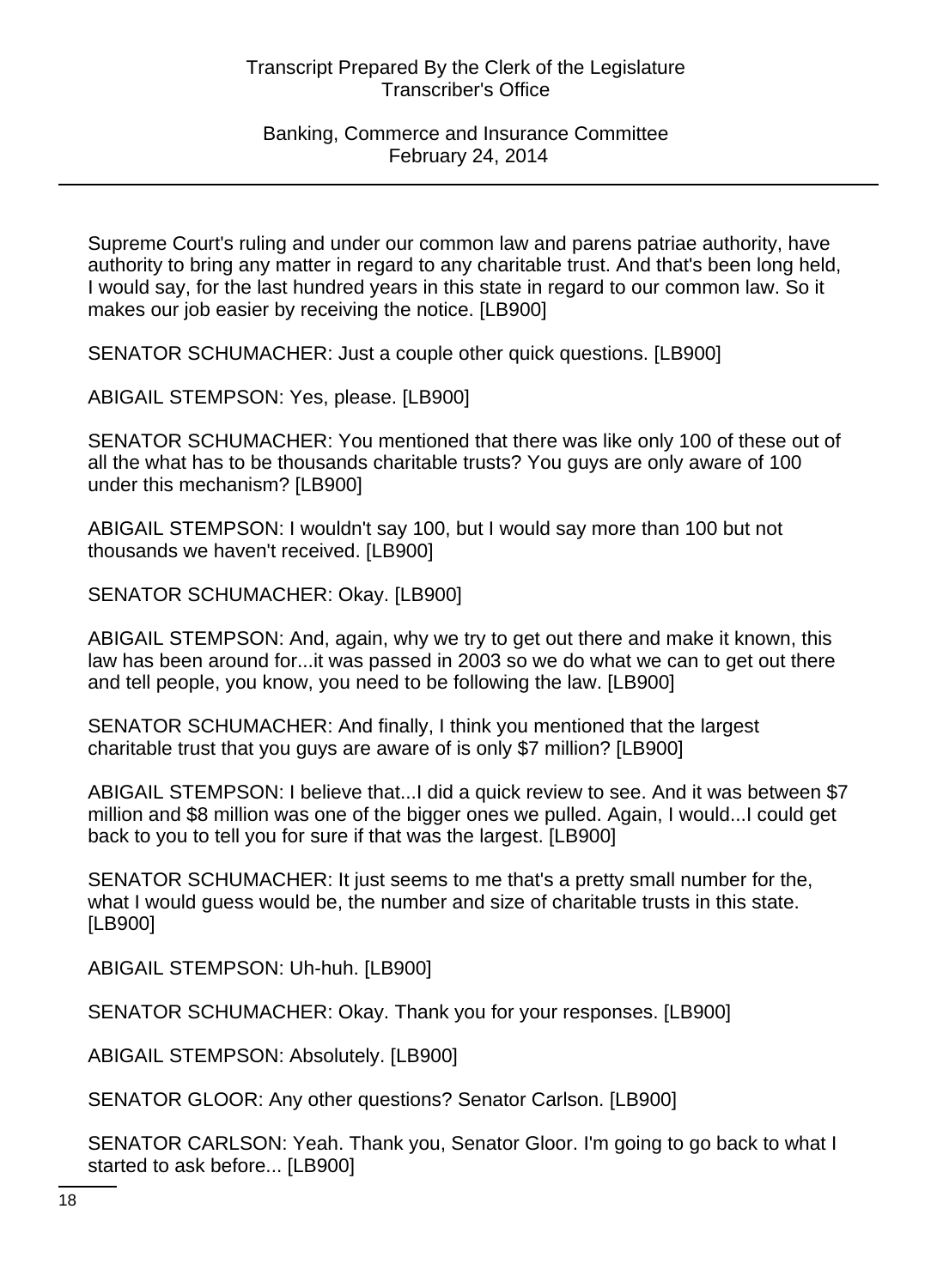ABIGAIL STEMPSON: Yes. [LB900]

SENATOR CARLSON: ...and I'll ask you again. So the requirement is for that annual report, and I asked you what happens if they don't give the annual report. And you said...what did you say? [LB900]

ABIGAIL STEMPSON: I believe I said then we would have to go to court to enforce it. [LB900]

SENATOR CARLSON: And why would you do that? [LB900]

ABIGAIL STEMPSON: Because usually when people don't want us to give...get the information, we have found it's because they don't want us to know what is the underlying information. I've been dealing with white-collar fraud-type matters for a long time. And hiding the ball is definitely something that heightens your curiosity as a regulator as to, well, why don't you want me to know about it because charitable entities are supposed to operate with glass ceilings, glass walls. And if you don't want to tell us, okay, what is really going on...and truthfully, again, it's very limited in my experience. I've been here for about six years. I can remember two occasions, I believe, whenever anyone has not wanted to give us the information. [LB900]

SENATOR CARLSON: You're not saying there's just two cases where they haven't filed the annual report? [LB900]

ABIGAIL STEMPSON: When we've requested it and they have tried to say, no, we don't want you to have it. [LB900]

SENATOR CARLSON: Okay. Okay, thank you. [LB900]

SENATOR GLOOR: Senator Garrett. [LB900]

SENATOR GARRETT: Thank you, Senator Gloor. Have there ever been any cases where you've granted a waiver such as was requested here? [LB900]

ABIGAIL STEMPSON: We...Mr. Schilke had given us a public records request for that. In my time, I can never remember it. But to do that, in the whole time since the Trust Code has been passed which was 2005 it went into effect, we have to do quite a search through all of our records. So I would say to my knowledge, never have we ever waived it. But my predecessor...I would have to look through all of those records. So we are in the process of doing that to answer Mr. Schilke. [LB900]

SENATOR GARRETT: Thank you. [LB900]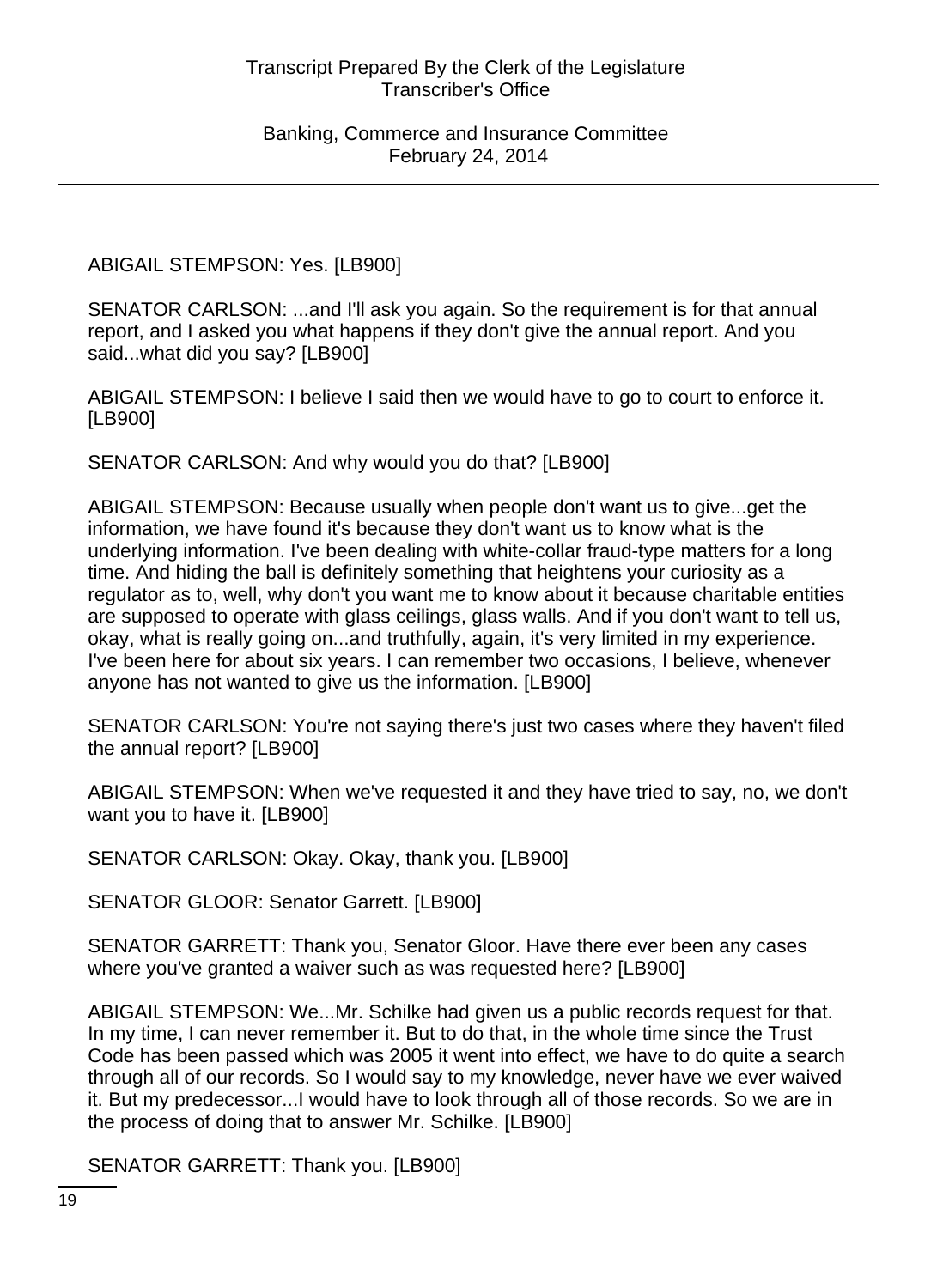SENATOR GLOOR: Senator Pirsch. [LB900]

SENATOR PIRSCH: With respect to the information that you request...have requested or do request... [LB900]

ABIGAIL STEMPSON: Uh-huh. [LB900]

SENATOR PIRSCH: ...from individuals like Mr. Schilke, how involved, I guess...you know, I think he had related that there was some number of ball fields. [LB900]

ABIGAIL STEMPSON: Uh-huh. [LB900]

SENATOR PIRSCH: And itemizing the amount of equipment down to baseball bats, gloves, light bulbs, things like that... [LB900]

ABIGAIL STEMPSON: Uh-huh. [LB900]

SENATOR PIRSCH: ...is...can you comment on that, on the regulatory burden on...it would impose on these type of entities? [LB900]

ABIGAIL STEMPSON: Absolutely. There's actually a fiduciary duty under the trust that you know what assets the charitable trust has. So in our opinion, just knowing what charitable trust assets you, as a trustee, have is, under statute, you're supposed to know. So do we need a specific outline, you know, appraisal every year done of the property? I'm going to say, no. You know, we need a ballpark what is this worth. And us, in addition to any other qualified beneficiary, should be able to get it pursuant to this statute. [LB900]

SENATOR PIRSCH: Okay. [LB900]

SENATOR GLOOR: Any other questions? I think the metaphor of ballpark figure has different meanings as relates to this bill. [LB900]

ABIGAIL STEMPSON: Yes, yes. [LB900]

SENATOR GLOOR: Thank you. [LB900]

ABIGAIL STEMPSON: Well, thank you, committee, for your time today. [LB900]

SENATOR GLOOR: Other opponents of this bill? [LB900]

MATT SCHAEFER: Senator Gloor, members of the committee, my name is Matt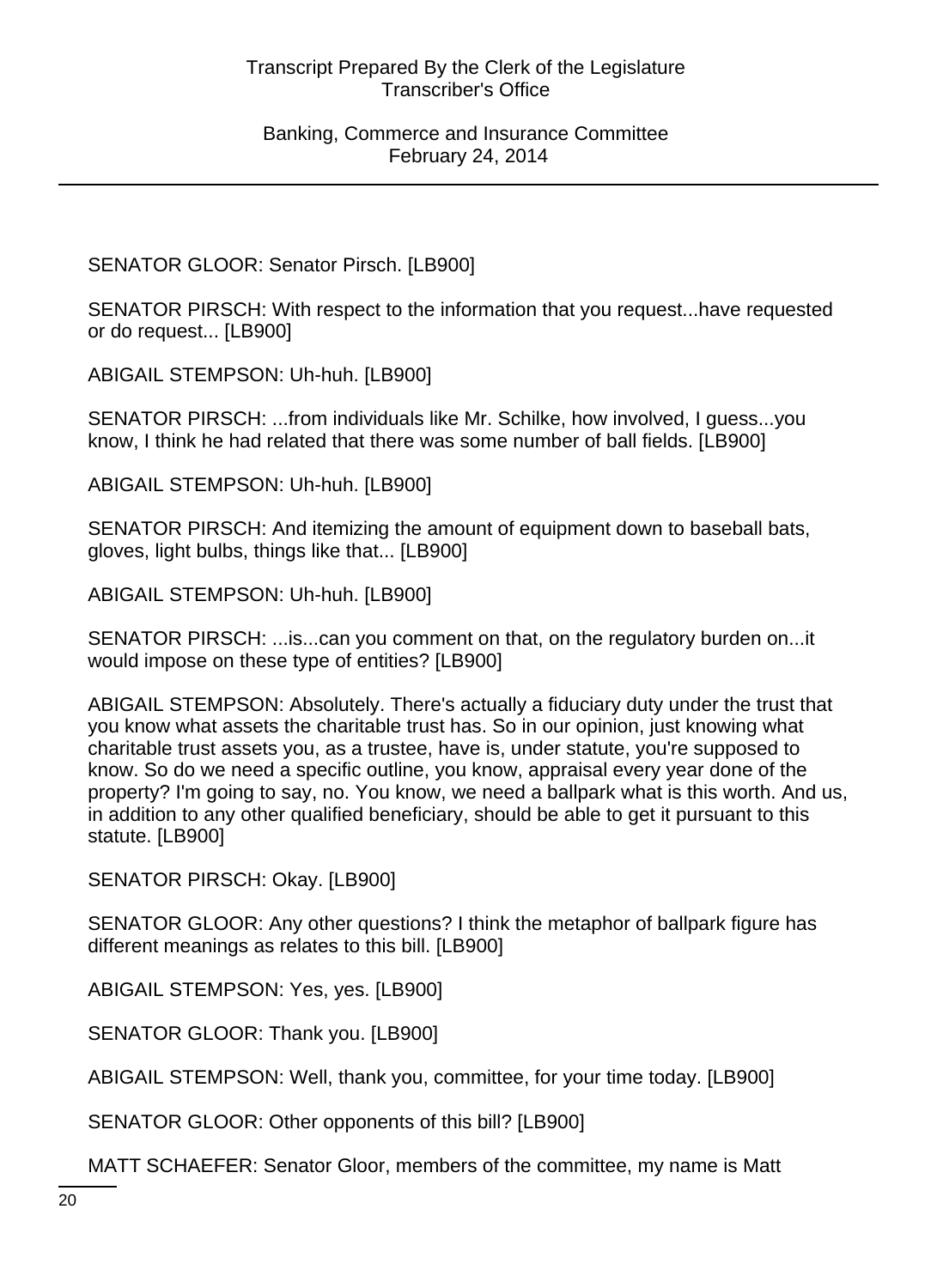Banking, Commerce and Insurance Committee February 24, 2014

Schaefer, M-a-t-t S-c-h-a-e-f-e-r, representing the Nebraska State Bar Association today in opposition to LB900. Our House of Delegates did vote to oppose eliminating these notices on charitable trusts to the Attorney General's Office. We see it as a protection for charitable trusts. Notices to the AG, even if each trust can't be thoroughly examined individually, can still serve as an important deterrent and discourage misuse and improper administration of trusts. And as the term "charitable" would imply, these funds are supposed to be used for the public's benefit. So it's appropriate for the Attorney General to be involved. Thanks. [LB900]

SENATOR GLOOR: Questions? Senator Schumacher. [LB900]

SENATOR SCHUMACHER: Thank you, Senator Gloor. Thank you for your testimony, Mr. Schaefer. It almost seemed, from what we've heard today, the Bar Association has got some work to do in educating lawyers of this obligation if there's only about 100 or so of these trusts that are complying with the law. There certainly has got to be a whole lot more than 100 trusts out there. [LB900]

MATT SCHAEFER: There could certainly be a CLE opportunity, yes. [LB900]

SENATOR SCHUMACHER: Thank you. [LB900]

SENATOR GLOOR: Other questions? Senator Pirsch. [LB900]

SENATOR PIRSCH: So are you familiar with some of these...well, I guess with respect to Mr. Schilke who testified here today, his particular situation in Fremont? [LB900]

MATT SCHAEFER: No. [LB900]

SENATOR PIRSCH: Oh, okay. With respect to the information that's requested by the Attorney General's Office, are you familiar with what types of information is required then? [LB900]

MATT SCHAEFER: That's probably a better question for the AG's office, I think. [LB900]

SENATOR PIRSCH: Okay. Thank you. [LB900]

SENATOR GLOOR: Other questions? Seeing none, thank you, Mr. Schaefer. [LB900]

MATT SCHAEFER: Thanks. [LB900]

SENATOR GLOOR: Other folks who wish to speak in opposition? Anyone who wishes to speak in a neutral capacity? Senator Janssen, you are recognized to close. [LB900]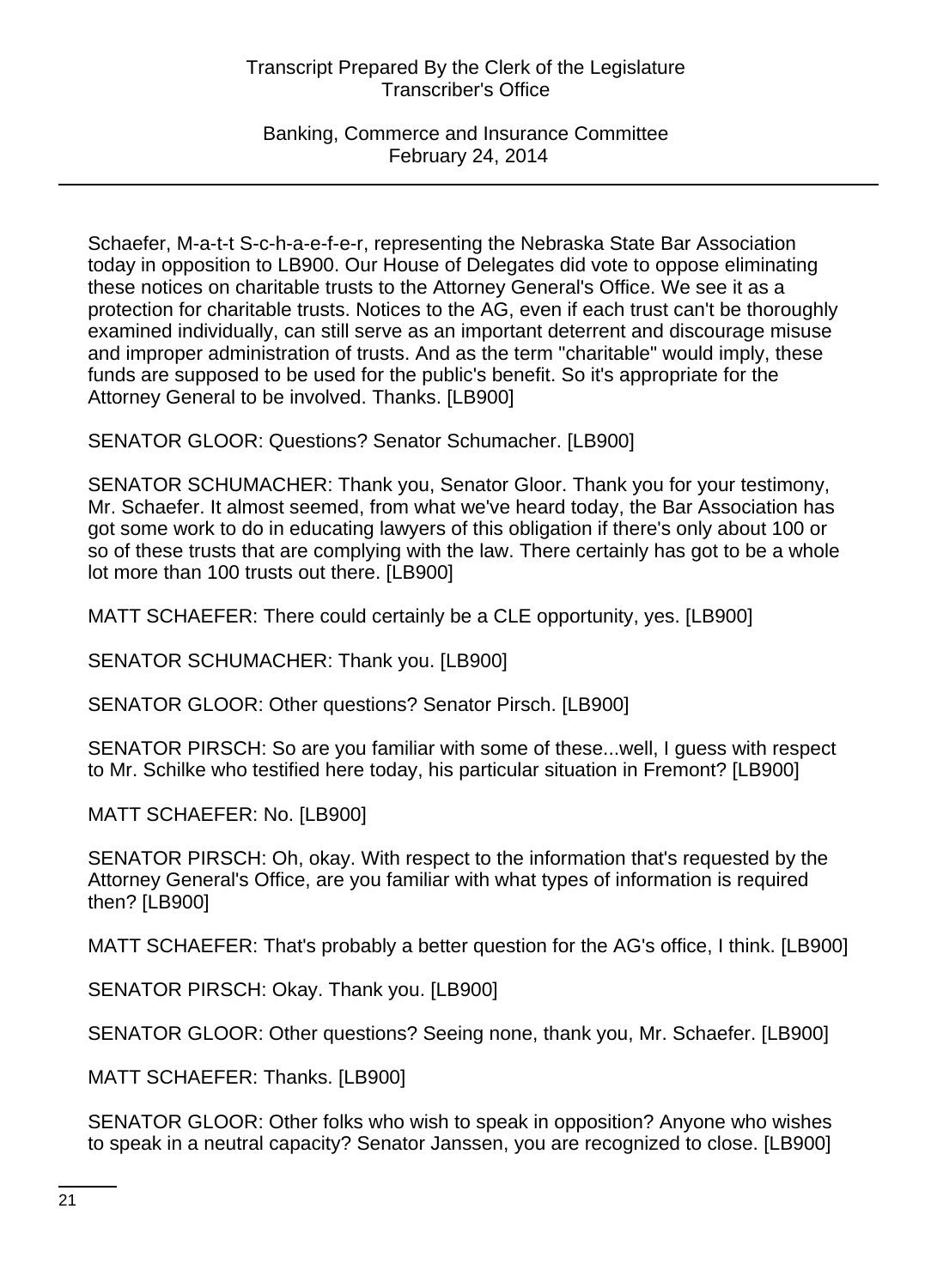Banking, Commerce and Insurance Committee February 24, 2014

SENATOR JANSSEN: Thank you, Mr. Chairman. And like I told you on the floor of the Legislature, it would be a quick hearing. I promised. I actually wish Mr. Schilke could get up and actually talk a bunch about this, but I know that's not the protocol. A couple notes I took going through this...and I appreciate the Attorney General's Office getting in touch with me beforehand to tell me where they fell on this particular legislation. And by no means was I saying that they're shirking their duties. I just don't think they have what's necessary to actually follow through with it. And I think, through their testimony, that became very, very obvious that they do not have the resources and they're not adequately doing the job that's put in statute right now. You know, I've heard hundreds and I heard \$5 million, \$7 million. I believe there's people in this room that have trusts that are more than that, that aren't being reported right now. So it's not being followed through on. And I heard that assets must be accounted for. And in legislative language, I would say they should probably put "may" because they're not being accounted for. And there was an admission by, I took it, the AG's office that they're not all being accounted for. It's just not possible. When this bill came to me, I talked to Mr. Schilke close to a year ago, and it kind of reminded me of being in private business and government getting in the way of the objective. Sometimes it's necessary to stop certain practices from happening and sometimes it's not necessary. And to me, this fell into it's really not necessary. And this is government getting in the way of a charitable trust that is doing so much good. And in this case, and I didn't know this until I listened to the hearing, that there's no teeth in this whatsoever. It's kind of like the cop chasing someone and says, stop or else I'll say, stop, again. And then if you don't, I'll say, stop, even louder. There's just nothing happening here. So we have an unnecessary law that, admittedly, is not being tracked down because probably lack of resources from the AG's office to track down probably the thousands of trusts. This is a bill that I've become more and more serious about, especially in...recently. And let's just bring it back to the intent of this ball field. And there's much more than Mr. Schilke's done throughout his life in the area, not only Fremont, but in this area, for youth. And that's been a very big focus of him and his family. The other day, I'm sitting at a restaurant and I talked to a friend of mine. And he comes over and his daughter, she's 11 years old and she knows me. And she comes up and she says, hi. And I asked her, you know, how things are going. And she said, I'm getting ready to play softball. I'm like, well, how did you do last year? Well, I didn't play the last two years. And it's not a real well-to-do family. I said, why didn't you play? She said, well, I didn't have a glove and my glove broke. And she didn't have the proper equipment. I said, are you playing this year. She's like, yeah, I'm playing at the new ball fields, the Schilke family ball fields. And that's one of many things. So I don't think the statute is...admittedly it appears from the negative testimony that it's not being followed up on, it's created a burden for people. And, perhaps, if it costs thousands of dollars probably to comply with this, how many kids could be playing baseball in Fremont and other cities across Nebraska right now? What's this...and we always talk about keeping our money here. Based on the testimony today, what's to stop Mr. Schilke from moving to Council Bluffs so he doesn't have to comply with this? He'd never do that but he wouldn't have to comply. And unless you get caught in the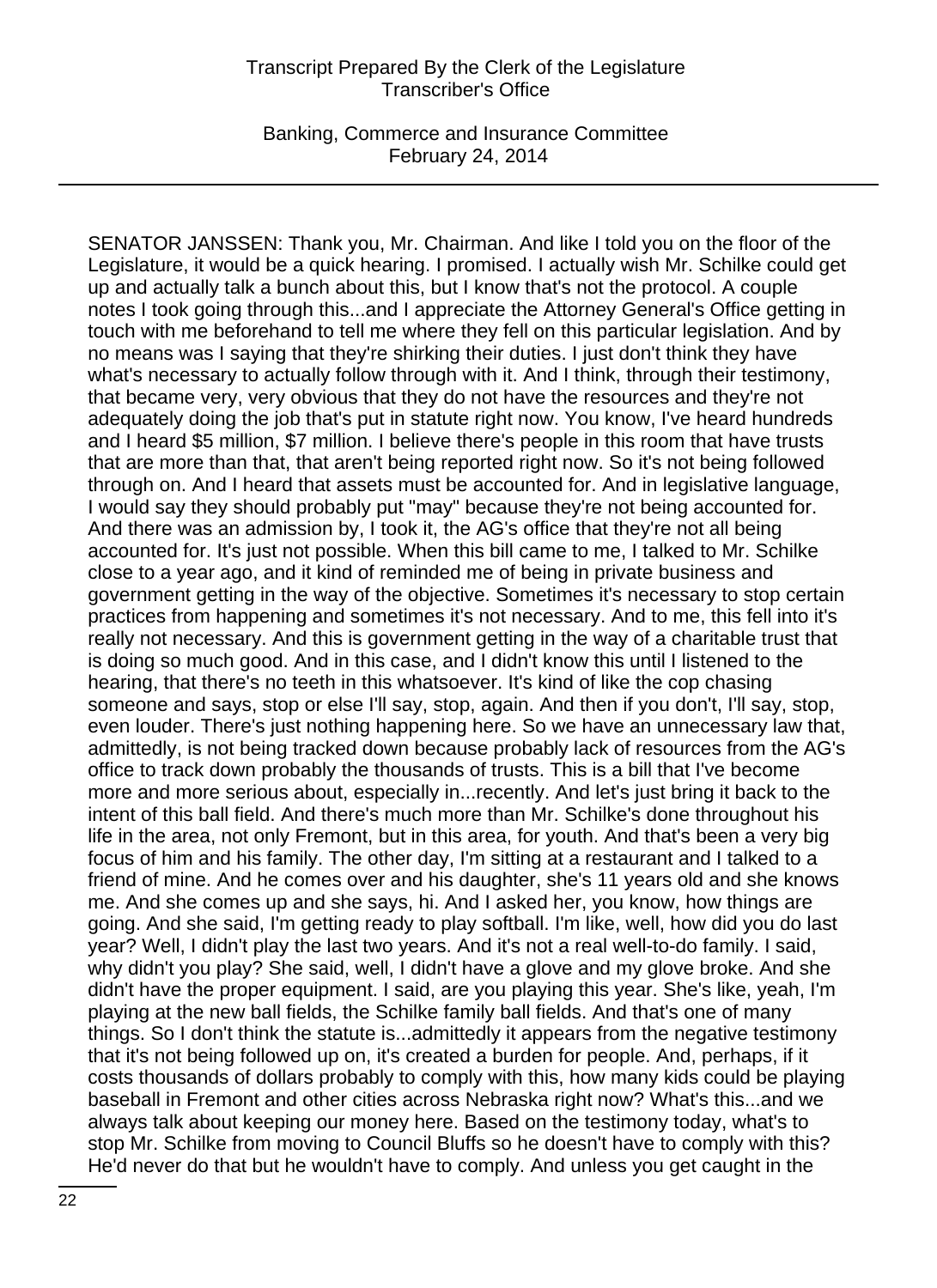Banking, Commerce and Insurance Committee February 24, 2014

first place, there's no teeth in it. So I hope you see, like I saw, even learning more today from the questions, that how...just how unnecessary this is. The Attorney General loses absolutely no power. If Mr. Schilke was doing something with his trust that was afoul, paying trustees exorbitant wages, it would be reported. And we have a tip hotline and I know they get used in all the offices. In fact, the Consumer Fraud Protection Division in the Attorney General's Office does an outstanding job. I've referred many people to that division as well as the Auditor's Office. We've referred people to those tip hotlines. So there are whistle-blower hotlines out there. And the Attorney General would be more than authorized to follow up on those. So I would ask you, if you have any further questions, to contact Mr. Schilke. He's an absolute expert in this area, much more so than I, obviously. So thank you, Mr. Chairman. [LB900]

SENATOR GLOOR: Any final questions? Senator Schumacher. [LB900]

SENATOR SCHUMACHER: Thank you, Senator Gloor. Thank you, Senator Janssen. It's not exactly so, though, that this is a toothless tiger because if the Attorney General smells that something is not right as a qualified beneficiary, he can go into the local court and have standing to have the local judge start issuing subpoenas under contempt powers and they can do a lot of things. If they actually smell that there's something wrong and decide that they want to investigate, that they couldn't do if they weren't a qualified beneficiary. So it's...I mean, this does give them some extra oomph in investigations, I would think. [LB900]

SENATOR JANSSEN: I would throw that back to the...well, one, the Attorney General has broad power, which we're aware of, if there's wrongdoing. I would say, it's going to be tough for the office to smell something out because I would surmise that they're not even sniffing right now, based on what I've heard today. They don't know who has a charitable trust or who does not, and I would have to also think that the people that do self-report are probably the absolute best trusts out there. [LB900]

SENATOR GLOOR: Other questions? Seeing none, thank you, Senator Janssen. [LB900]

SENATOR JANSSEN: Thank you. [LB900]

SENATOR GLOOR: And that will end our hearing on LB900. I would say this. If you're hearing some background noise, that's happened to us on occasion. And as best we can determine it may relate to a older-model cell phone, analog. If you do have such a phone and you noticed the background chirping and buzzing, you might turn off your phone and see if you happen to be the person who could help us with our electronics malfunctioning that's going on around here. [LB900]

SENATOR JANSSEN: Somebody still has one of those phones? [LB900]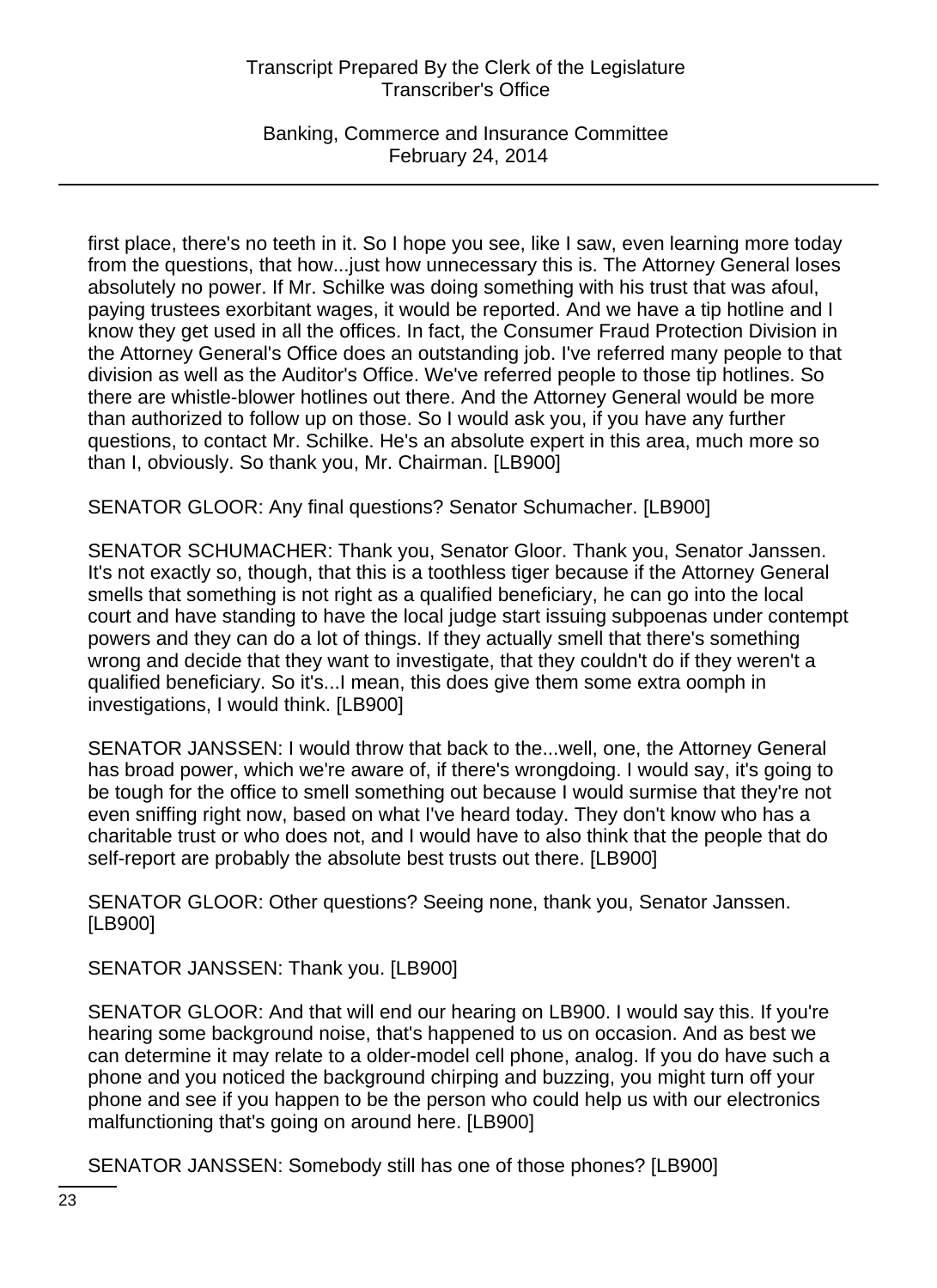Banking, Commerce and Insurance Committee February 24, 2014

SENATOR GLOOR: So other than that, we apologize to the testifiers for the background noise. But it's the best we can do in figuring out where it's coming from. Welcome, Senator Nordquist. We'll open the hearing on LB991. [LB991]

SENATOR NORDQUIST: Thank you, Chairman Gloor and members of the Business or Banking, Insurance and Commerce Committee (sic: Banking, Commerce and Insurance Committee). State Senator Jeremy Nordquist from District 7 in downtown and south Omaha and here today to introduce LB991 which would prohibit payment card networks from collecting interchange fees on taxes and fees. This is an issue that came up a few times before the Tax Modernization Committee this interim and that's what piqued...got my interest in it. Nebraska retailers and restaurants, the primary collectors of sales tax, are forced to remit to the state over \$8 million more annually in sales tax than they collect on a net basis as a result of fees charged by credit card companies when tax is added to the credit card sale. The credit card fee is charged on the total amount, including tax, not just the sale itself. So for an example, if I bought something for \$100 in Omaha, the sales tax would be \$7. Depending on the contract with the credit card processor, there would be a fee of somewhere between probably 9 cents and 21 cents on that \$7 tax. It would be...it's calculated, though, based on the total amount of the purchase, including the tax at the bottom. So out of that \$7 tax, the retailer, essentially, would be collecting between--with the fee...after you subtract the fee--somewhere between \$6.79 and \$6.91. But yet, they still have to remit the full \$7 of sales tax to the state. The business, essentially then, eats that charge. The Legislative Fiscal Office has determined that this...that the fee on the tax equates to about \$8.4 million total statewide for retailers to...that retailers would have to absorb. Prior to 2002, the state allowed businesses to retain a very small percentage of the sales tax to compensate for the collection cost. But due to budget cutbacks, that was essentially eliminated, kind of with the idea at the time, that it would be restored when times were better. This bill prohibits the imposition of the interchange fee or swipe fee, as sometime's it's called, by the credit card payment processing networks on the sales tax portion when a credit card or debit card is used. To accomplish this, the bill allows a payment card network to deduct the sales tax portion of the purchase prior to calculating the fee that they add to it. If a person's credit card or debit terminal isn't set up to be able to do that, the retailer would be allowed to submit monthly documents to the processor and get a rebate for the interchange fees on the sales tax. There is a provision of the bill, also, that allows the Attorney General to bring action against any of the payment card networks that have intentionally violated the requirements of the bill and it creates a civil penalty. And there will be folks behind me from the retail industry who can talk about the impact on them. With that, I'd be happy to take any questions. [LB991]

SENATOR GLOOR: Thank you, Senator Nordquist. Questions from any of the committee members? Seeing none, thank you. [LB991]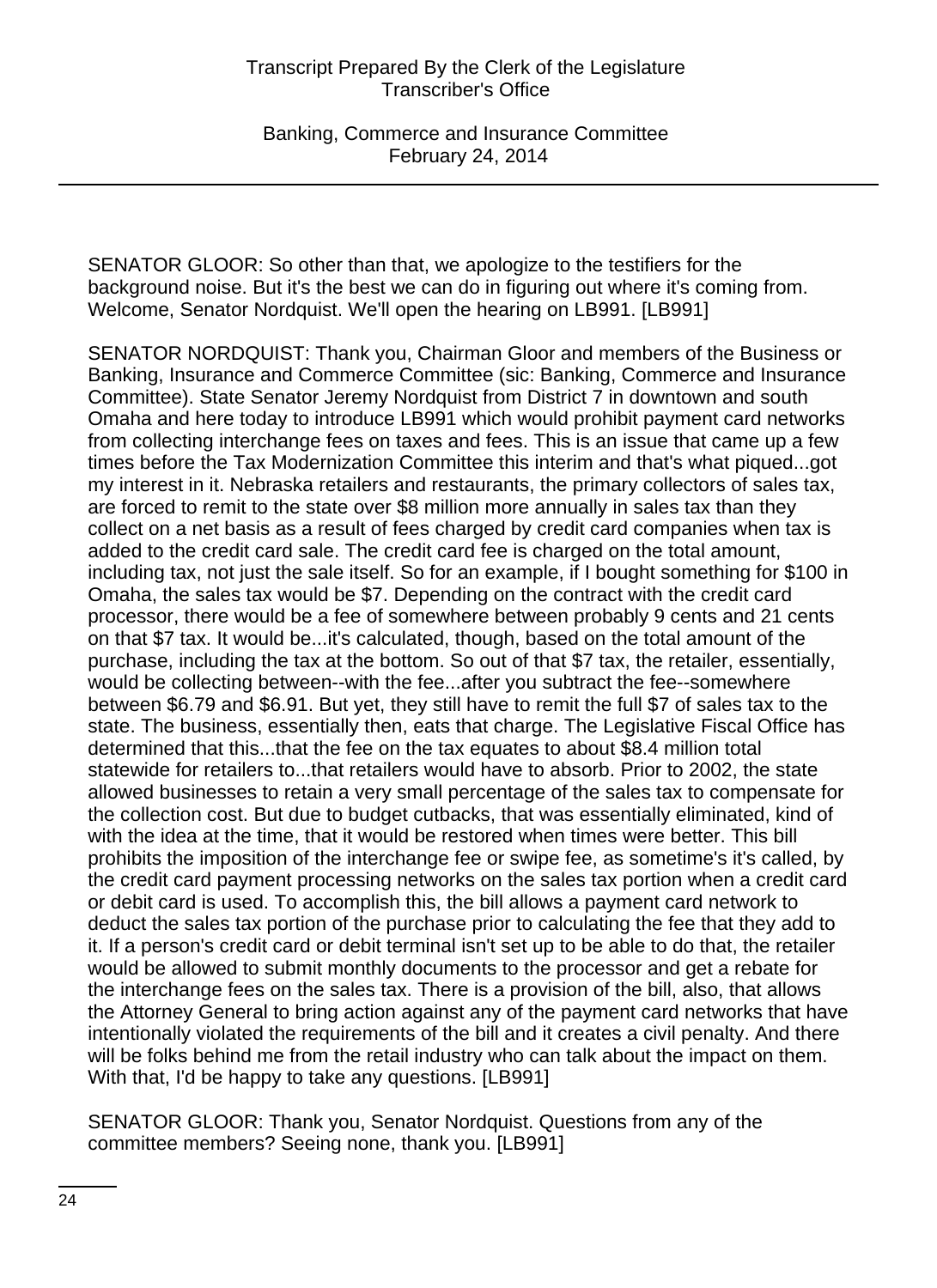SENATOR NORDQUIST: All right. [LB991]

SENATOR GLOOR: And do you plan to stay? [LB991]

SENATOR NORDQUIST: Yeah, I'll be here. [LB991]

SENATOR GLOOR: Okay. We'll move to proponents of the bill. [LB991]

JIM OTTO: Senator Gloor and members of the committee, my name is Jim Otto, that is J-i-m O-t-t-o. I am a registered lobbyist for the Nebraska Retail Federation and the Nebraska Restaurant Association and I appear today in support of this bill on behalf of both associations. And first of all, I want to thank Senator Nordquist very much for introducing it. This has been a long challenge of the retail and restaurant industry. As Senator Nordquist explained, prior to 2002, there was a significantly higher collection allowance to retailers and restaurants that was taken away in 2002. And, as he said, we understood, with the idea that someday it would come back in better times. But it never has and there have been several bills. I've been involved for over 12 years and almost every session, some senator has been gracious enough to introduce a bill to reinstate the fee as it was prior to 2002. I have to thank Senator Schumacher because he has a bill to do that right now in the Revenue Committee. However, because it has a significant fiscal note, somewhere between \$6 million and \$8 million a year to reinstate that, we have not been able to get that done. So basically, what this bill does is, provides another solution to the Legislature that would not cost the state anything. It would simply shift the burden from the retail and restaurant industry to the payment card collection industry. Now you may...so what would...that's basically what this bill would do. And you'll hear many people...at least there will be testimony after me that says this is impossible to do or very difficult to do, to figure it every day. I do want to point out that, as Senator Nordquist said, there is an option in the bill that would only have to be done monthly. And the retailer would then calculate how much it is and request reimbursement from the payment card network. So it does not have to be done daily. It can be done daily if that technology exists. But the big discussion, I'm thinking, will be that it's too hard to do. The real issue is, retailers and restaurants are tired of paying the \$8 million. Somebody else ought to. So that's what the bill does. I guess, in...just to give a little analogy, you know, the...if we were to describe the retail and restaurant industry in comparison to the state and the entire business community, it would kind of be like the story of Cinderella in that the...except that the state is the wicked stepmother and these daughters are all of the other businesses in the state. And Cinderella, the one that does all the scrubbing and gets practically nothing for it, are the retailers and restaurants. Retailers and restaurants get practically no tax benefits, no (LB)775 benefits, no...there is practically no tax incentive or very few that actually go to retailers and restaurants. Understandably so, because it is spin-off employment, it isn't primary employment like a manufacturer or someone like that that sells...creates jobs, sells goods on a broad spectrum. But in return, the retailers and restaurants are asked to do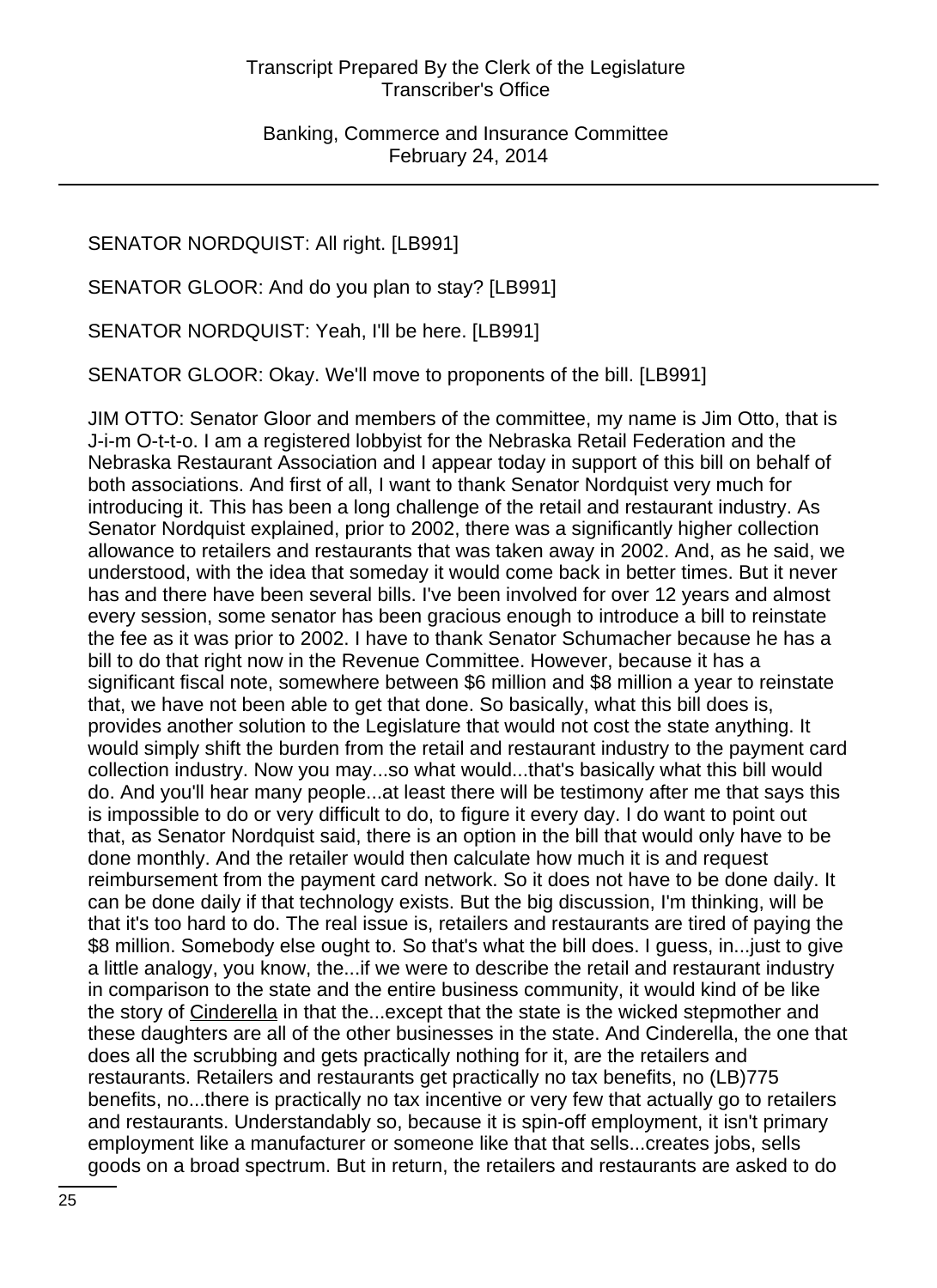Banking, Commerce and Insurance Committee February 24, 2014

all kinds of things and get practically nothing for it. They collect sales tax, get practically nothing for it; occupation tax goes at point of sale; we have an E911 fee that goes at point of sale. Constantly, the point of sale is becoming the popular place to collect everything and kind of like Cinderella, we don't get anything for it. The only difference is that there was a Prince Charming in Cinderella and we see no Prince Charming here, so. We're just simply saying that this is an issue the Legislature really needs to take a close look at. The situation is unfair. And is it fair to have one sector of the business community, you know, do the entire burden of collection and remitting? With that, I'd be glad to answer any questions. [LB991]

SENATOR GLOOR: Are there questions for Mr. Otto? Senator Schumacher. [LB991]

SENATOR SCHUMACHER: Thank you, Senator Gloor. Thank you, Mr. Otto, for your testimony today. The essence of the problem, then, is that the retailer is getting hooked for the credit card fee to collect the sales tax. [LB991]

JIM OTTO: Correct. [LB991]

SENATOR SCHUMACHER: That's the...and if I'm not mistaken, there are at least three ideas to fix this floating around currently in committees. The one is the one from last year that said, basically, reinstate the fee that the merchant could take when they submit their sales tax material on a--whatever it is--a monthly or weekly basis to the Department of Revenue; go back to the way it was. Another one, I believe there's a bill in Revenue Committee by Senator Harr, and then there's this particular bill which tried to sort out those fees in a different way. Can you explain, if you know, the difference between Senator Harr's bill in Revenue Committee and this bill because in Revenue Committee, we heard that Senator Harr's bill was technologically impossible, basically. [LB991]

JIM OTTO: Senator Harr's bill would have...would require a daily remittance of sales tax to the state. Presently, it's remitted monthly. Senator Harr's bill would require daily remittance. So we are not in favor of that. Now there was testimony that that would be very difficult to do. And perhaps that testimony will be repeated today. But Senator Harr's bill did not solve the...well, I take that back. Senator Harr's bill did have a clause in it to reinstate the collection allowance to the way it was prior to 2002. But it also had a huge...what we consider a significant burden to actually remit sales tax daily on every credit card sale. [LB991]

SENATOR SCHUMACHER: And how does this bill work? I mean, how does this bill manage to sort out how much is due to the state for collecting its sales tax? [LB991]

JIM OTTO: Well, there's two ways. If the credit...if the payment card industry can program the point of sale machine to do it all at the same time the card is swiped, then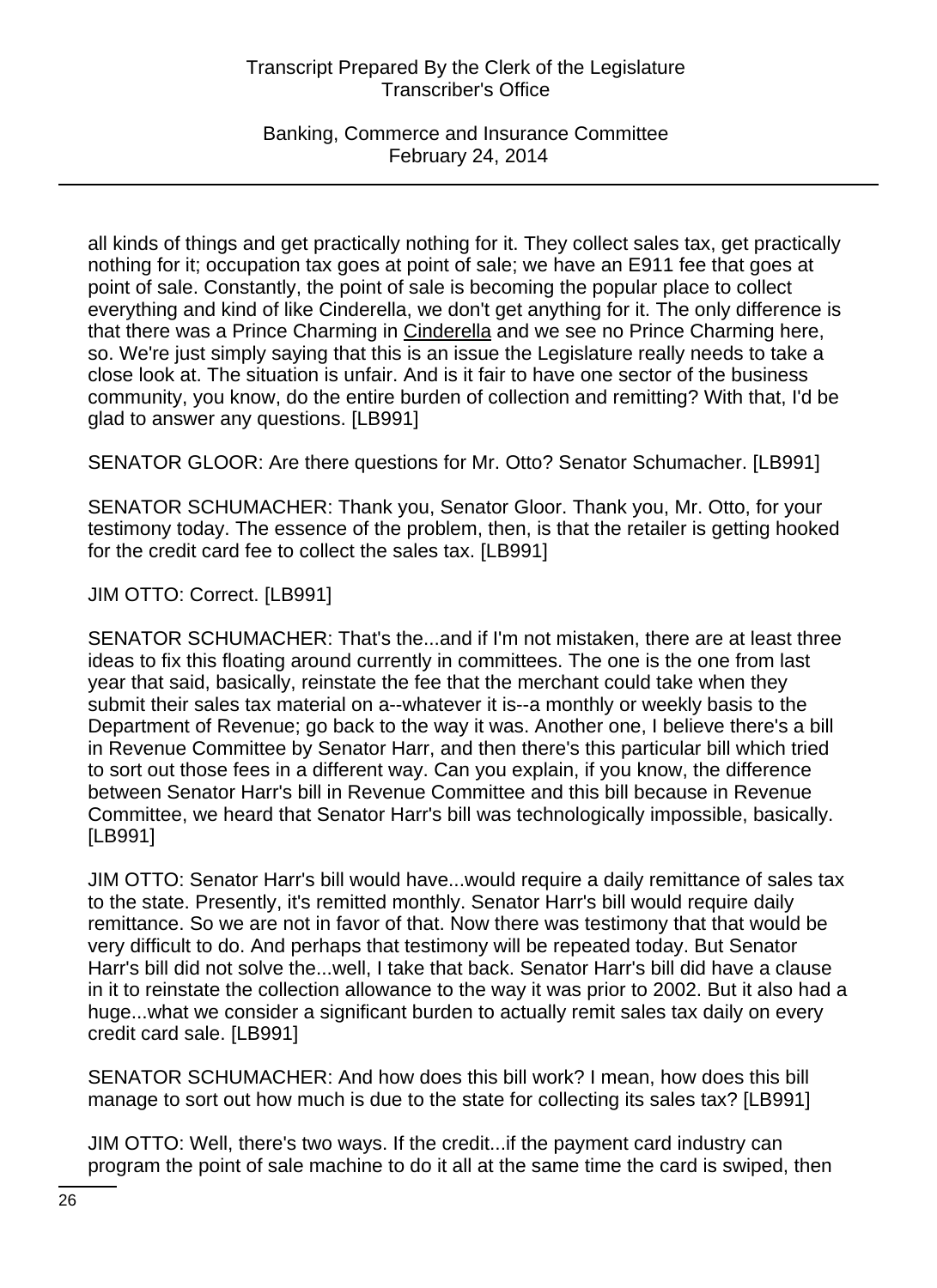Banking, Commerce and Insurance Committee February 24, 2014

that is one way that it can be done. But the other way is simply for the retailer to keep track of how many sales they had on credit cards and determine what the swipe fee was totally, document that, send that to the payment card network, and get reimbursed on a monthly basis. So perhaps the technology is there, perhaps it isn't. You're going to hear testimony that it isn't. I think maybe it is, but I'm not an expert in that. But even if the technology isn't there, this would allow it on a monthly basis. But the point is, the burden of paying the fee would be on the payment card industry and not on the retailer. [LB991]

SENATOR SCHUMACHER: Thank you. [LB991]

SENATOR GLOOR: Is the swipe fee different from credit card to credit card? [LB991]

JIM OTTO: Every merchant has a different contract with...I'm sure a very high volume retailer does not pay the same percentage as a low volume retailer. So every merchant has a different contract. They're constantly shopping for better deals, kind of like cell phones. [LB991]

SENATOR GLOOR: And that carries over to debit cards as well as credit cards? [LB991]

JIM OTTO: Debit cards are more restrictive in that the federal government has come out with limits on debit cards. So debit cards do not have the same...it's cheaper for a retailer, in most cases, to process a debit card than a credit card. [LB991]

SENATOR GLOOR: But there still is a transaction fee? [LB991]

JIM OTTO: Yes. [LB991]

SENATOR GLOOR: Okay. Other questions? Senator Carlson. [LB991]

SENATOR CARLSON: Thank you, Senator Gloor. You mentioned that the retailer could submit for the refund and verify what the sales had been. Is that something that can be abused? How would the state know that that's a verifiable figure? [LB991]

JIM OTTO: Well, this would be a submit to...when they submitted to that refund, they did not submit to the state. They would submit to the credit card company that they operate through. And that credit card company would have a record of all the charges made through that retailer so it could easily be verified. If a retailer created a false report or a false request, the credit card company should be able to verify it because there would be a record of every charge that went through that retailer. [LB991]

SENATOR CARLSON: If the credit card company can verify every charge that went through, why should there be need for a request? Why doesn't the credit card company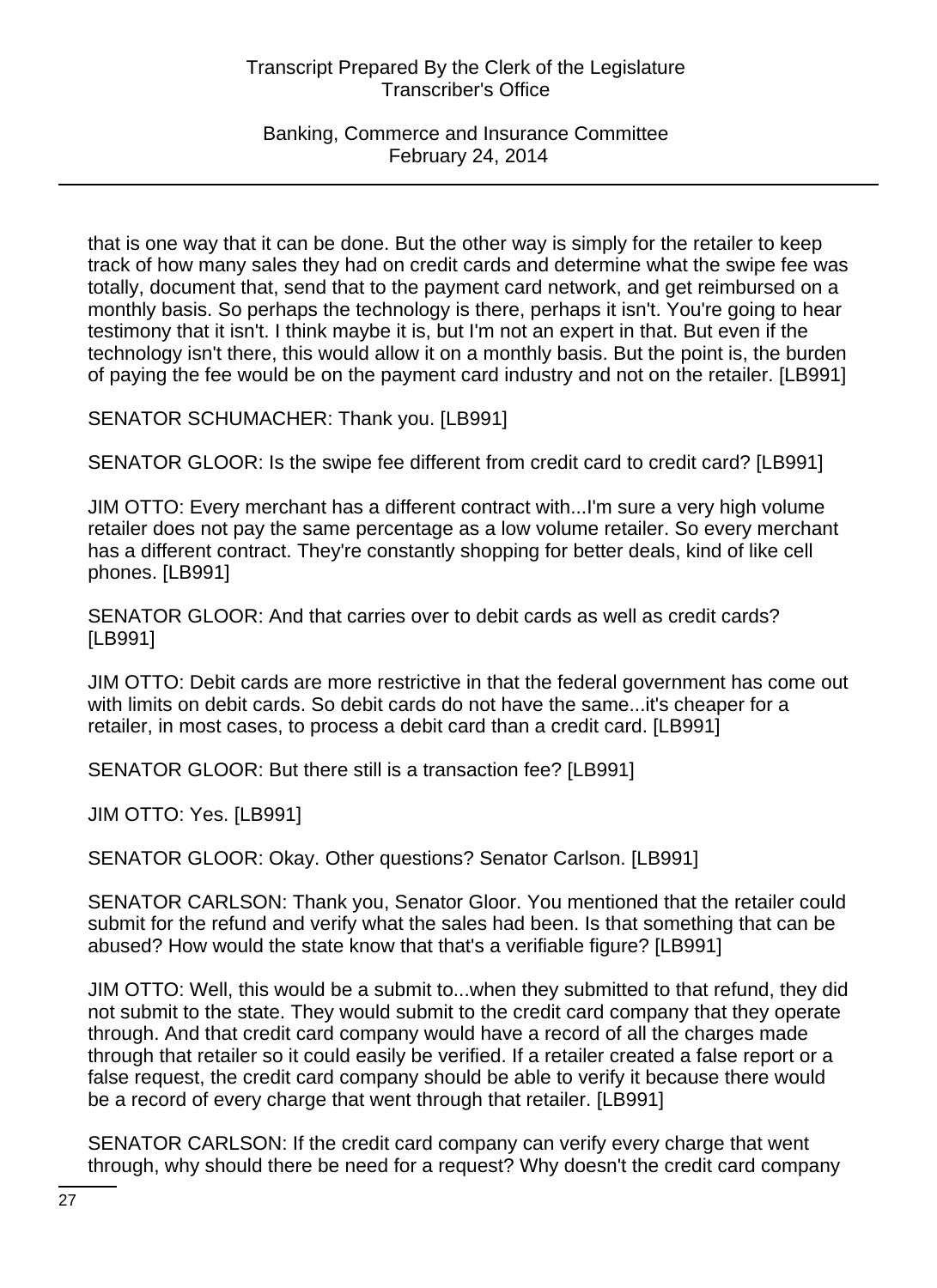just reimburse? [LB991]

JIM OTTO: In my opinion, the way to...the reason it was written that way was to take that burden off the credit card company because that would be a big obstacle or a point of contention. [LB991]

SENATOR CARLSON: It's probably a point of contention anyway because they have to deal with all these requests. And with technology, I guess I don't see what a burden this is? It's a burden on the retailer... [LB991]

JIM OTTO: Yes, it is. [LB991]

SENATOR CARLSON: ...to have to ask for it every month. [LB991]

JIM OTTO: It would be better, in our opinion, that it just happened and that it not have to be requested. [LB991]

SENATOR CARLSON: Okay. Thank you. [LB991]

JIM OTTO: Thank you. [LB991]

SENATOR GLOOR: Senator Schumacher. [LB991]

SENATOR SCHUMACHER: Thank you, Senator Gloor. Just one follow-up. But in that particular case where you have a retailer who is selling some taxable items and some not taxable items and the credit card company gets this message saying "Joe Blow" is charging \$10 to his credit card and \$5 was on taxable stuff and \$5 on not taxable stuff, the credit card company knows...does not have any way of knowing how to apportion that fee. Is that part of the issue here? [LB991]

JIM OTTO: Yeah, that is part of the issue. I'm assuming on a monthly basis, it would have to be determined exactly how you request it. But it would have to be your actual report to the state of how many...how much sales tax you are reporting to the state. It would have to jive some way with what you request from the credit card company. I don't know the exact details on how that would be done. [LB991]

SENATOR SCHUMACHER: And then to the extent that the merchant has got to put any new gizmo in, in order to...or computer program or accounting software, that would be an additional burden that the merchant would have, wouldn't it? [LB991]

JIM OTTO: It would be an additional burden but, that's another reason why the monthly option was put in the bill so they would not have to do that. And if, for example, they were only going to recoup \$20 at the end of the month, they would probably not request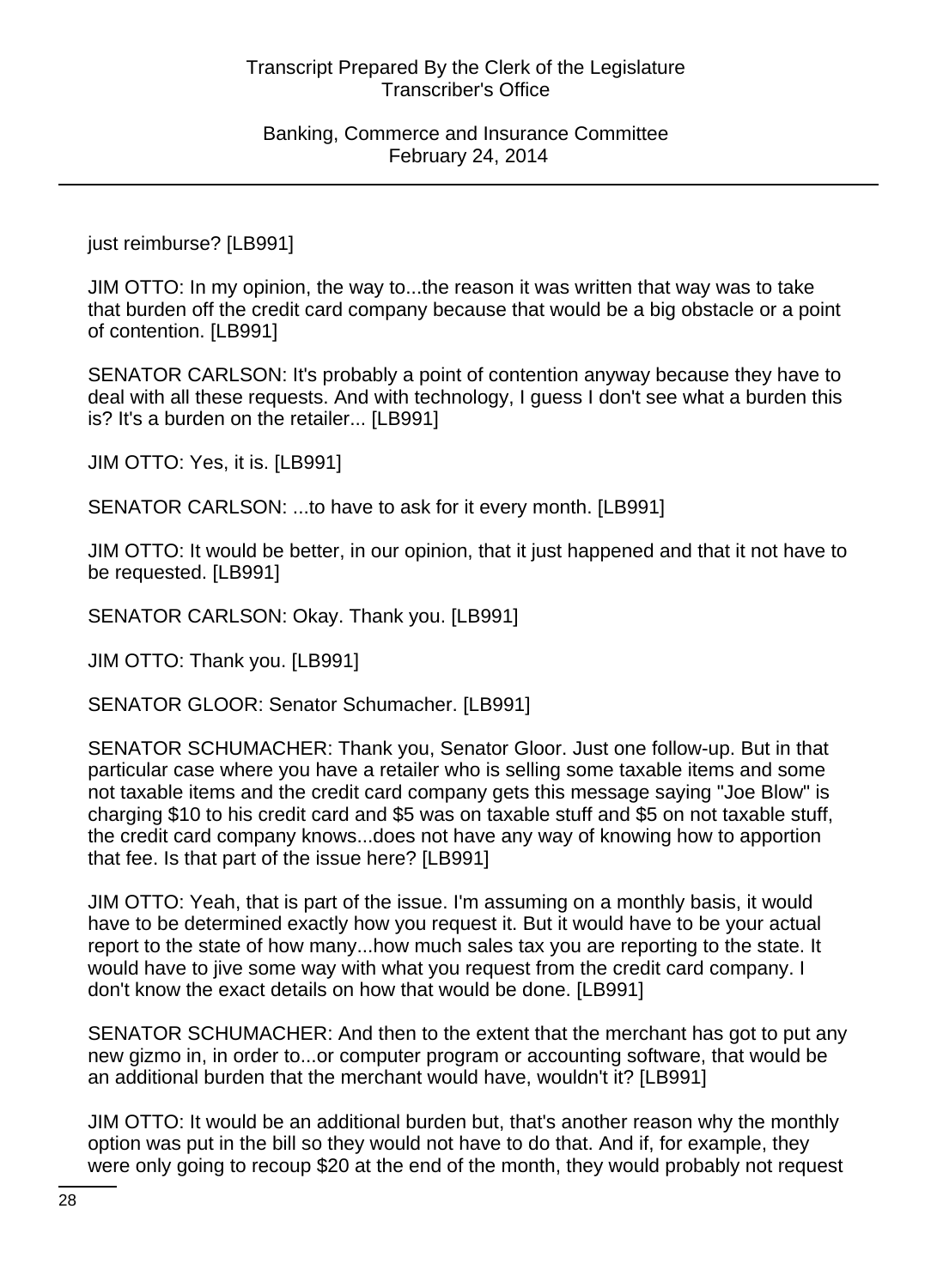it. But if they were going to recoup \$200, they might request it. [LB991]

SENATOR SCHUMACHER: Thank you. [LB991]

SENATOR GLOOR: Seeing no further questions, thank you, Mr. Otto. Continuing with proponents. Good afternoon. [LB991]

DEB EVANS-OLSON: Hi. Chairman Gloor and members of the Banking Committee, my name is Deb Evans-Olson. It's spelled D-e-b E-v-a-n-s hyphen O-l-s-o-n. I'm here today to express my support for LB991. My husband and I own and operate a small business here in Lincoln. We started Lincoln Coin and Bullion in 2006 after leaving successful careers in accounting and banking. Our company specializes in the sale of precious metals for investment. We love living in Nebraska. The quality of life here is second to none. However, we'd like to point out two issues we face in our business that we consider challenging. The first issue is the fact that, unlike nearly all other retailers, most of our customers come to us to invest, not to spend. Many people invest in real estate or stocks or bonds with the thought of their investments increasing in value over time. Our customers invest in gold and silver bullion for the same reason. The difference is that real estate stocks and bonds aren't subject to sales tax. Gold and silver bullion is the only IRA-approved investment that's subject to sales tax in Nebraska, unlike nearly all of our neighboring states. I realize that LB991 does not address this issue, but it's a significant barrier of growth for our business because we're located in Nebraska. The second issue of concern to us is addressed by LB991. That is the fact that businesses collecting sales tax for the state are forced to remit more than they collect on a net basis as a result of the credit card fee on the sales tax amount. I won't repeat what's already been stated in previous testimony. I'll simply add that I don't know of any other tax that businesses are required to collect and remit that results in a net loss for the business. LB991 addresses this by not allowing credit card companies to charge their fees on the sales tax portion. And rather than having the business community pay for this expense in the collection of the sales tax, I suggest the burden be shifted to the credit card companies. I urge you to give favorable consideration to LB991 and I thank you for the opportunity to testify. [LB991]

SENATOR GLOOR: Thank you, Ms. Evans-Olson. Questions? Seeing none, thank you. [LB991]

DEB EVANS-OLSON: Thank you. [LB991]

SENATOR GLOOR: Other proponents? We now move to those in opposition to this bill. [LB991]

JERRY STILMOCK: (Exhibit 1) Mr. Chairman and members of the committee, my name is Jerry Stilmock, J-e-r-r-y, Stilmock, S-t-i-l-m-o-c-k, testifying on behalf of my clients,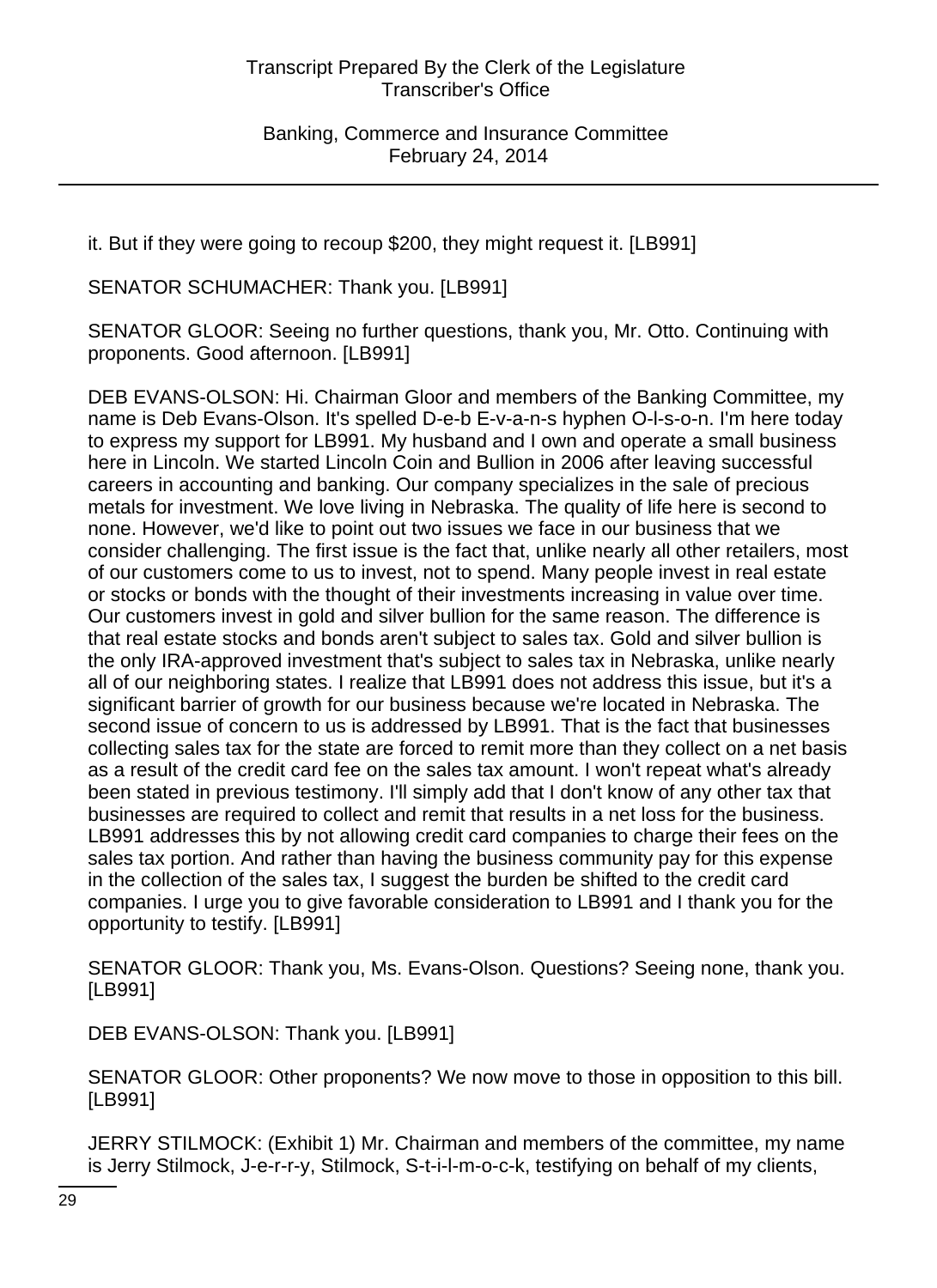Banking, Commerce and Insurance Committee February 24, 2014

the Nebraska Bankers Association and NetWorks, Inc., in opposition to LB991. I'll break my testimony into a couple of different components. The first, that I'm not aware of technology that exists to separate the vinegar and oil. As the information that I'm submitting to the committee in written text, it's a fee, an interchange fee, based upon the \$1 amount. I'm not aware of any provisions, Senator Carlson, to split that out. Secondly, that portion of the bill in section 4 that talks about submitting accepted proof of tax or fee from the seller or the retailer. Some concerns: First of all, it's my understanding, these items are batched out on a daily basis, these items. The interchange fees are batched out and they're settled up on a daily basis. So I don't know the impact of how it would work to undo what was already done. In other words, how to readdress or how to go back in time and try to reallocate what that portion of the interchange fee was on the sales tax. Secondly, in relation to that, we're talking about a closed-loop, secure system with the merchant...customer, the merchant, and the two different banks involved. And those interchange fees are all happening within that closed-loop system. The portion of LB991, brought to you by Senator Nordquist, that talks about that the network shall accept as proof, would be information coming from outside the system. Would it be reliable? Would it be averred to? Would it be sworn to? Senator Carlson asked a question in line with this. Does that gravitate to the level of a judgment in a court of law that...who says that, other than the legislation, that it shall be accepted as proof that the amounts submitted by the seller/retailer, in the language of LB991, are correct? I think Mr. Otto made a relevant point. He said, well, maybe if it's \$20 a month, maybe it's not worth it. Maybe if it was \$200 a month, it would be worth it, which brings me to the issue of could it be cumulative? Unless I missed it, I didn't see in the bill that it talked about a monthly type of accounting, if you will. But what happens if one month it was \$20 and so they didn't submit it. The next month was \$200 so they did submit it. Again, I'm jumping over the hoops that I, as a network operator, that I have to accept that in the language of the...in the bill. So now I want to put two months together and submit a bill for \$220, all realizing that the exchange has already happened on a daily basis. And I don't know how you would undo what is already done, going back to my first point. And secondly, it evolves into a matter of proof. You're in a closed-loop system and now there's going to be outside information that thou shalt accept as proof. If you jump over that issue of thou shalt accept as proof, the network is already dissipated. They've already distributed the funds. It doesn't have those funds to go back and readdress. It puts the network out in a situation where it has to be on the risk, I guess, if you will, that it's going to be able to repay those funds. I'm not aware that there's any way to separate it at the point of sale right now. And in addition to those reasons, that's why we're opposed to the legislation, Senators. Thank you. [LB991]

SENATOR GLOOR: Thank you, Mr. Stilmock. So if the networks are not...how do I say this? The network is at risk for how it gets its dollars back. It's not at risk for the dollars, per se, whether there's enough loss over a period of time to have to increase the fee charged to replace that, but it isn't gone forever. [LB991]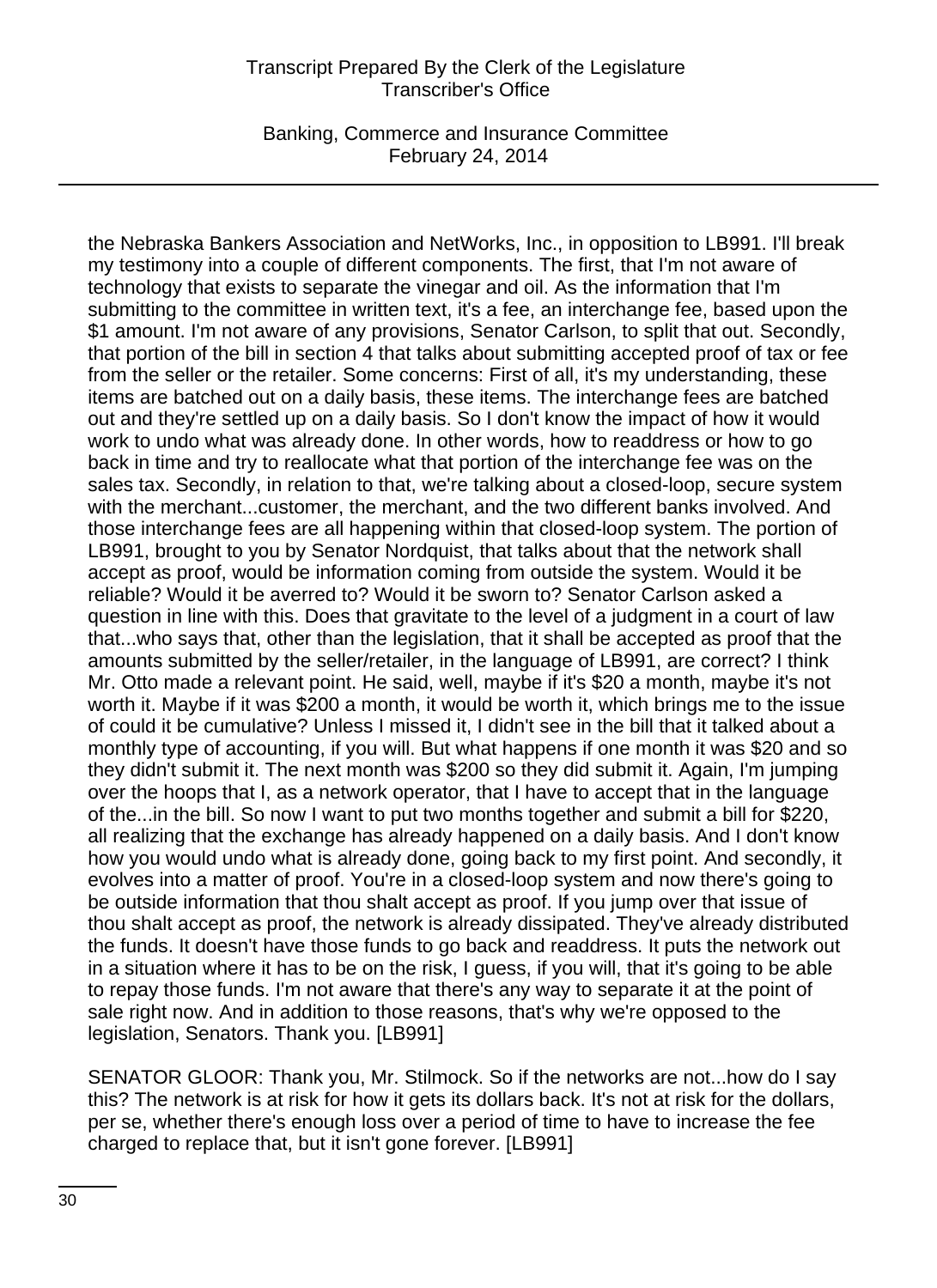JERRY STILMOCK: It's gone. And as I understood, Senator, it's batched out and reconciled on a daily basis. Yes, sir. [LB991]

SENATOR GLOOR: Okay. Yes, Senator Schumacher. [LB991]

SENATOR SCHUMACHER: Thank you, Senator Gloor. Thank you, Mr. Stilmock, for your testimony. Right now, the merchant is the one left holding the bag for the cost of collecting the state taxes. If we were to roll back the clock at 2000-something and reinstate the law before we told them that they would have to bear the burden, it would cost roughly \$8 million to \$10 million. Couldn't we avoid the whole problem if the decision was to shift the cost from the merchant to the banks simply by putting a swipe tax on the networks that would generate \$8 million and just reinstate the old law? [LB991]

JERRY STILMOCK: Whoa. Yeah, that's one I hadn't anticipated nor do I think I could adequately comment, Senator. [LB991]

SENATOR SCHUMACHER: Well, I mean, it would work. We'd get \$8 million, the merchants would be happy, the bankers would be unhappy and we'd just...got somebody else to pay to collect our taxes. That sounds like a great deal. [LB991]

JERRY STILMOCK: (Inaudible) yeah. [LB991]

SENATOR SCHUMACHER: Thank you. [LB991]

SENATOR GLOOR: Other questions or ideas? Seeing none, thank you, Mr. Stilmock. [LB991]

JERRY STILMOCK: Thank you, Senators. [LB991]

SENATOR GLOOR: Other opponents? Seeing no one else in opposition, neutral capacity? [LB991]

KATHY SIEFKEN: Chairman Gloor and members of the committee, my name is Kathy Siefken, K-a-t-h-y S-i-e-f-k-e-n, I am the executive director and lobbyist for the Nebraska Grocery Industry Association. We are testifying today in a neutral capacity and it's very difficult to do that because it's going to be neutral-positive. We like the concept. We think it would be fair. The credit or the interchange fees that we are paying now are the second highest expense we have, other than labor, and the fees continue to increase. And to get some relief would be appreciated. We do like Senator Schumacher's bill that would return the collection fees back to pre-2002, I believe it was. Right now, we actually lose money on those credit transactions and we would like to see that relief. The problem that we see is that the systems in the grocery stores are not capable of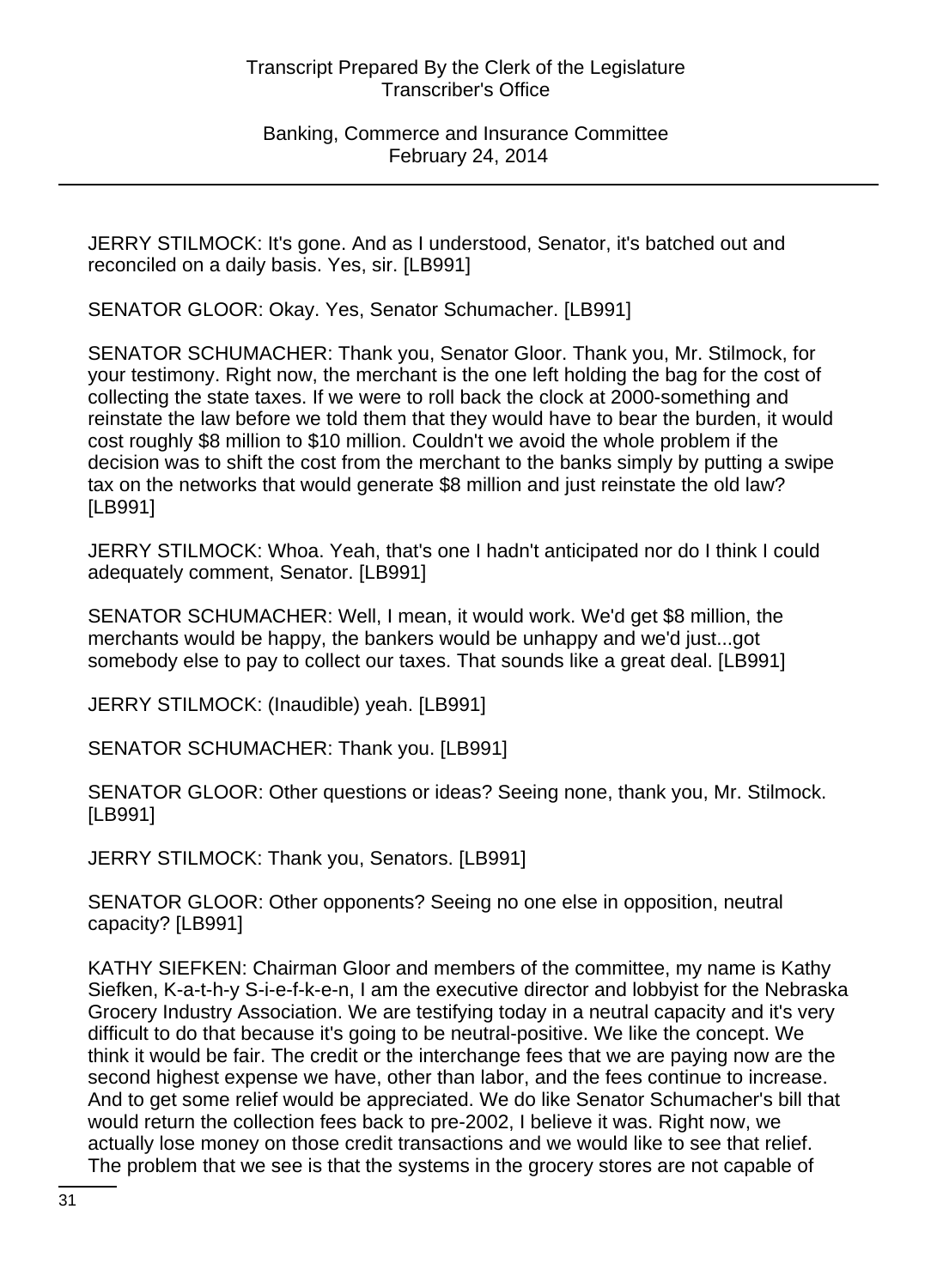Banking, Commerce and Insurance Committee February 24, 2014

separating out those transactions and doing what this bill does, even though we love the idea. One of the things that we have noticed this session is that several bills have been introduced that deal with the point of sale in our stores. And so what I have done, because I'm not a point-of-sale expert, is I have brought one of our people with us. His name is Terry Rehmeier, and he is the general manager of Retail Data Systems. They put the front end systems in our grocery stores throughout the Midwest. And he is here to...he's also going to testify in a neutral position just so that you can ask questions and get answers from the guy that really has the answers. So with that, I would like him to follow me. If you have any questions, I'd be happy to answer. [LB991]

SENATOR GLOOR: Any questions of Ms. Siefken? Seeing none, thank you. [LB991]

KATHY SIEFKEN: Thank you. [LB991]

SENATOR GLOOR: Next person in a neutral capacity. [LB991]

TERRY REHMEIER: (Exhibit 2) Good afternoon. [LB991]

SENATOR GLOOR: Good afternoon. [LB991]

TERRY REHMEIER: My name is Terry Rehmeier, I'm with Retail Data Systems. The spelling of the last name is R-e-h-m-e-i-e-r. And what I'm handing out today is just some educational material, I hope, for you all that you know what reports look like coming out of a grocery store environment, what receipts look like coming out of a grocery store environment, and what is then reported after that. Wait a minute till everything goes around. Kathy made me sound a lot more intelligent than I am, just so you know. And as an industry, we, too, agree that this is a good thing for retailers. There's...I do a lot of business with the small, independent markets, the one, two, three lane grocery stores. And some of the credit card fees are really making them suffer. I think there's a few of them that in hindsight, if they didn't have to, wouldn't take credit cards. But in this day and age, that's not a real situation for any retailer to be in. So on the multiple-page one, if you just refer to the last two pages, I think that's probably the most important to what we're talking about today. But you can see on the next to last page about a third of the way down, it will say a tax rate, taxable sales, and tax collected. So they can find out on a daily, weekly, monthly time frame what sales tax was collected. And if you'll refer to the last page, it will show you by media type--and media, to us, is how a customer pays--is what they did in cash, check, credit card. So they do get that information, but it's not something that they can automatically calculate the interchange fee off of because when they submit that transaction to the payment card industry, it goes as a total number. It doesn't break it down any other way than the total of the transaction. And one thing that nobody thinks about when they start talking about this--and this happens every day in the retail environment--is split transactions. I pay half my bill with cash and half my bill with a credit card. That's really going to require something to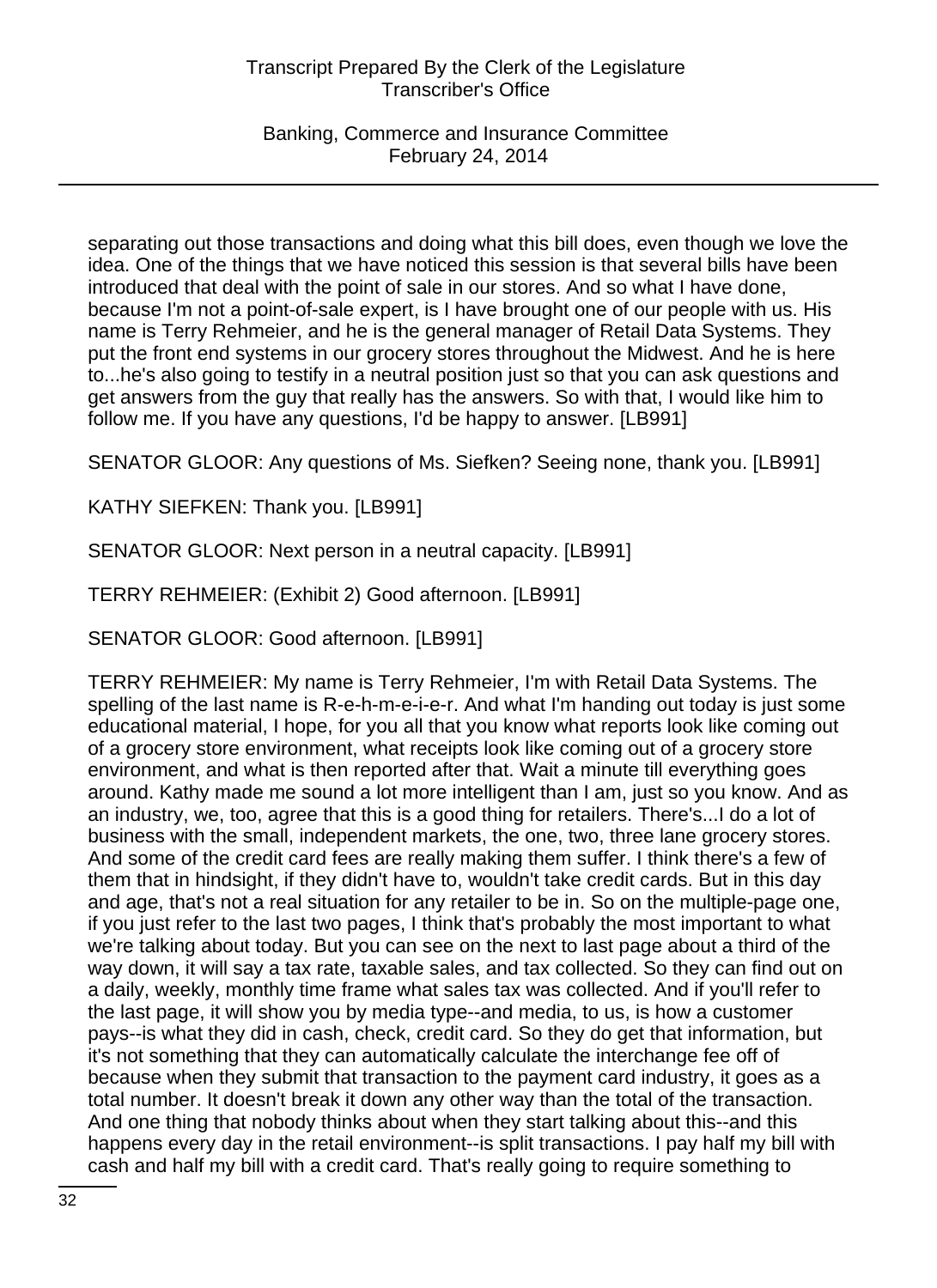Banking, Commerce and Insurance Committee February 24, 2014

calculate what part of that transaction is, then, processed by the payment fees as far as the tax part of it. The other things I've handed out to you today is just some sample receipts so you see what the customer is seeing. And this is also what the retailer can look up at the store level. So they do have the ability to go back and recall transactions if there are questions. But once again, you're talking about people that are unloading the truck, stocking the shelves, running the cash registers, cutting the meat and this is just something else that would require time from them. The last sheet I have, which is just a shot of a window--and this is our software that virtually all the grocery stores have that we service in their back office--and if you will just go down and look at the bottom where it says cost, status, miscellaneous, these are all the flags or buckets that we can set by item, by category, by department. And currently, there is not a flag in there for interchange fee so we have no way to capture that amount at the store level automatically. Now can it manually be calculated? Sure, if they want to go back and do some math. But, you know, let's not leave the retailer hanging out there that, you know, if they have to submit paperwork and they have to put in labor, don't make them wait forever to get their money back because there's a lot of these guys, I mean, if they don't get that money back, they may not make payroll that week. It's...that's how tight some of these grocers are. And with that, I think I'd open it to questions. [LB991]

SENATOR GLOOR: Questions? Senator Garrett. [LB991]

SENATOR GARRETT: Thank you, Senator Gloor. Interchange fees are not set by statute, are they? They're competitive, each bank has a different fee? [LB991]

TERRY REHMEIER: Uh-huh. [LB991]

SENATOR GARRETT: If we put this onus on the credit card companies to do this, aren't they just going to pass along the cost and increase the fees? [LB991]

TERRY REHMEIER: That would be my guess. [LB991]

SENATOR GARRETT: Oh, okay. [LB991]

TERRY REHMEIER: Yeah. They're not in the business of not making money. They're for-profit companies. [LB991]

SENATOR GARRETT: Right, exactly, exactly. Okay, thank you. [LB991]

SENATOR GLOOR: Senator Campbell. [LB991]

SENATOR CAMPBELL: Thank you for the illustrations today. Do you do anything other than groceries? [LB991]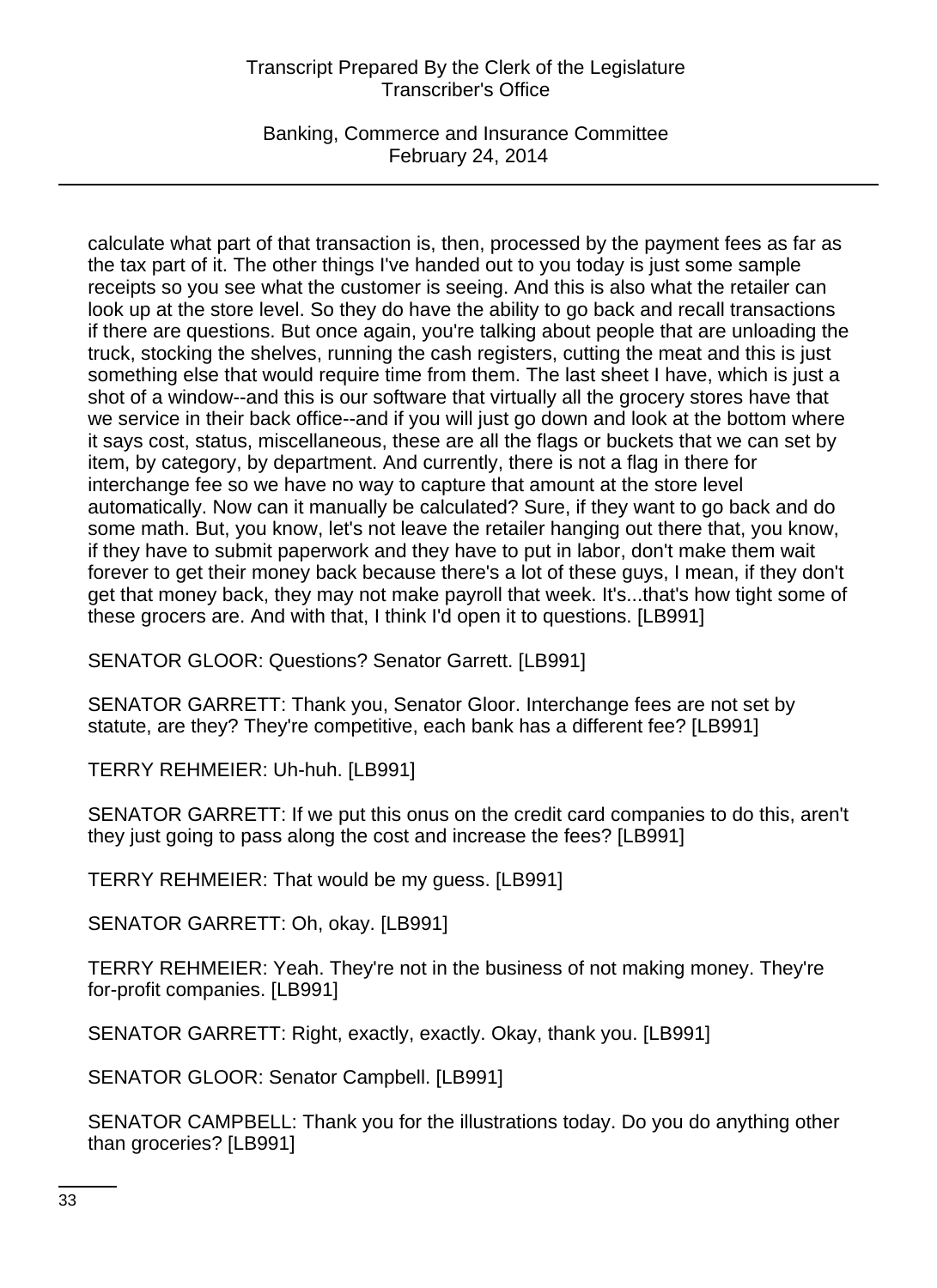Banking, Commerce and Insurance Committee February 24, 2014

TERRY REHMEIER: We do hospitality, as well, and some general merchandise. Hospitality would be quick-service restaurants, table-serve restaurants. [LB991]

SENATOR CAMPBELL: So some of the small retailers where you go in and they go, I don't take credit cards anymore, part of it is what they're having to pay, don't you think? [LB991]

TERRY REHMEIER: Uh-huh, yeah. It's a cost of doing business. [LB991]

SENATOR CAMPBELL: Thank you. [LB991]

SENATOR GLOOR: Senator Carlson. [LB991]

SENATOR CARLSON: Thank you, Senator Gloor. Now as you're testifying today, and I think in what I'm hearing, that if something like this would pass, it's not causing any extra expense to the retailer other than some time in recordkeeping. Would that be true? [LB991]

TERRY REHMEIER: Assuming they have integrated credit, which means the credit card terminal is physically tied into the POS device so they're monitoring all those totals electronically. If they have what we call stand-beside credit, which is just a little credit card terminal sitting off to the side that's either dialing out or going through the Internet, but not tied into their POS system, the reports would be a lot more difficult to get because I'm not marrying the two databases. [LB991]

SENATOR CARLSON: All right. In a case like that, what do you think the cost is to convert because I know what you're talking about, that little machine that you swipe the card through. [LB991]

TERRY REHMEIER: Yeah, right, right. Okay, so let's...you want me to talk grocery, hospitality? [LB991]

SENATOR CARLSON: I don't know if there's a difference between the two, but I assume there would be an added expense to convert over. [LB991]

TERRY REHMEIER: Okay. Right. A one-lane grocery store, if I were to put in a POS system that they were scanning with and then add the credit card terminal to it, which the majority of grocers are scanning today, one lane of those two combined would cost about \$10,000. [LB991]

SENATOR CARLSON: Okay. [LB991]

TERRY REHMEIER: Okay? In a hospitality industry, single terminal, probably closer to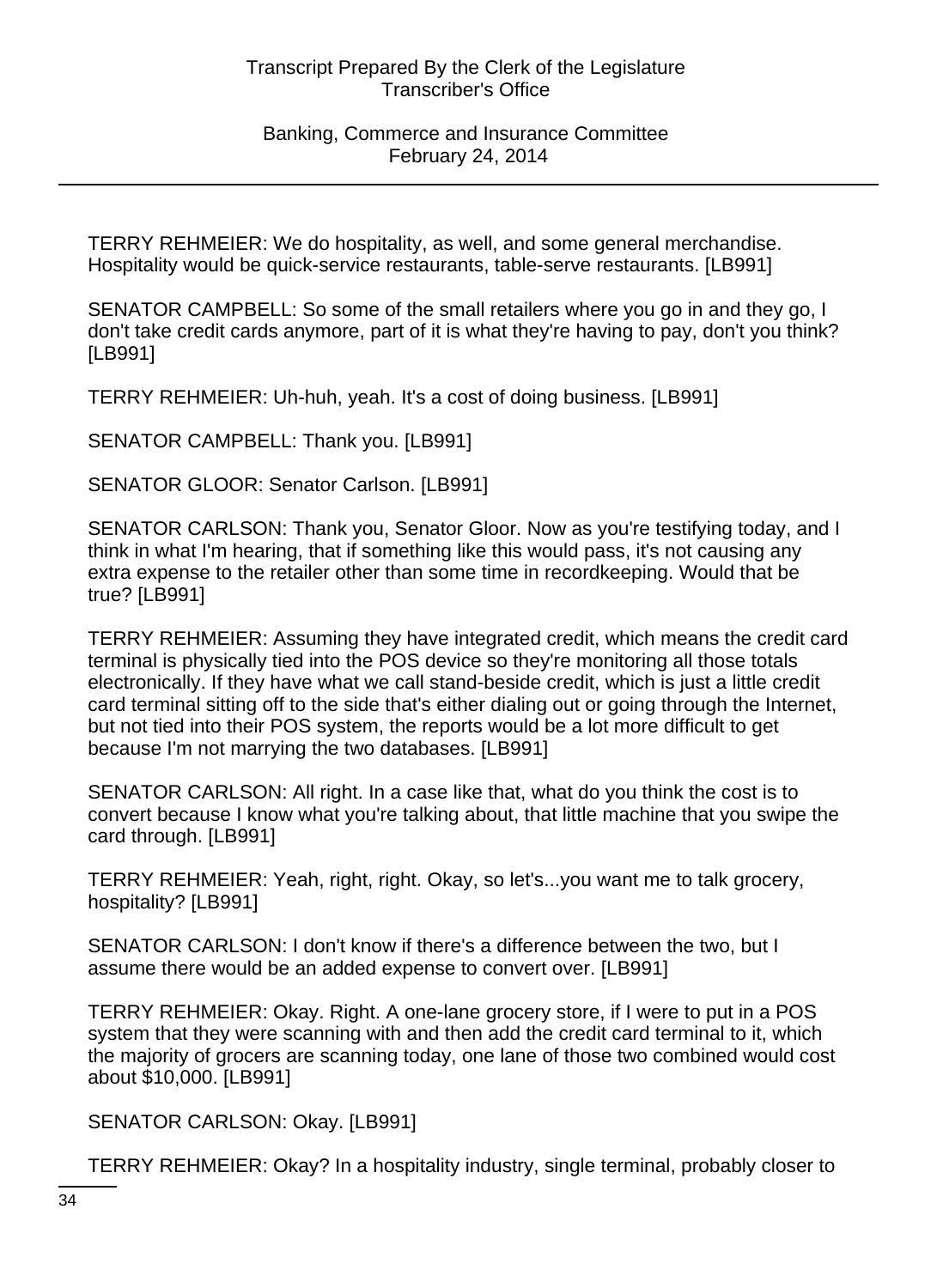### Banking, Commerce and Insurance Committee February 24, 2014

\$8,000. Now as you add more terminals, that cost goes down a little bit because we have to put it back off a server in each location to manage the site. But you buy that one time in the store, not for every terminal that you add. [LB991]

SENATOR CARLSON: In a one-lane, if we're talking about \$10,000, why would the retailer want to do it? [LB991]

TERRY REHMEIER: Why would they want to integrate it? [LB991]

SENATOR CARLSON: Yeah, because they'd have to recoup over \$10,000 a year. [LB991]

TERRY REHMEIER: Right. Well, the...what we do when we sell point-of-sale systems is, we say if you can't pay for the system in a three-year investment, you should not be making that investment. But there's other advantages they would get other than the integrated credit. I'm not sure if I'm answering your question. [LB991]

SENATOR CARLSON: Well, you're giving me an idea because... [LB991]

TERRY REHMEIER: Okay. [LB991]

SENATOR CARLSON: ...my oldest son has a...is a doctor and he has a private practice. And this isn't the same thing, but he's facing the possibility of a federal mandate which would require a change in how he codes his various services. And what he was telling me, that this changeover would cost a small practice anywhere from \$50,000 to \$200,000 to do it. He can't stand that, and he doesn't get anything out of it. Now, in this case, we're talking about maybe a return on investment. [LB991]

TERRY REHMEIER: Uh-huh. [LB991]

SENATOR CARLSON: But there's no return on that kind of investment because it's to recordkeeping. So this is not the same, but the other situation I think is really a travesty; a federal mandate with no help. [LB991]

TERRY REHMEIER: I don't disagree with you. [LB991]

SENATOR CARLSON: Okay, thank you. [LB991]

TERRY REHMEIER: Okay. [LB991]

SENATOR GLOOR: Other questions? Seeing none, thank you for your testimony. [LB991]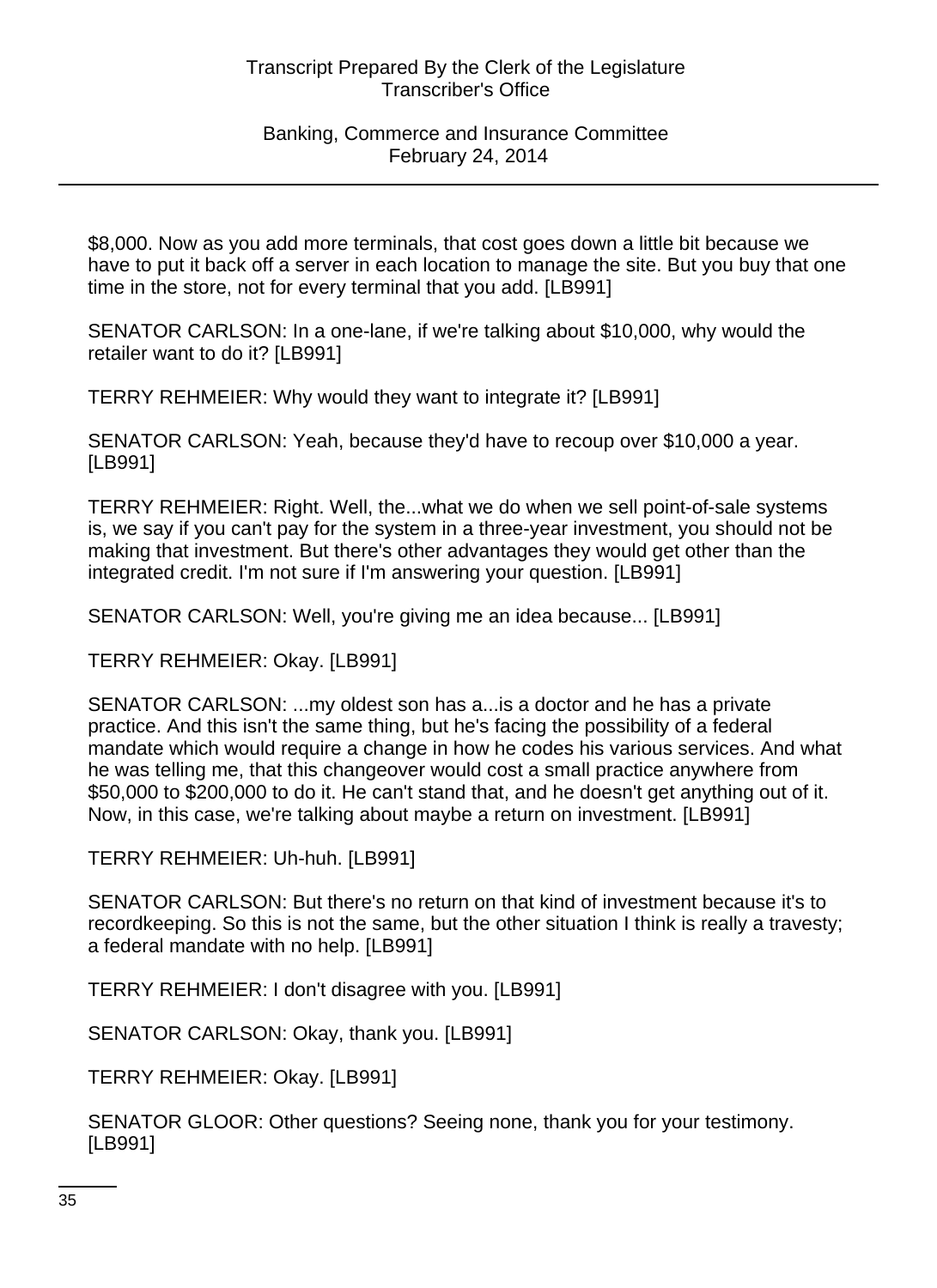TERRY REHMEIER: Okay, thank you. [LB991]

SENATOR GLOOR: Anyone else in a neutral capacity? Seeing none, Senator Nordquist, you are recognized to close. [LB991]

SENATOR NORDQUIST: Thank you, members. I don't know that there's much I can add to the discussion, just that this is, I guess, an issue that as the Legislature, as a whole, between multiple committees, we just need to...we probably need to decide if there is a change in policy we want to make and who would bear the burden of that cost whether we continue to leave it on the retailers. If there's a way to split it or shift it between the companies that are receiving the processing fee, or whether we want to make a state investment and to reimburse retailers for the cost of collecting our sales tax. With that, I'd be happy to take any final questions. [LB991]

SENATOR GLOOR: Are there any final questions? Senator Campbell. [LB991]

SENATOR CAMPBELL: But at this point what we're doing is, we have a state mandate to the retailers and saying you collect the sales tax and it costs you. [LB991]

SENATOR NORDQUIST: Right. Exactly. Give us all of it, but you know, whatever it takes for you to collect that, that's on you. [LB991]

SENATOR CAMPBELL: Coming from a retail business, I understand that. [LB991]

SENATOR NORDQUIST: Right. [LR991]

SENATOR GLOOR: Seeing no further questions, thank you, Senator Nordquist. [LB991]

SENATOR NORDQUIST: Thank you. [LB991]

SENATOR GLOOR: And that will end our hearing on LB991. We'll now move to LB886. Senator Harr, welcome back to the Banking, Commerce and Insurance Committee. [LB886]

SENATOR HARR: Thank you, Chairman Gloor. Chairman Gloor, members of the Banking, Commerce and Insurance Committee, my name is Senator Burke Harr, H-a-r-r, and I represent Legislative District 8. LB886 addresses changes to the Nebraska Condominium Act. LB886 would leave in place the unanimity requirement as it pertains to creating or increasing special declarant rights and sets a 67 percent standard which may be increased by the terms of the declaration for all amendments to the declaration which require votes. It would also leave in place the 80 percent vote requirement for termination and require the consent of the owner of the affected unit for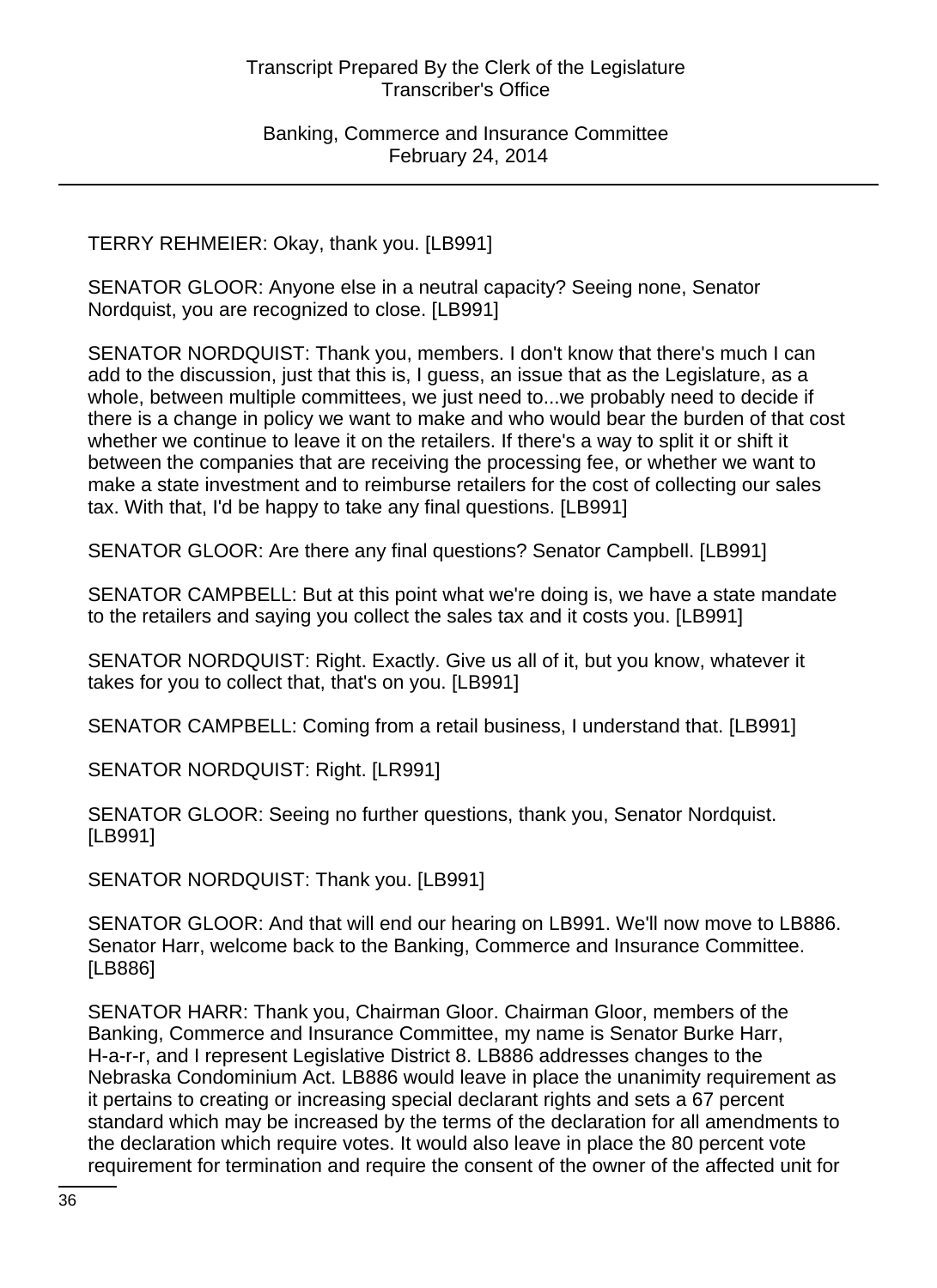Banking, Commerce and Insurance Committee February 24, 2014

any changes of unit boundaries, allocated interests, or uses to which the unit is restricted. Amending a condominium regime may be done for a variety of reasons. Some amendments are anticipated by the developer and allowed to be made unilaterally by the developer through the exercise of special declarant rights reserved to the declarant. Other amendments may be done by the association without a vote, including those required in the event of taking by eminent domain, upon expiration of a lease which decreases the number of units, relocation of boundaries and reallocation of interests between adjoining units upon the owners' request and if permitted by the declarants' subdivision of a unit into two or more units. Certain amendments may be made by unit owners without a vote and without consent of the association, including reallocation of limited common elements between or among units to which they are allocated in the declaration, relocation of boundaries between units upon application of the unit owners. The association shall prepare the amendment. At least three different statutory voting thresholds are required for various other types of amendments. Eighty percent of the votes in the association are required to terminate the condominium. Likewise, 80 percent of the votes in the association, including 80 percent of the votes allocated to the units not owned by the declarant, are required to sell or mortgage any portion of the common elements. Sixty-seven percent of the votes in the association are required to amend the declarant other than the sections set forth above for amendment by the declarant, the association with no vote required, or unit owners with no vote required. Unanimous consent is required to create or increase special declarant rights, increase the number of units, change the boundaries of any units, except as otherwise specified...provided above. Other than the unanimous consent requirement and the 80 percent vote required for termination, the declaration may specify a percentage larger than the statute sets forth. This issue here is, that there is no obvious reason to require the same 80 percent vote for conveyance or encumbrances of common elements as required for complete termination of a condominium. Sixty-seven percent is a high bar to clear when dealing with any matter of association business. There are numerous circumstances in which an association might wish to borrow money for improvements to the common area or common elements or permit modification of units to include a portion of the common elements. An 80 percent threshold for such changes represents a nearly impossible standard to meet, which is the current standard. The unanimous consent requirement clearly exists for the purpose of protecting individual owners' rights against arbitrary actions by the association or unscrupulous actions by declarant who still controls a super majority of the votes. Now that your eyes have glossed over, I would ask that you please support and advance LB886 out of committee. I'll be happy to answer any questions. [LB886]

SENATOR CHRISTENSEN: Thank you, Senator Harr. Is there any questions for the Senator? [LB886]

SENATOR HARR: I did write it. [LB886]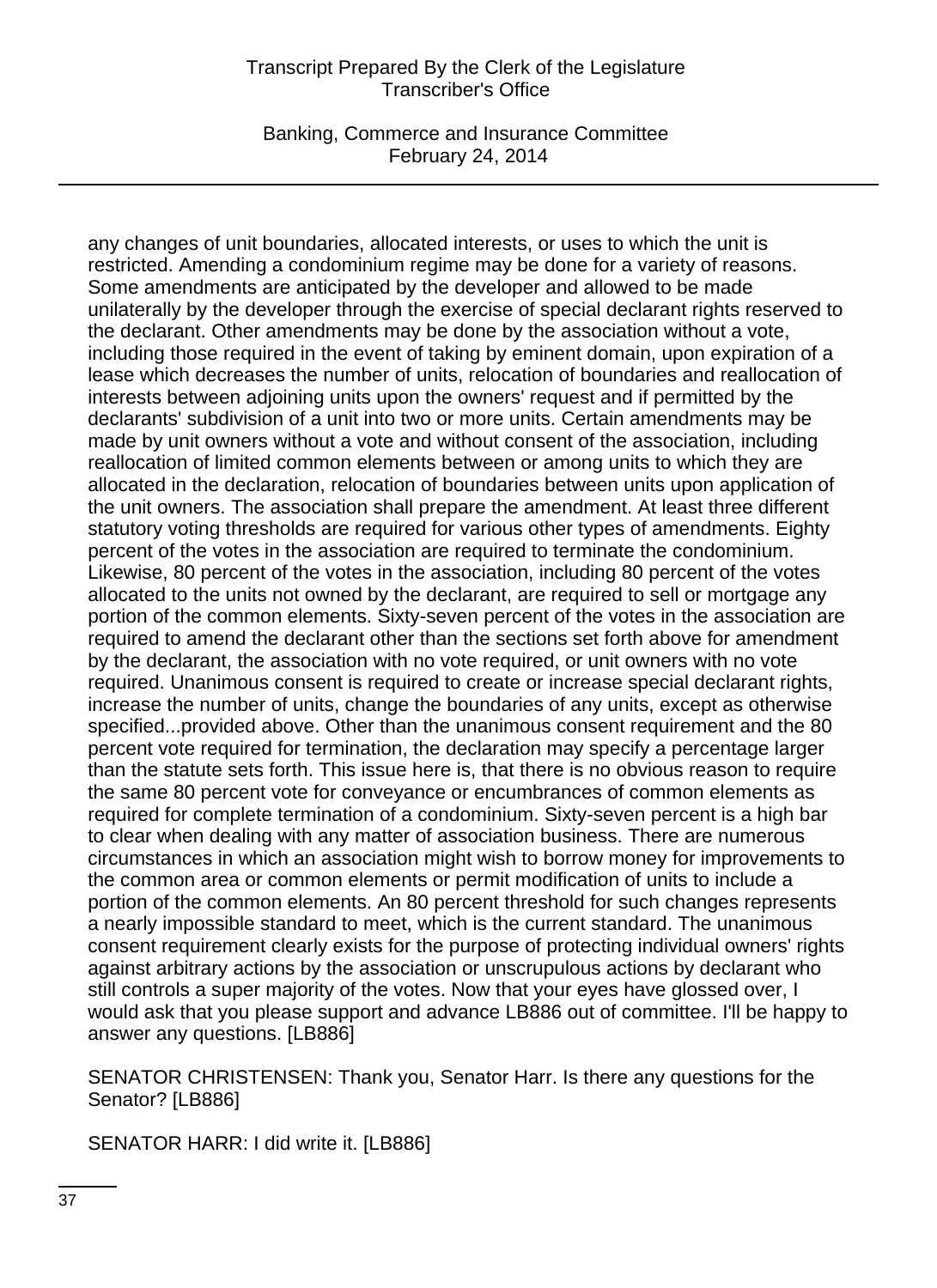SENATOR CHRISTENSEN: Senator Carlson. [LB886]

SENATOR CARLSON: Thank you, Senator Christensen. Help me out here as a condominium owner. In section 1, I think I understand increasing the number of units so if you're in a condominium complex that has 50 units, you can't increase to 60 without consent. Is that as simple as that? [LB886]

SENATOR HARR: Yeah. [LB886]

SENATOR CARLSON: Change the boundaries of any unit. Give them...what does that mean? [LB886]

SENATOR HARR: Well, there are a number of ways the boundaries can change which I talked about is, it can be through eminent domain. It can be through selling of a portion of the property. It can be purchasing adjoining property. In addition, I would also add that there is a individual, Derek Zimmerman, coming up after me who can explain some of this better than I can, too. Okay? [LB886]

SENATOR CARLSON: Okay, thank you. [LB886]

SENATOR CHRISTENSEN: Are there any other questions? Seeing none, thank you. We'll take the first proponent. [LB886]

SENATOR HARR: Thank you. [LB886]

SENATOR GLOOR: Good afternoon. [LB886]

DEREK ZIMMERMAN: Good afternoon. Mr. Chair and members of the committee, my name is Derek Zimmerman, D-e-r-e-k Z-i-m-m-e-r-m-a-n. I'm with the law firm of Baylor, Evnen, Curtiss, Grimit and Witt, which is at 1248 O Street, Suite 600, Lincoln, Nebraska, 68508. I'm a partner with Mark Hunzeker who worked with Senator Harr on this proposed bill. But unfortunately, he is out of town today so he asked me to convey his thanks to Senator Harr for introducing the bill and to express his regret to the committee for being unable to testify in support of the bill today. And so you get me. And to...I think Senator Harr did a good job of kind of laying out the reasons for the change and the background. I'd just like to emphasize a few points. And that is, is that the amendment requirement by statute as it currently exists is the same as if you were going to terminate. And a lot of what we're dealing with does have to do with common areas or those who are impacted, their unit, specifically. And I think, Senator Carlson, I'll address your question about in what circumstances would a unit change or alter? There could be a sale, easements, there's also situations where, let's say that somebody wants to make an addition to their particular unit and the association is willing to allow a certain portion of a common area to be conveyed to that individual, obviously, for a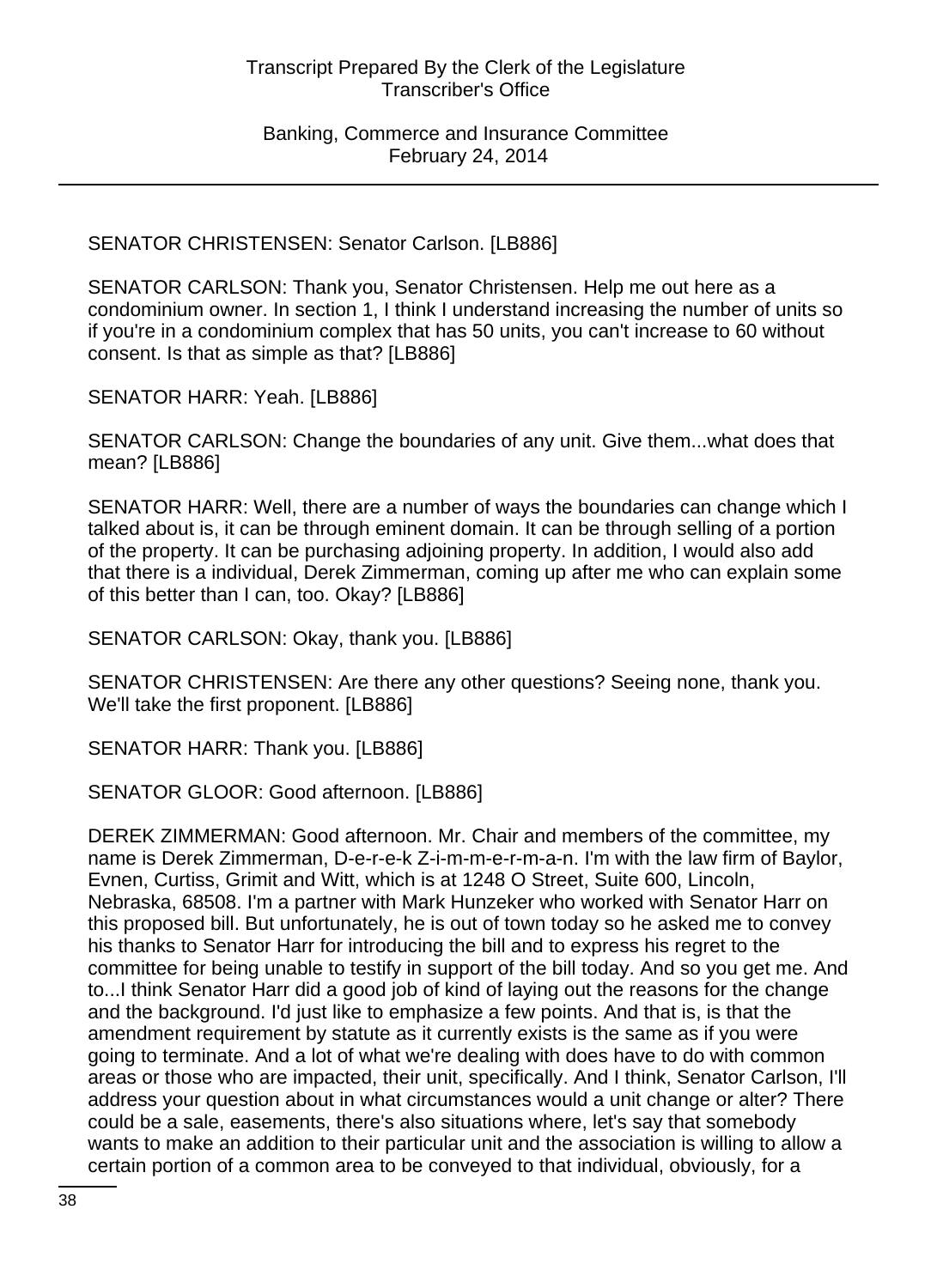Banking, Commerce and Insurance Committee February 24, 2014

price. Those are circumstances where it's allowed. The...getting more into special declarant rights, the special declarant--a lot of times the developer--does have the ability to add units as the case may be. And they may be able to also combine them, as well. And pretty much the issue is, is that the current 80 percent requirement is burdensome. And the association should have the flexibility to convey or encumber, mortgage, grant easements in common areas. Those are the types of circumstances we're dealing with here. And 80 percent is just a very high number and it's very difficult to meet. And so we're...there's a number of different ways that you can...well, statutorily speaking, that you are going to amend covenants. And there's certain amendments that are dealt to protect the individual unit owners, themselves. That's where you find the requirements of unanimous support because if the unit owner, themselves, is going to be affected, they should be in support of that. And there are certain circumstances where two-thirds is allowed today and the 80 percent requirement currently exists to terminate as well as encumber any common areas. And one final note before I'll open it up for any questions is, that this is simply the statutory requirement. And an association or a declaration can be higher than the 67 percent we're proposing. But the statute, as currently drafted, does not allow for any less than 80 percent. And so we're looking for a little bit more leeway. But the individual associations and the declaration can still provide for an increased bar to an amendment if that is what the association desires. So with that, I'll open...I'll be happy to answer any questions. [LB886]

SENATOR GLOOR: Questions for Mr. Zimmerman? Senator Carlson. [LB886]

SENATOR CARLSON: Thank you, Senator Gloor. So going back in here, I think I understand. You can't increase the number of units without 67 percent vote of the owners of all the units. Is that correct? The number of units. [LB886]

DEREK ZIMMERMAN: The...which portion are you referencing? Are you... [LB886]

SENATOR CARLSON: Well, I'm looking at the bill summary, the white sheet here. I'm not looking at the bill, itself. [LB886]

DEREK ZIMMERMAN: Oh, okay. I'm sorry. Yes, there are...currently, it's two-thirds to amend sections other than what the statute specifically identifies. [LB886]

SENATOR CARLSON: Well, it's taking it from 80 percent to 67 percent. [LB886]

DEREK ZIMMERMAN: The 67 percent requirements were...I think mainly had to do with the common areas. Which portion of the summary are you referencing to? I'll make sure I get to the right portion. [LB886]

SENATOR CARLSON: Maybe you don't have it. I'm looking at... [LB886]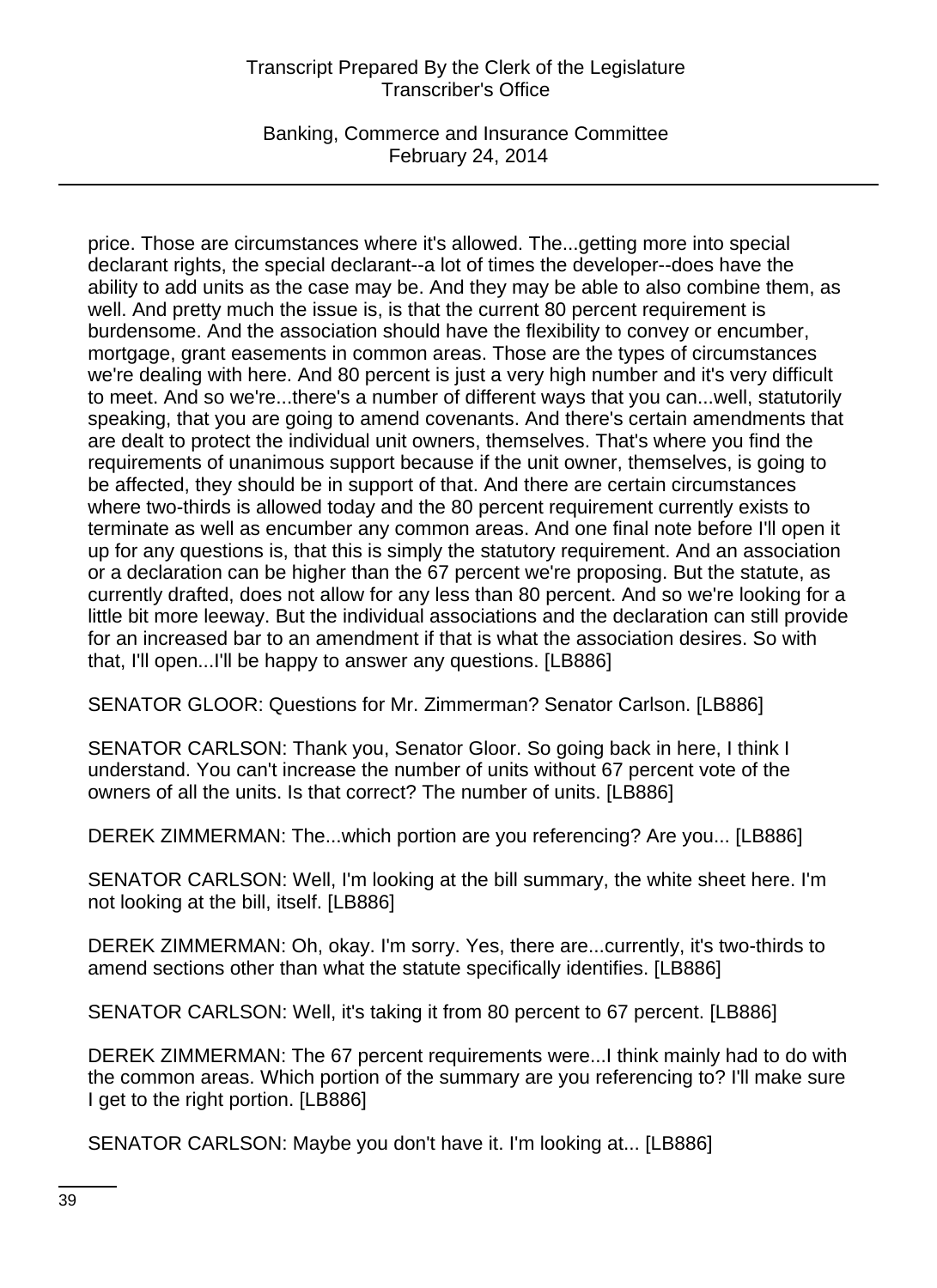SENATOR GLOOR: Yeah, he doesn't have it. [LB886]

DEREK ZIMMERMAN: Which paragraph are you referencing, Senator? [LB886]

SENATOR CARLSON: Well, it starts out with section 1, would amend section 76-854. Okay? See that? [LB886]

DEREK ZIMMERMAN: Uh-huh. [LB886]

SENATOR CARLSON: And in that, that no amendment to the declaration may increase the number of units--I understand that, I think--or change the boundaries of any unit. Now would that mean, if I wanted to change the boundaries of my unit, which I'm going to build onto the back, if I have room on the side maybe I'd try and do that. But I can't do it without 67 percent of the approval of the other owners? Is that what that means? [LB886]

DEREK ZIMMERMAN: I'm looking at the proposed language of the section you're referencing. And actually, I don't think that portion, specifically, has to do with the two-thirds requirement. What...that changes it from striking out language that says, "no amendment may create or increase special declarant rights." And then it strikes out, "increase the number of units, or change the boundaries of any unit, the allocated interests of a unit, or the uses to which any unit is restricted". Strike that out and then add in...because then, it says, "in the absence of the unanimous consent of the unit owners." And what we would change that to is, "no amendment may change the boundaries of any unit, the allocated interests of any units, or the uses to which any unit is restricted without the consent of the owner of the unit." So I think that's being changed so that it's no longer requiring a unanimous consent if you're going to change certain...change around certain units. What you're doing is, is you are instead, putting it in the hands of the people who would be affected by the change. And if they consent, then that is allowed. I believe that was the point of that change. [LB886]

SENATOR CARLSON: What are the allocated interests of a unit? [LB886]

DEREK ZIMMERMAN: Allocated interests deal with, essentially, the voting that you have. And either ways that you can handle allocated interests, the norm that I see is, allocated interest is determined by square footage. So, for example, if somebody has a 1,000 square foot unit and somebody else has a 5,000 square foot unit, the person with the 5,000 square foot unit has 5,000 votes where the 1,000 square foot person has 1,000. That's a common situation where you're allocating interest. You're dealing with voting rights per unit. It's not necessarily just if you have 100 people living in a condominium that each person gets an identical vote. You can do it that way, but there are times where it's not that way. [LB886]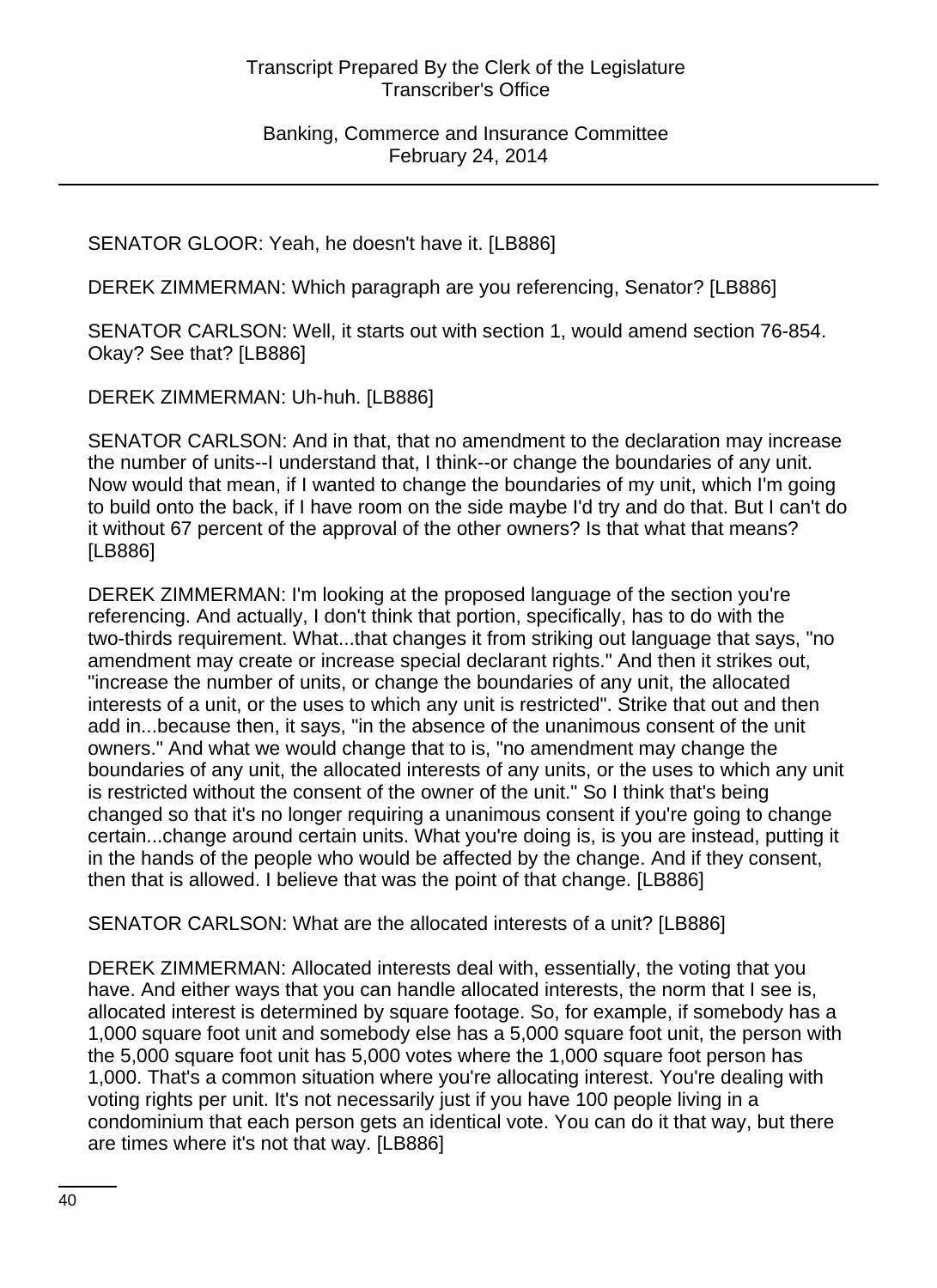SENATOR CARLSON: Okay. Another thing that I had in mind was the...if you've got a condominium complex and kind of in the center of it...they're kind of built around and the center of it's a grassy area and you can even drive around that. And if the owner/builder decided let's put some more condominiums in this grassy area, can the owner do that? [LB886]

DEREK ZIMMERMAN: The owner, unless it is specifically identified as a special declarant right to alter common areas, the answer should be "no" because if you convey those areas as common areas, then the developer can't come in later and take that away. Now, there are certain circumstances, I suppose, where a developer or a declarant hasn't sold many of their units yet and they want to add. And if the declaration allows it then, yes, they can do so. But the proposed amendments, I don't think, is meant to change that from the status quo, the way it is today. [LB886]

SENATOR CARLSON: And this common area, is that where the 65 percent vote of the various owners would apply, if the desire is to put more condominiums in that common area? [LB886]

DEREK ZIMMERMAN: The...I don't think...the proposed amendment is not designed to allow a way to...for the developer to be able to increase their units. Those are usually addressed through special declarant rights that are actually specified separately in the condominium. The purpose of the amendment is, if the association, itself, wants to have an easement, a utility easement or if they want to improve the common area and to do that they want to do it by way of mortgage or if they see a common area that's not being used in the way that they hoped it would be and somebody is interested in adding onto their unit by purchasing a portion of the common area, the idea is to make it so that only two-thirds of the votes are required as opposed to the 80 percent which is the same as if you just want to completely eliminate the condominium regime all together. [LB886]

SENATOR CARLSON: Okay. All right, thank you. [LB886]

SENATOR GLOOR: Other questions? Senator Schumacher. [LB886]

SENATOR SCHUMACHER: Thank you, Senator Gloor. Thank you for your testimony. Earlier you said, we are looking for leeway. Who is "we"? [LB886]

DEREK ZIMMERMAN: I'm here on behalf of myself and my law firm today. I practice almost 100 percent in real estate. And when we have people, clients come in and want help, we have encountered some situations where it has become more difficult than we think it should be. So I'm not here on behalf of anyone else today. I'm here on behalf of myself and the law firm. And that's why Mr. Hunzeker introduced the bill. So, I mean, associations have experienced these difficulties though. [LB886]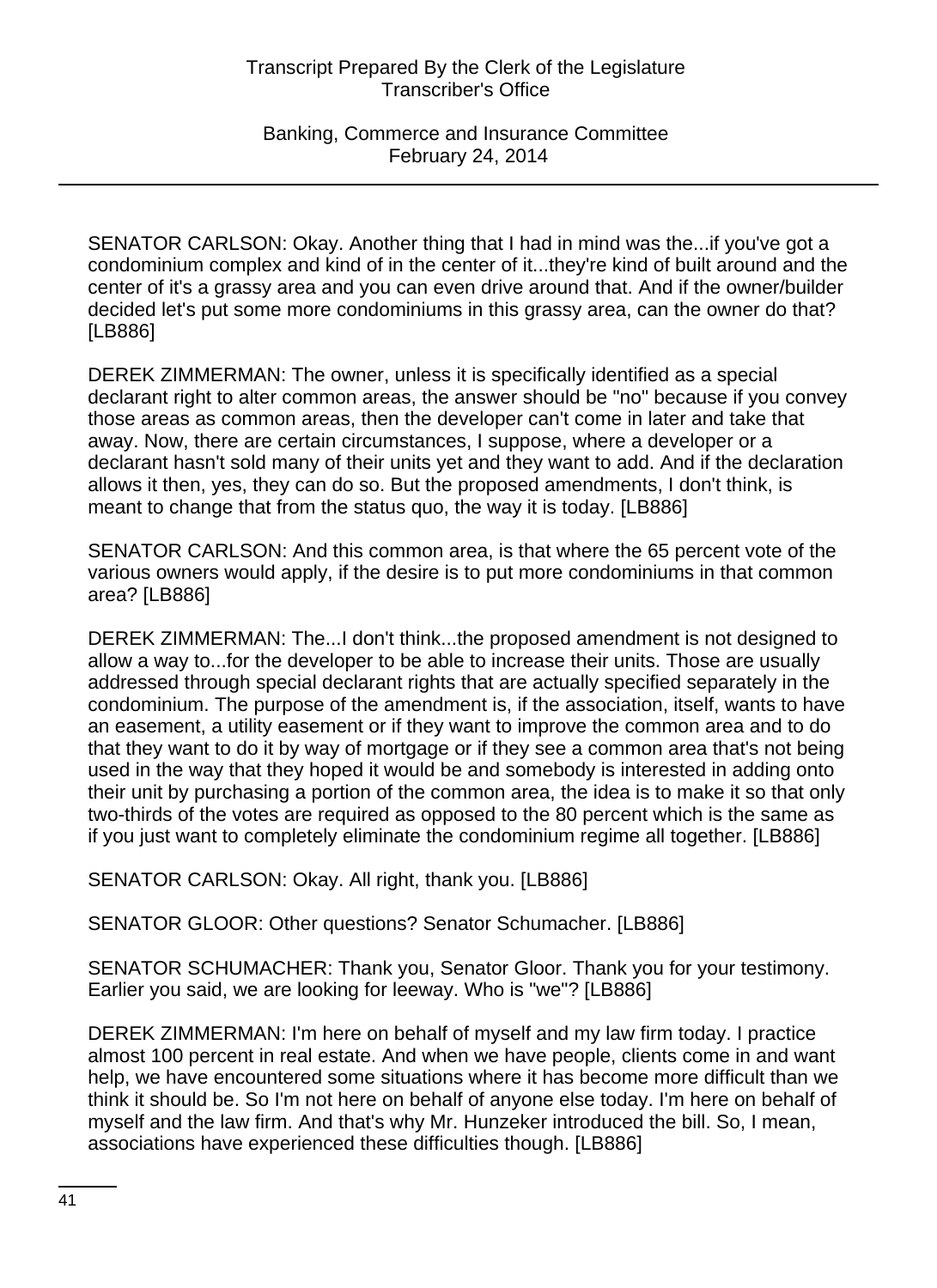Banking, Commerce and Insurance Committee February 24, 2014

SENATOR SCHUMACHER: So you're just kind of a proxy for associations who are your clients? I mean, law firms just hire guns, so, I mean. So who are the people saying, gee, what we have now really, really, we want changed? [LB886]

DEREK ZIMMERMAN: There...what...I mean, what you find with any association is there are certain people who may be involved who want to make a change, who want to make an amendment. They want to change their covenants, they want to change the declaration. And they think it's practical and makes sense and they run into some interference. And it's, frankly, very easy, at this point, to defeat any proposed change. [LB886]

SENATOR SCHUMACHER: Now just conceptually, a condominium is a blocking off of a geographical set of coordinates, sometimes in the air, sometimes on the ground. Is that...am I right so far? [LB886]

DEREK ZIMMERMAN: Yes. [LB886]

SENATOR SCHUMACHER: And selling that to somebody. And then also, with that sale, comes a series of rights as to the management of the property or to its access to common areas that everybody can run around in. Am I still pretty well on course? [LB886]

DEREK ZIMMERMAN: Yes. [LB886]

SENATOR SCHUMACHER: Okay. Now what this thing does is, it changes from 80 percent or, in one case, unanimous consent to simply consent of the affected units, things that would change the boundaries of the property. So I buy into one of these deals and I know that all the things are 1,500 square feet. That's what it's going to be. And I know that to divide 1,500 square feet of a piece of property, you're going to have to have, basically, so much net worth and ability to pay for the maintenance fees and everything else. And right now, if the character of that property is going to be changed, I have to agree because it requires unanimous consent. Okay, now if we pass this and somebody says, you know, I can make a lot of money on this. What I can do is, I can buy half of these condos and I'll subdivide them into 750 square foot condos. That...and I can make money because I now got half. And all the consent I need is the consent of the owners of the condos and I own all half of them. And I'm going to double my number of condos and make some money here. The other folks were the 1,500 ones who bought into the system knowing that...thinking that, hey, this is the kind of clientele that's going to be in this building. They're going to have to have the ability to own 1,500 instead of just 750 square feet. They're the ones that are becoming slighted because they don't even have to be asked because they are not the condo that's being split up. Is that accurate? [LB886]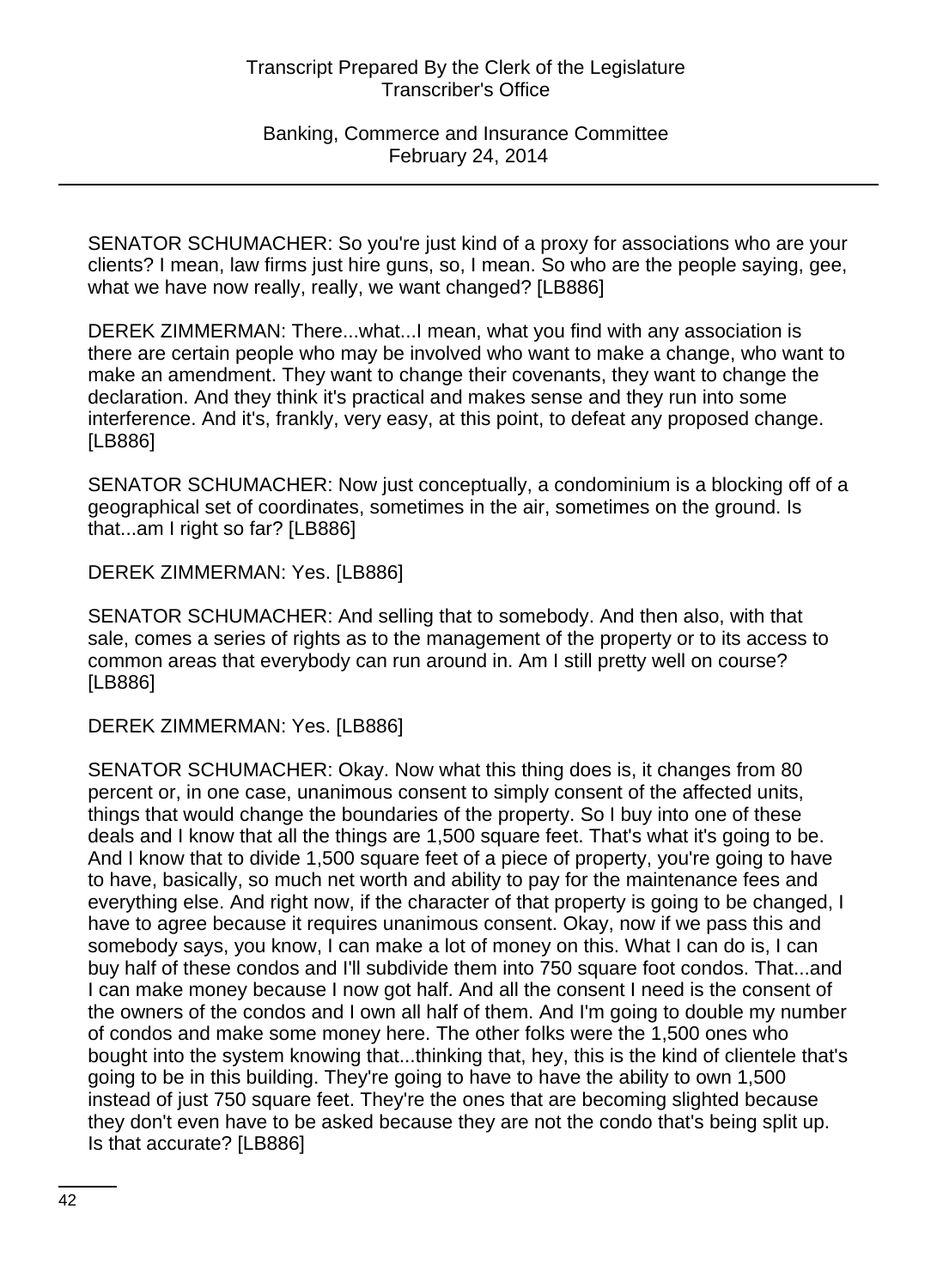DEREK ZIMMERMAN: I think that's accurate, yes. [LB886]

SENATOR SCHUMACHER: So there are gainers and losers in this. The losers are the people who figure, look, this is the kind of place I want to live in with big enough thing, just like requiring in a subdivision that all the houses have bricks on the front. And now we're saying, well, some of the houses can take their bricks off if they want to. [LB886]

DEREK ZIMMERMAN: Well, in response to that, I would say that the association, itself, still has the power to require the 80 percent. It's just not statutorily mandated by Nebraska law. So you can still increase the percentage to amend. But the difference is, is that...but right now, if we have an association that wants to do that, the...by two-thirds, we...but not quite 80 percent, we can't do it. But if the association wanted to have that bar be higher, they could do so. [LB886]

SENATOR SCHUMACHER: But the association, when it was formed, filled in all...you know, set up the parameters. It was relying upon the statute as it was and may not have put in there the protections if the statute went away. [LB886]

DEREK ZIMMERMAN: I can't speak as to all condominium declarations. Usually the ones we establish do set forth the percentage. But that is mandated today. But, yes, that is a potential issue that...but an association can amend it to make it higher if they see that's an issue. [LB886]

SENATOR SCHUMACHER: But that would take an affirmative vote to amend because we're changing the status quo. It's kind of like whether we pass a law and then have to repeal it or vice versa. It makes a big difference who has to come up with the votes. So in this particular case, what we're doing here is basically changing somebody's rights that they might have relied on in buying into a piece of property. [LB886]

DEREK ZIMMERMAN: I think it would depend on how the condominium documents are drafted because there are certain condominium documents that could be drafted in a way that would parrot the language that is existing. And so an affirmative act would have to be taken to change it to the new statutory requirement that we are requesting. [LB886]

SENATOR SCHUMACHER: Would you have any problem with us saying that these rules apply only going forward to new condominiums so nobody would have been relying on the old rules? [LB886]

DEREK ZIMMERMAN: We would propose that it not just include new condominiums because we want to allow more flexibility for condominiums and that includes existing ones. And frankly, many of the ones we do face issues with are in the existing ones rather than the new ones. [LB886]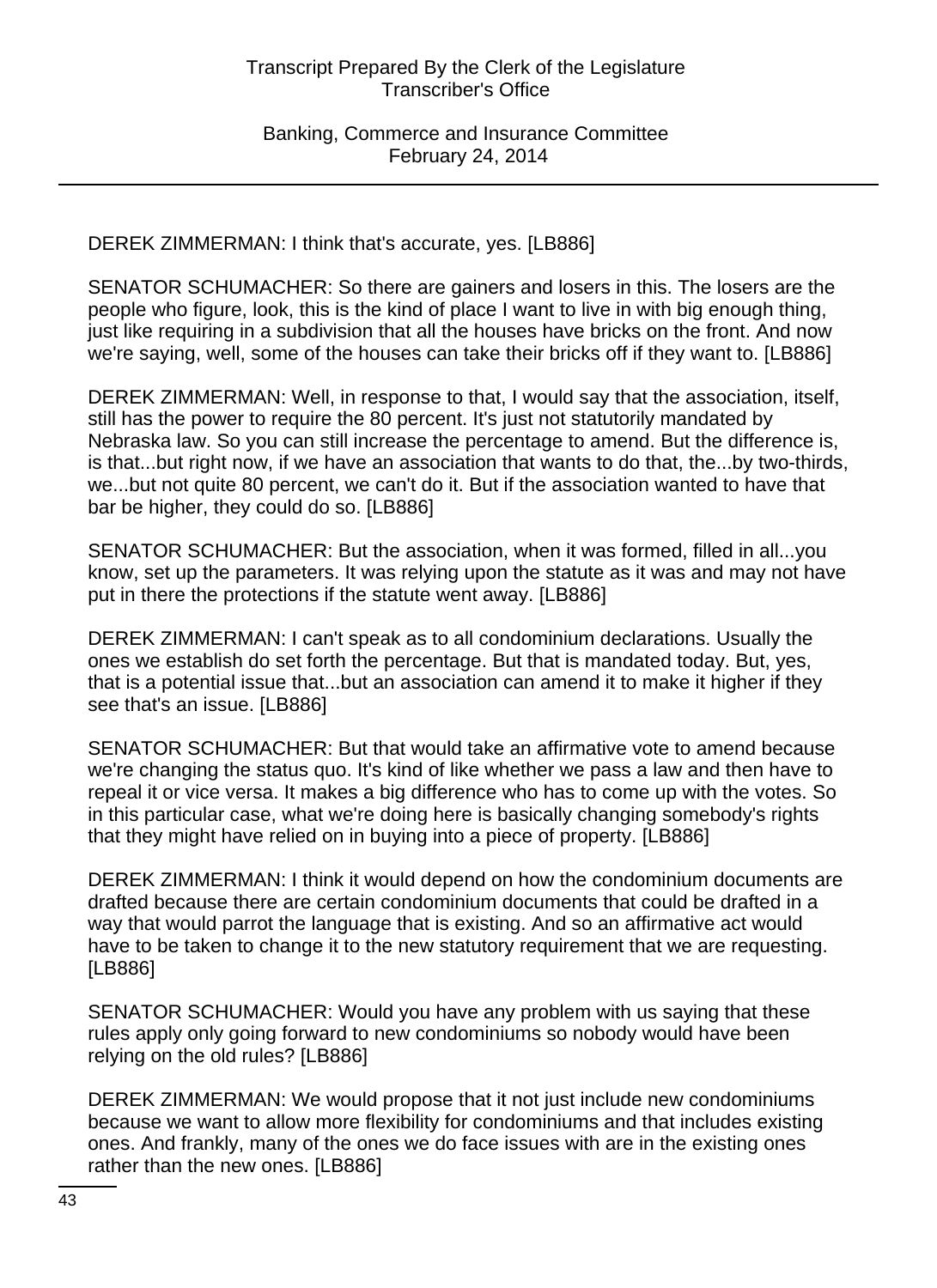SENATOR SCHUMACHER: We're messing with people's retirement homes, with their homes here and what they have invested and, in some cases, probably a fair amount of their personal savings in. So how is it fair that we change the rules? [LB886]

DEREK ZIMMERMAN: We're trying to change it in a way that would allow the flexibility to amend and not have it so that the bar of 80 percent, which is the same to terminate, remain to allow more options to...for the association to do things that, many times, they want to do, but you can't change it because of the way that it is...because of the 80 percent requirement. [LB886]

SENATOR SCHUMACHER: Thank you. [LB886]

SENATOR GLOOR: Senator Campbell. [LB886]

SENATOR CAMPBELL: Mr. Zimmerman, in some cases this would be that the developer who put this area together is still a part of the association. Would that not be correct if they own part of it? [LB886]

DEREK ZIMMERMAN: Yes. That happens, yes. [LB886]

SENATOR CAMPBELL: So the developer could say, hmm, you know, if the threshold were lower, then it would be easier for the developer to change, in terms of what Senator Schumacher is saying, the future of what this whole area might look like. [LB886]

DEREK ZIMMERMAN: That is true. It lowers the bar, makes it easier to change. But I would offer a corollary. Homeowners associations, I know we're here talking about condominiums today, homeowners associations don't require the 80 percent. And the same could hold true. You can have 67 percent, the developer owns the majority, and, in fact, until they transfer a certain percentage of their property, they essentially have control over an association. And that can hold true, as well, for certain condominium regimes where they say until the developer has sold a certain percentage of units, then they have the ability to change the declaration and the covenants. [LB886]

SENATOR CAMPBELL: And the covenants. But they would be under the new law, at this point, would they not also? I mean, the developers would be? [LB886]

DEREK ZIMMERMAN: Yes. [LB886]

SENATOR CAMPBELL: Okay, thank you. [LB886]

DEREK ZIMMERMAN: And we're still keeping the parameters in place to protect the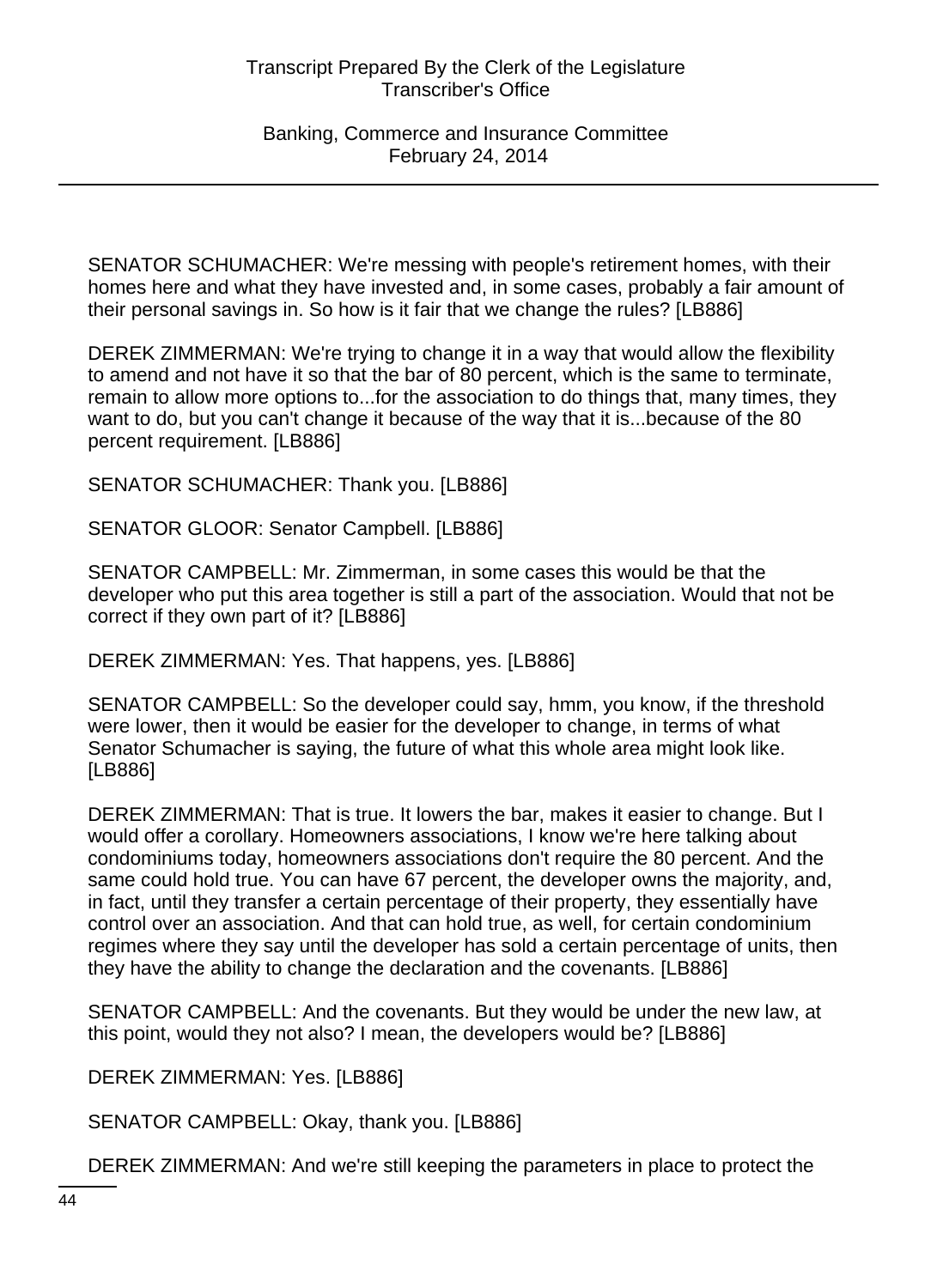individual unit owners by...the portions that require unanimous consent are not changing. [LB886]

SENATOR GLOOR: Senator Carlson. [LB886]

SENATOR CARLSON: Thank you, Senator Gloor. In your discussion, now so far, does your firm normally represent the developer or the association? [LB886]

DEREK ZIMMERMAN: We've done both. We do both. We obviously do a lot of land use. We represent developers, but I represent associations on a regular basis. [LB886]

SENATOR CARLSON: All right. If you have a plan that is put into effect and the idea is, when it's all done, there's going to be 200 units. The developer is going to develop all 200 units. When there are 50 units developed, does the developer at that point--because the object is to get to 200, but when there are 50 developed--does he have 150 votes and the owners of the 50 units each have a vote? Is that kind of the way it works? [LB886]

DEREK ZIMMERMAN: Essentially, yes. There's control mechanisms and it can vary by the declaration. And I don't know off the top of my head, but there's a certain percentage upon which a declarant must convey the power, essentially, to an association. But prior to that, yes, there is a percentage of units that they own and they essentially maintain control as long as they want to or are statutorily allowed. [LB886]

SENATOR CARLSON: Well, my question is kind of simplified because that would assume that all 50 units that are constructed are of the same size, I guess, same square footage. But if you've got 75 at 1,500 square feet and 75 at 1,000 square feet, then you've got different voting powers in those that are already constructed. Would that be true? [LB886]

DEREK ZIMMERMAN: Correct. [LB886]

SENATOR CARLSON: Okay. [LB886]

DEREK ZIMMERMAN: And usually it's done to...basically, the people who have more square footage, generally speaking, have a greater investment. And so you want to give them a greater say in any changes. [LB886]

SENATOR CARLSON: Okay. Thank you. [LB886]

SENATOR GLOOR: Senator Schumacher. [LB886]

SENATOR SCHUMACHER: Thank you, Senator Gloor. Just one follow-up question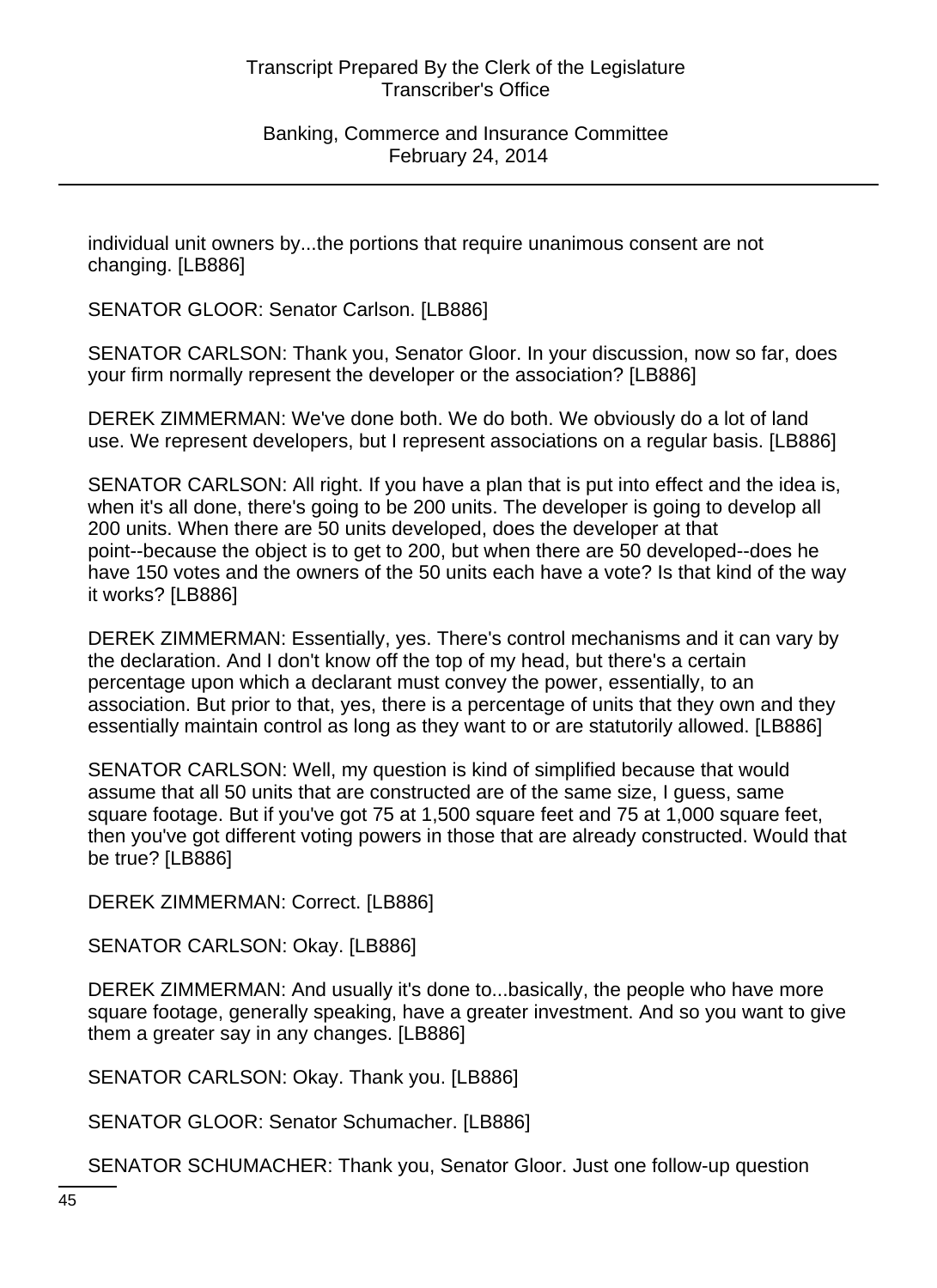now. If I were to buy a lot in a subdivision that had restrictive covenants that said everything had to be at least 2,000 square feet and a bricked front, and once that first piece of property is sold then, in that case, it would take unanimous consent of the subdivision owners in order to change that rule and make it say, okay, well, you don't have to have bricks on the front and you can build a smaller one, wouldn't it? [LB886]

DEREK ZIMMERMAN: Well, if the covenants...it depends on what the covenants provide for. [LB886]

SENATOR SCHUMACHER: That's what the covenant said. It's going to be 1,500 square foot or 2,000 square foot, rather, bricks on front. [LB886]

DEREK ZIMMERMAN: Well, but usually, restrictive covenants provide for an amendment process and how many votes it takes to amend. And in my experience, that is usually not 100 percent. It's usually lower than that. And I have, actually, handled covenant amendments where the square footage requirements or facade requirements have changed. [LB886]

SENATOR SCHUMACHER: But that's only if it...that option is held in the original document. [LB886]

DEREK ZIMMERMAN: An option to amend? [LB886]

SENATOR SCHUMACHER: Right. [LB886]

DEREK ZIMMERMAN: Yeah, it would be an option to amend the covenants, generally, not an option to amend that specific design requirement. [LB886]

SENATOR SCHUMACHER: And back to what Senator Carlson's question was. You've got 200 equal--for simplicity--equal size, equal voting right spaces. The developer comes in and he's got them all lined up and he sells the first 25. And he's having a hard time selling them and he over guessed. And he could sell a whole lot easier if he turned the last 175 into 350 half-size ones. The people that bought the first condos, the first 25, they're just "lump it." They thought they were going to have neighbors that all had big, nice condos and now their developer is bailing on them and they're going to have neighbors that don't make as much money and have half the size condos, twice the parking problem, and twice the number of kids running around screaming at 1:00 in the morning. [LB886]

DEREK ZIMMERMAN: If it is permitted by the declaration and if it provides for special declarant rights to do so, then the answer is, yes. And I will tell you that, in my experience, that is usually an option that a developer is going to want because they want that flexibility. [LB886]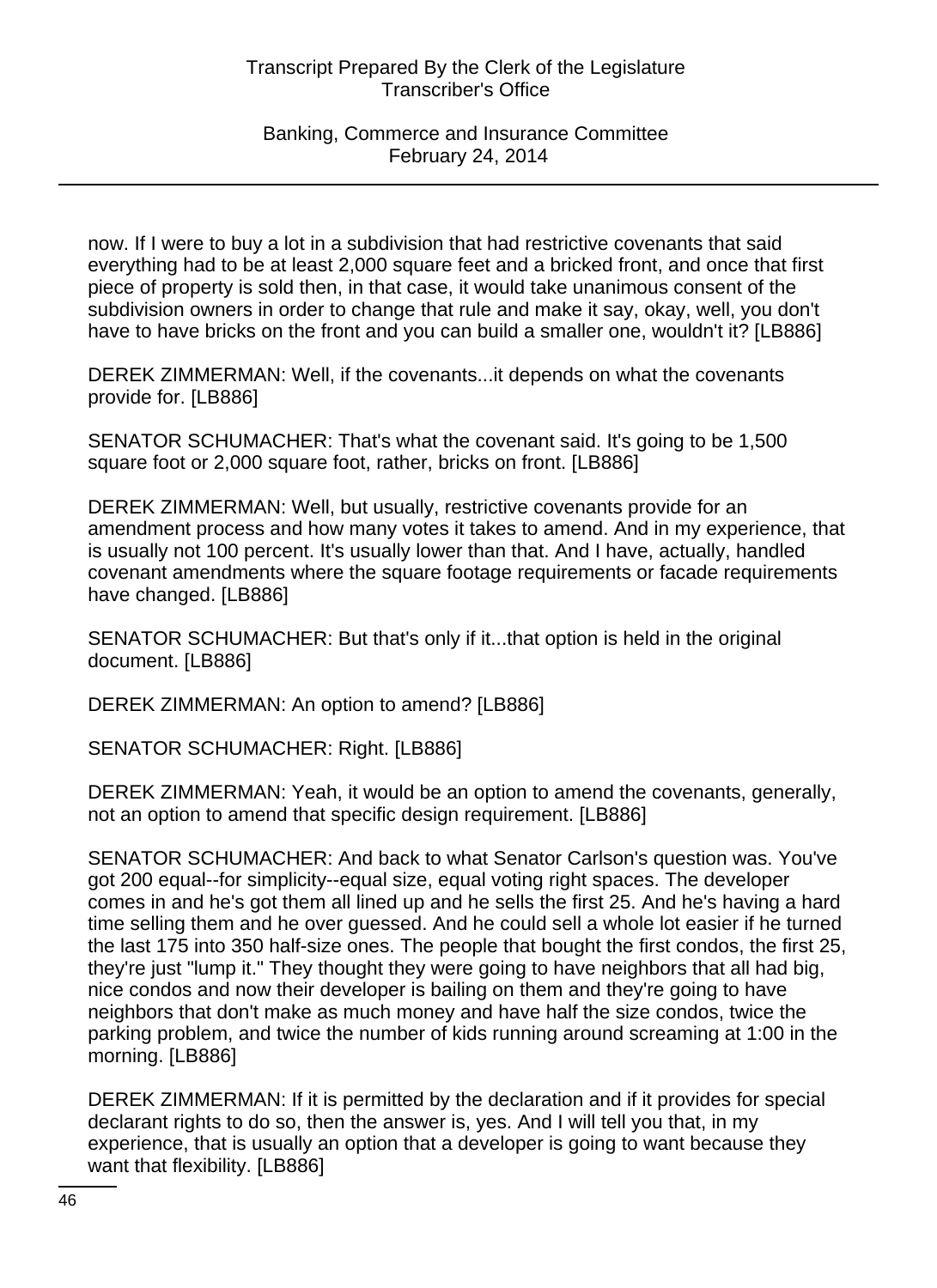SENATOR SCHUMACHER: Sure. So who we're putting at risk is those first buyers or those established people. [LB886]

DEREK ZIMMERMAN: I believe the first buyers are at risk regardless of these proposed changes. [LB886]

SENATOR SCHUMACHER: Thank you. [LB886]

SENATOR GLOOR: Other questions? Seeing none, thank you, Mr. Zimmerman. [LB886]

DEREK ZIMMERMAN: Thank you. [LB886]

SENATOR GLOOR: Other proponents for this bill? Anyone who would like to speak in opposition? Anyone who would like to speak in a neutral capacity? Senator Harr waives closing. And that ends the hearing on LB886. Thank you. We will now move to LB880. Senator Harms, pleasure to have you here. This would be the last bill being heard by this committee and, I think, your distinguished career. [LB886]

SENATOR HARMS: (Exhibits 1 and 2) Are you trying to tell me to be quick? [LB880]

SENATOR GLOOR: I'm not sure you're in control of that, sir. [LB880]

SENATOR HARMS: Okay, thank you. [LB880]

SENATOR GLOOR: Whenever you're ready. [LB880]

SENATOR HARMS: Okay. Senator Gloor and members, my name is John N. Harms, H-a-r-m-s. I represent the 48th Legislative District. Today I'm here to introduce LB880. Senator Gloor, before I actually start into my formal testimony, I'd like to kind of outline this bill quickly for you and the way my testimony is going to go today. I want to define for you today the preauthorization hold practices. A lot of people don't understand that. We're talking only about the debit/credit cards, talking about credit, who authorizes the holds, who defines the...and then I want to define the communication options for the public--because it lacks it completely--and the consumer awareness issue, and the penalties attached to this, and then I want to give you some examples of some hardships this has created for people. So with that, Senator Gloor, I'd start my formal comments. LB880 is a bill that requires notification to consumers in the fuel, rental lodging, retail, and restaurant companies on the maximum amount and duration of a preauthorization hold practice that goes on your debit card. However, this legislation is not industry specific and you would apply it as it is necessary. LB880 is the result of a compromise regarding the credit and the debit card holds that are taking place across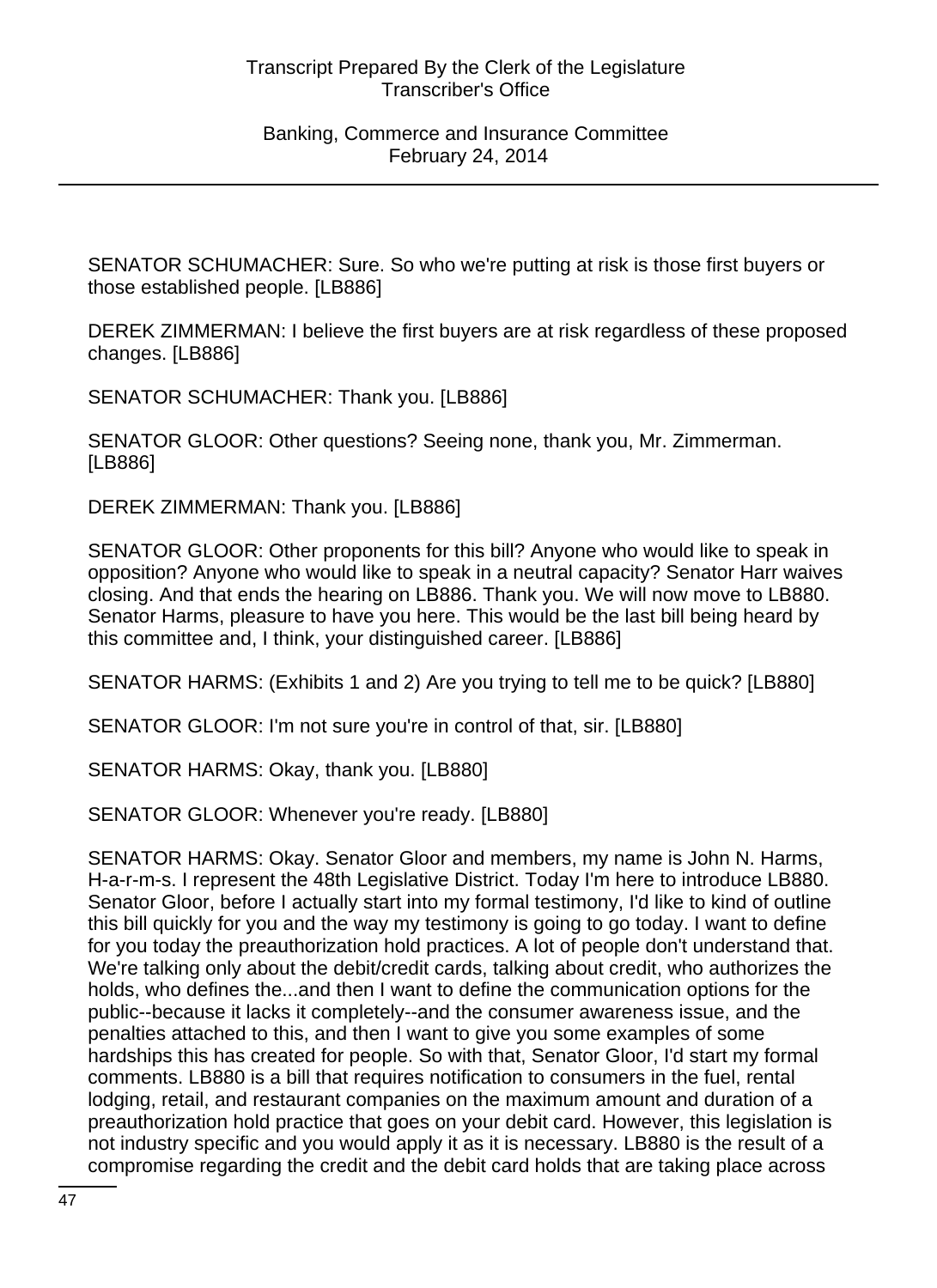Banking, Commerce and Insurance Committee February 24, 2014

this country today. In a lagging economy, it should be no surprise that the recession has really hit low-income families, middle-class families. And many of these families simply can't afford to have \$50 or \$75 placed on their debit card, an amount which is held above the price, purchase price, of the item they just bought. If it were up to me, I would introduce legislation to strictly disallow this because...as many states have already done. And I support this concept. I'm offended, to a certain degree, by the fact that we don't bother to notify the public: If you use your debit card and we swipe it, I'm going to put a hold on your card for an additional \$50 or \$75. In many cases, it could even be more, particularly if you're traveling and you're in a hotel. However, we are attempting to educate the public through the introduction of this legislation because a lot of people don't know it's happening to them, as well as promote the adherence to the proposed law. I believe that if more people were aware of preauthorization today, this room would be full because we don't know this is happening to us. We don't know what's taking place with us. This room would be full. And my concern is that...we are policymakers. My concern is that, in the process of using of our debit card, credit companies have the right to hold my dollars, have the right to freeze my dollars of \$50 or \$75 above and beyond what I purchased. My argument is, that's not what I think we should be doing in this country. Nor do I think we should do this in this great state. I think it's wrong and I don't think it's appropriate. Now if you notify me and you tell me that's exactly what you're going to do, then I could understand that. I may not like it, but I can understand it. We don't notify them of anything. And it's harming people. It's hurting low-income families. It's hurting college students. It's hurting part of the middle-class. And I can give you a study that shows where they've made some adjustments in this and how that's turned parts of that economy around and the number of jobs that are involved in all this sort of thing. I think, on the other hand, what I've done, I've done as much as I can do to satisfy some of the industries' concerns. What LB880 permits notification through either an oral, through electronic communication, or a post in 14 point type in capital letters at the point of sale. Now you're going to hear today that they'll want to make it someplace where it's convenient. Convenience is not identified for me. The point-of-sale is the only place you can let people know what's going to happen to them. You're going to let them know that: one, I'm going to hold back your dollars, at least \$50 to \$75, and the length and the duration of that time it's going to be held. Today, no one knows that. Today, we have no idea what's taking place with us and I think that's wrong. I don't think that's the American way. I don't think we should tolerate that in this great state or any states. And that's what the issue is for me. This legislation does not apply to credit cards, it's only a debit card. I am going to talk a little bit about credit cards at the end of my conversation with you today and tell you that's probably where the largest issue lies in this country. But debit cards are more time sensitive and that's why I'm taking on this issue. It's more time sensitive for families. And for low-income families and middle-class families, it's more connected to a person's direct income and ability to pay for that item that they just purchased. If a preauthorization hold above the purchase price is facilitated through a business entity and under this legislation, every customer, everyone who purchases and uses that card is notified of: one, the maximum amount they're going to take out; and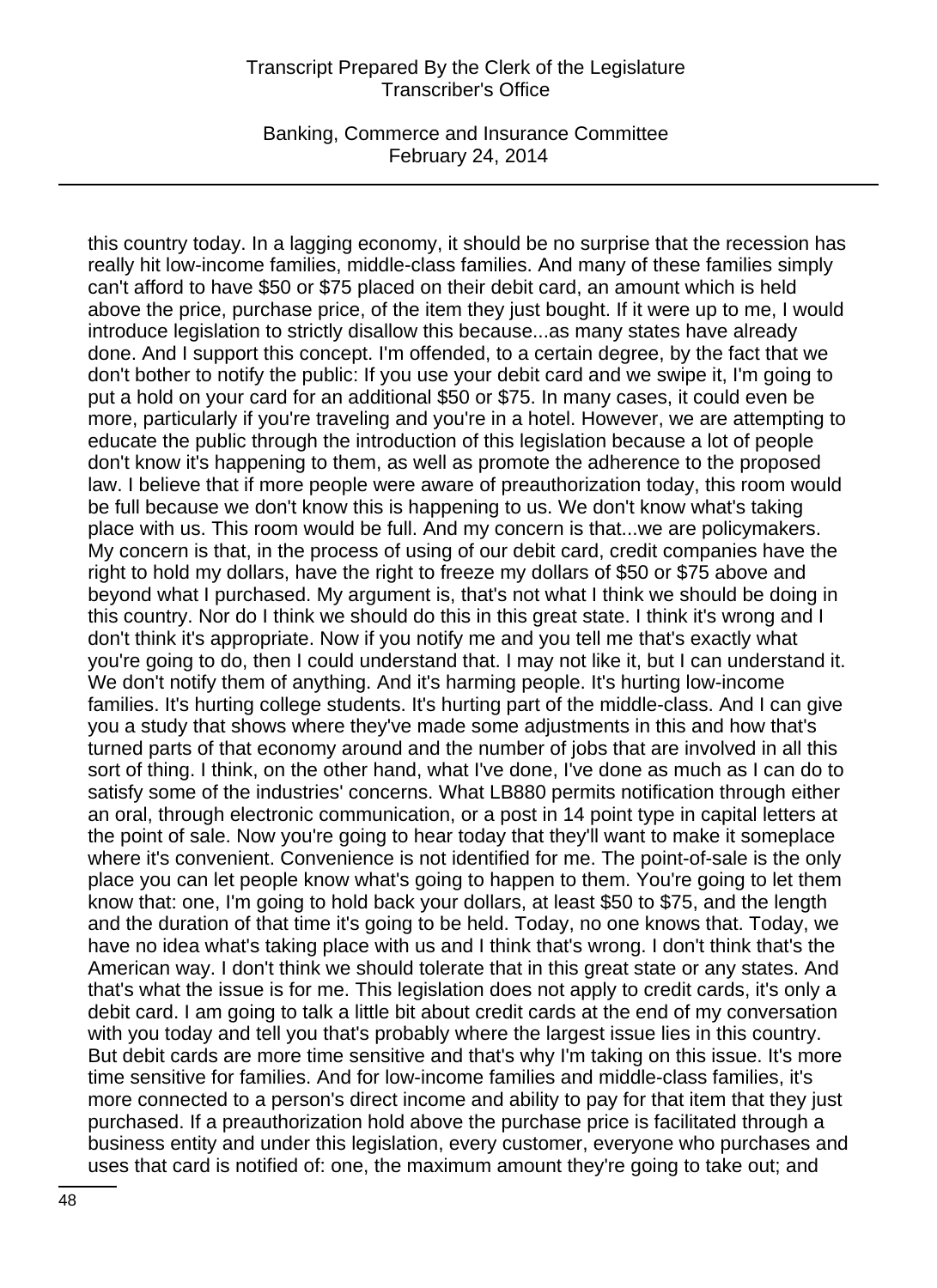Banking, Commerce and Insurance Committee February 24, 2014

two, the duration and the length of this card. I think we owe that, just professionally. And as senators who create the public policy, we need to make sure that we are fair and honest with the public over these kinds of issues. We're not. And I think that's wrong. I have a lot of examples. I'm going to give you one that kind of stole my heart. It was in my own community. It caught my attention about three years ago and that's when I started working on this and having discussions with people. A low-income family driving in our rural Nebraska stops at the gas station, fills up their tank, \$50. Now the couple is not aware of it, but after using the debit card, their \$50 hold is placed on the card in addition to the \$50 that filled their tank of gas. The family then drive down to the highway and stops at Walmart. While in Walmart, they went in there for two things. They wanted to purchase diapers and they wanted to purchase baby formula. And their card was declined. It was kicked out at the cash register. Now think about this just for a moment. Can you imagine how embarrassing that young family had to be standing in line at Walmart, or any store, and it's rejected and they know they had \$100 in that when they left. There's something wrong with this. It's not appropriate. The couple does not understand the reason for the decline considering the couple was certain when they left and they checked their account, they had \$100 there. What the couple has not discovered yet is the second blow that's going to come to them and that they can't purchase their baby formula and they're not going to be able to purchase their diapers for at least 72 hours, period. Seventy-two hours they're not going to be able to use that. Colleagues, that's three days. That's three days that that family cannot purchase the baby formula and the diapers. Do you think that's right? No, I don't think it's right at all. I think it's inappropriate. As policymakers, we should make sure that that doesn't happen to hardworking families who don't have the extra cash or don't have the extra money to get through this. I want to look at it another way. That could be three days without food, medicine, or just some basic necessities of life for that family. My point is this. That if a couple knew what the maximum hold would be, then perhaps, just perhaps, they would choose another gas station or if they had another credit card, they might use the credit card or choose not to purchase the gas at this particular time at all. What this notification does is, that it lets the family figure out what their priority is going to have to be. I don't think we're asking too much here to be told so they can decide what their priority should be and make more informed choices about their lives and how they're going to take care of their family rather than being subjected to the element of surprise at the expense of their pocketbook plus the embarrassment that they just went through. I think that's wrong. I don't care what the people will say who follow me, I don't think it's right. Now if you notify them, I think that's fair. You tell them how long it's going to be, you tell them how much it's going to be, I can understand that and I could accept that. So in order to protect the consumer and the businesses, this legislation requires the Department of Banking and Finance to work with interested parties to create a consumer awareness brochure that will be available to financial institution and business entities. Start to educate them. If they wanted to, they could hand it out even to the public. In the event there's a consumer complaint, which there will be when the public finally begins to understand what's happening to them, the Attorney General's Office will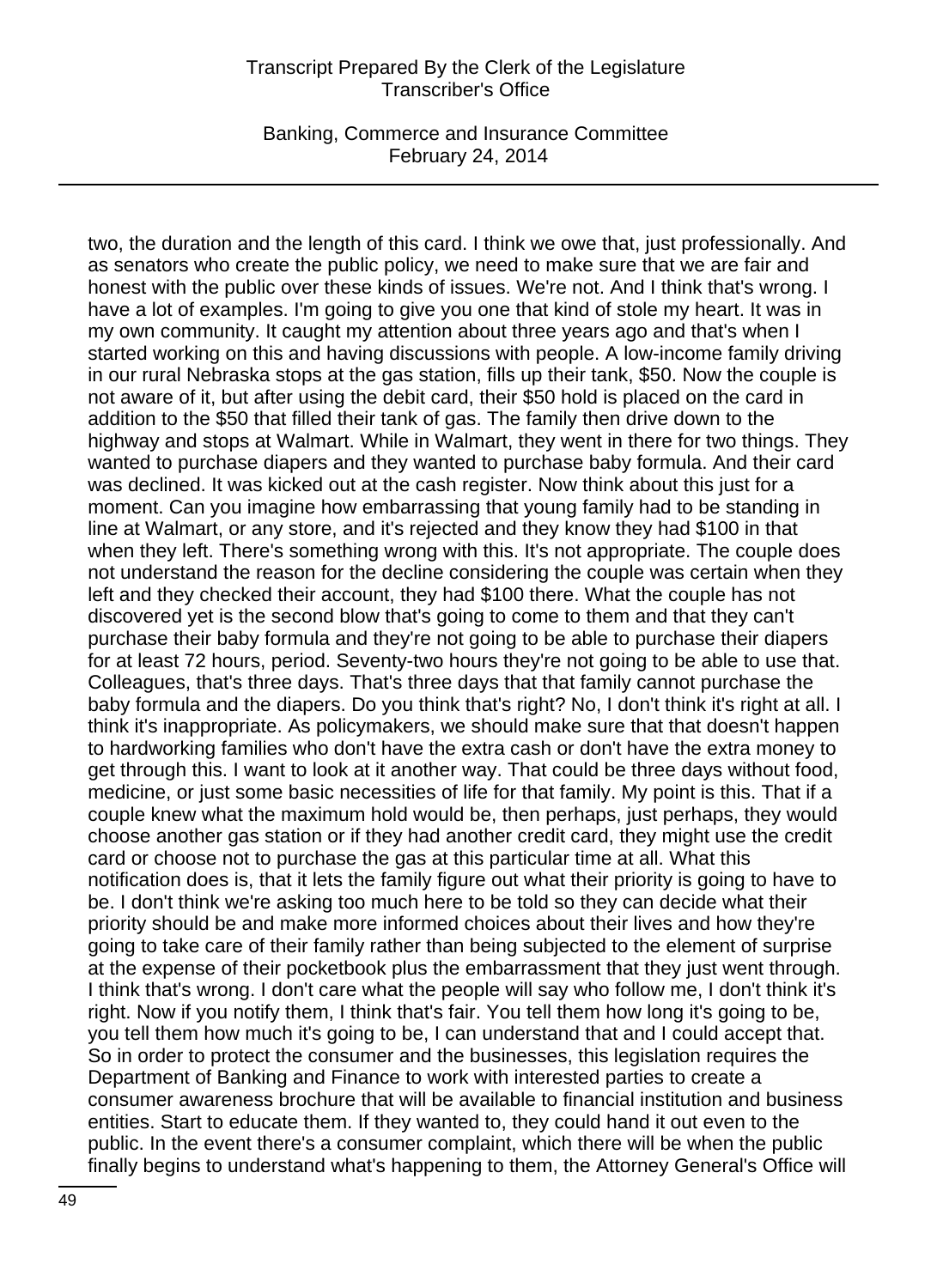Banking, Commerce and Insurance Committee February 24, 2014

require a report that will come to this committee on the number of complaints regarding preauthorization holds by January 31 of 2016. And what that does for this committee, if you choose to take this out and it was passed, it gives an idea to find out just whether or not this practice is being abused and whether other legislation should be introduced that would simply disallow this practice in the future. You know, I believe with this legislation we would be setting a precedent and I think that's really important. But as a state senator, I just, to be frank with you, I just can't, I simply cannot fathom why any merchant or any business entity should hold any dollar amount above the purchase price for the product or the item without first telling the public--the professional courtesy--I'm going to do this to. I'm going to take this dollar and I'm going to freeze it for 48 or 72 hours; 72 would be 3 hours (sic: days). I don't think that's asking too much. I have worked with representatives from the industry for two years, including the banking industry, the fuel, the retailer, the restaurant industries. This legislation is lenient, colleagues. I'm going to hand out some information that will support what I'm about to tell you. It's lenient compared to other states who have attempted to disallow this completely, with a fine up to \$10,000 in some instances. Other states are getting after this and saying enough is enough with your credit cards and your banking practices. That's what it boils down to. The penalty we have established is through a civil action only up to \$2,000 under the Uniform Deceptive Trade Practices Act, so it's pretty reasonable. We're not telling them they have to stop. What we're telling them is, you have to notify the public. You have to tell them how much you're going to take out, how long that will be. The assessment of the risk typically requires 72 hours for the duration of the hold. But I will tell you from my own personal thing, since my wife and I now understand this and everything we have is computerized, that's not always true. Don't kid yourself, it's not. In some instances, I've been told by the public that their accounts have been held for as long as 5 days to a week. Now that could be a computer foul up, it could be a lot of things, but 72 hours, colleagues, doesn't always happen. And this happened to my wife and I because we can track it. Whatever that amount is, a week is just too long. Seventy-two hours is, I mean, it's too long, but I think that's where we need to probably be. The credit card companies have penalties for businesses that do not enforce the correct duration. However, they are not able to monitor each business that might very well be in question. It's huge. Just look at Nebraska and the people who use their cards. As I've learned from various industry groups, the bank actually...the credit card company sets the rate, gives it to the bank, the banks have to do the Visa or "master charge", whatever that is. They must agree with that because they pass it on to the merchant. The merchant has the right to choose, as I understand it, whether or not they want to do this or not for this amount. Now the merchant accepts the recommendations based on the demographics and the prediction of risk in the surrounding area of the clientele that they have. So there might be certain areas that they have really concerns about and they would like to make sure they put a hold on some of these dollars. This recommendation includes, as I said, it would include the amount of the hold and the duration. Now after consulting with the credit card industry, we have learned that businesses should have the knowledge about this hold they can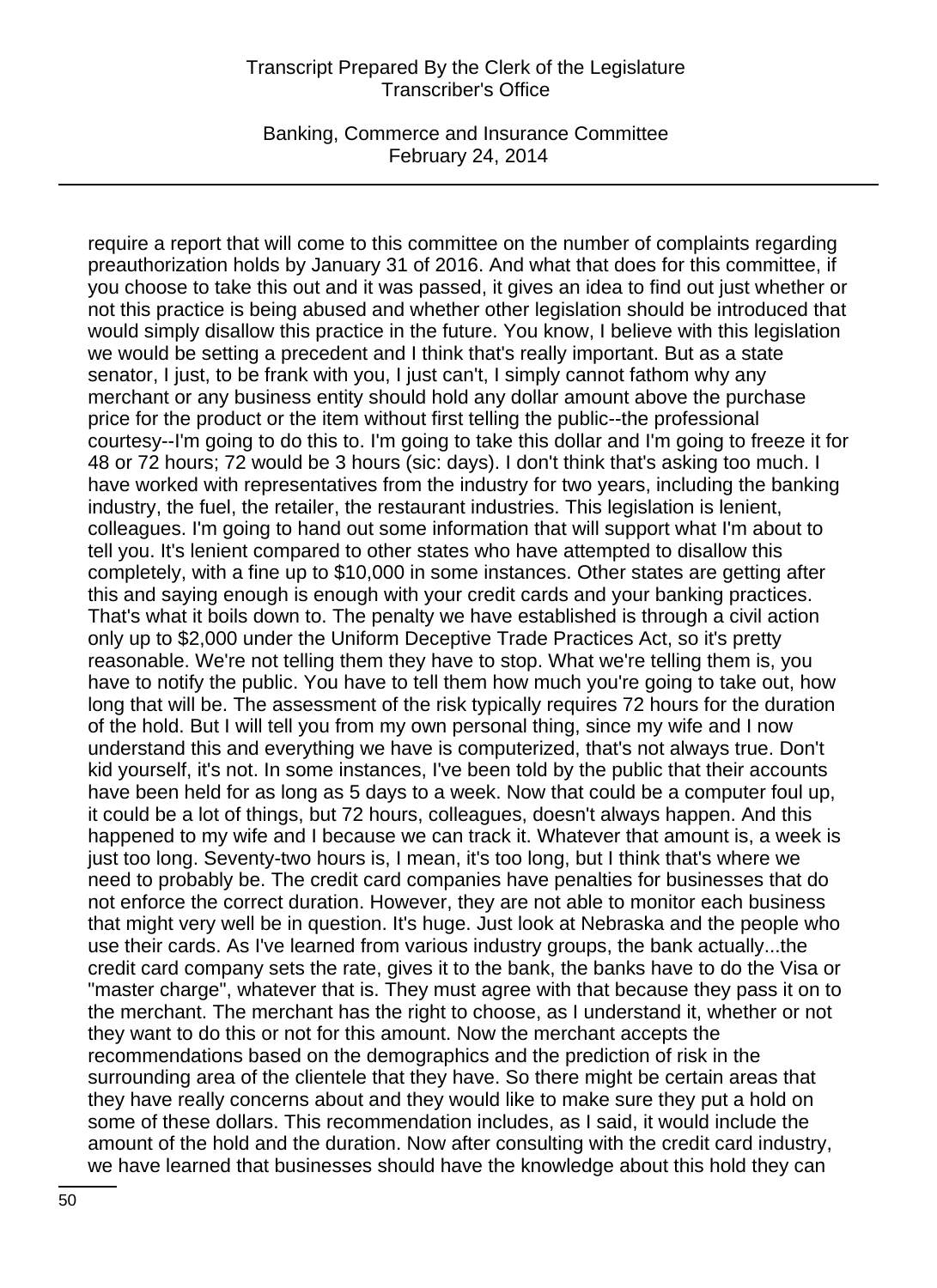Banking, Commerce and Insurance Committee February 24, 2014

place since the credit card company, then, is the one who actually informs them. I find that rather interesting because in my community, I go around in the fall and the spring and have open forum meetings, probably like most of us do. And while I was in one of my smaller communities, this issue came up from a person who owned the gas company there or managed the gas company. And there were people there that were quite upset about the fact that money was being held out of their account. And the owner of the filling station couldn't understand it, didn't know it, didn't realize it was happening. So I don't know if there's a breakdown in this process or what is happening and whether or not he got the notice or didn't get the notice. But I had some really unhappy people there. They were talking about this particular issue. Now I've taken time to speak to some of my colleagues about, do you know this is happening to you? I found only one that had some idea that was happening. I talked to staff members in this building. I'm here to tell you, no one knew that was happening at all, did not realize there was being a hold on their cards. I've heard multiple opinions on whether to place the responsibility on credit companies, the business companies, the banks, and I have sought out the multiple inputs between the industry groups for the last two years. Some sources, I think, might have been in conflict. I can understand why. But regardless, we have tried to accommodate the people on businesses as much as possible. So I'm here today to say that I have a main concern, and that main concern is for the people of this great state. The people that this is affecting, my intent is to protect the low-income families who cannot afford, just can't afford debit holds above the purchase price for any duration. It also affects a lot of middle-class people, families. My intent is to ensure that the individual consumer is protected and informed on the hold practices that are facilitated through the business end and to prevent unnecessary hardships for hardworking, low-income families who struggle from pay check to pay check. As a state senator, I'd have to say I'm adamantly opposed to the holds. But at the very least, but at the very least, colleagues, I believe the consumer has a right to know if additional dollars are being taken out of their account above the purchase price for any length of time, especially for low-income families who do not have as many variable options that you and I have or the companies have. They don't have these options. They live from check to check. And here we are holding money from them and we're not even bothering to tell them that we're going to do this for 72 hours, if we're lucky. So my primary concern here today is the plight of hardworking, low-income families in Nebraska. And I hope through this public hearing we can contribute further to educating and informing the public of these hold practices as well as pass a law that's worthy of our respect, worthy of our respect for the people in this great state that we represent. They've chosen us to represent them. They've chosen us to address public policy in a fair, equitable manner. And I don't think what we're doing today does that. I think people are hurt. So with that, Mr. Chairman, I'll close my formal comments. [LB880]

SENATOR GLOOR: Thank you. [LB880]

SENATOR HARMS: I will have...I do have...if you have some questions, I'd be happy to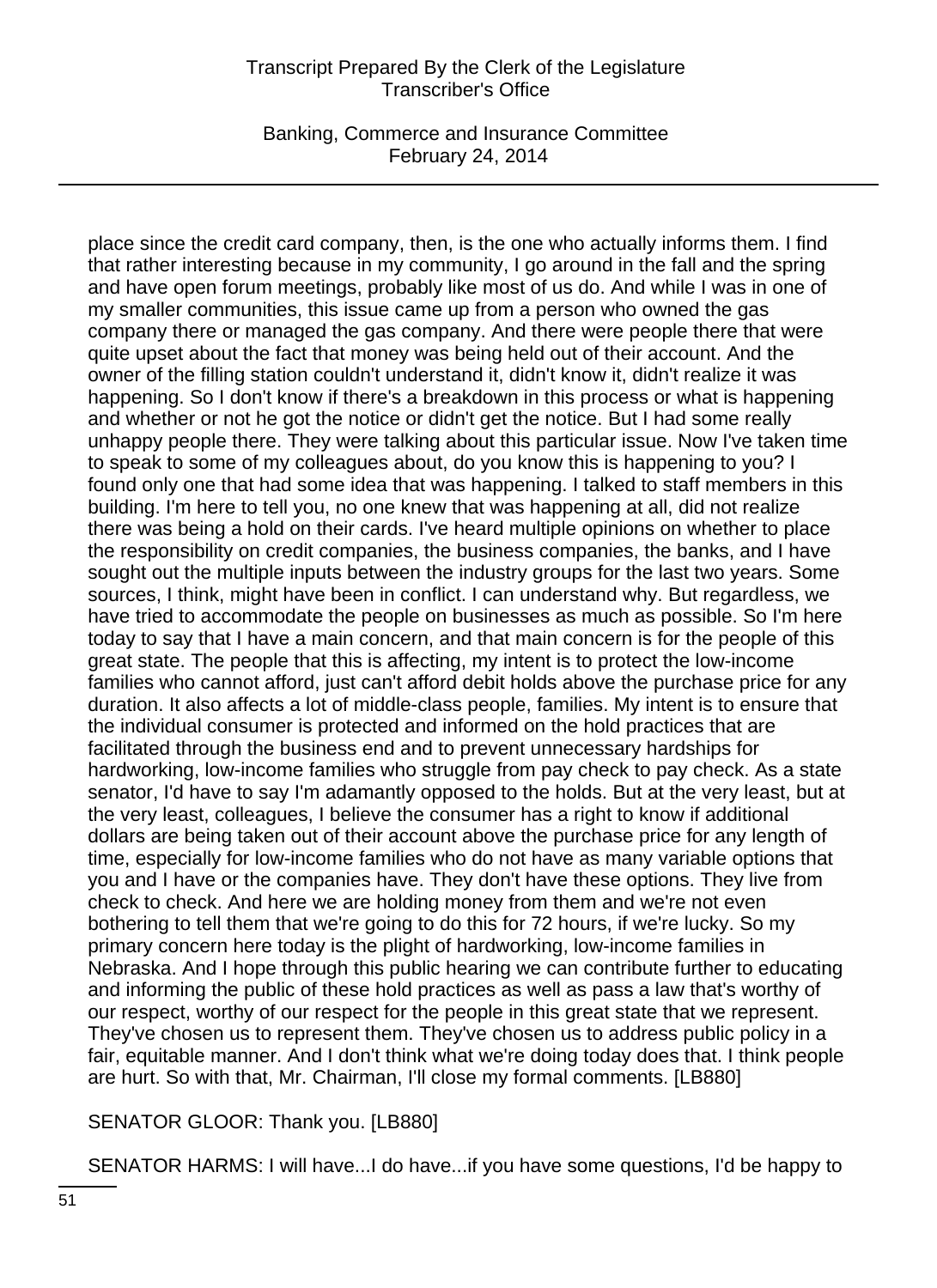Banking, Commerce and Insurance Committee February 24, 2014

try to take them. I am going to give you, a little bit later, some information you can look at that will tell you what's happening in other states from the year 2003 to 2013. This comes from the National Conference of State Legislatures that I always go to because they're pretty...you can pretty trust what they tell you. And our language here in this bill, pretty much is right along the lines that was passed...a resolution was passed in Maine. Other states a long ways ahead of us are addressing the issue. I'm also going to be giving you an amendment to this particular bill. This will terminate. This will terminate, there will be a sunset on this law to January 1, 2021. The reason I do want to do that, if it even comes out of committee, I think it would be important for us to go back and reevaluate this process to see if it is working, to see if there are other issues here because, you see, I don't think the real issue is going...it really centers so much around the debit cards. But I think a lot of the really large issues will...are on credit cards itself. That's a mammoth issue and I chose not to take that issue on. I chose to take this one on. Now I just want to share with you an article. It's called The Voice, that comes from the Nebraska grocery industry and it's written by Peter Larkin who is the president and the CEO of the National Grocers Association. What he brought out in this article was that a recent economic report conducted by Robert Shapiro of Sonecon which is an LLC, an economic analysis firm, found recent reforms to debit card sweeps fees put nearly \$6 billion, \$6 billion back into the hands of consumers and created more than 37,000 new jobs in 2012. I believe that this single item is hampering our economy to a certain degree. And I don't know if you realize this or not, but on the credit card side, Visa and "master charge" have 80 percent of the swipe fees under control. They own...they have 80 percent of that. And what we found when we were looking at that, what we found was that Europe has been battling this for years. And they finally said, enough is enough, we're not going to allow this to go on. These two companies made \$50 billion last year on swipe fees. A phenomenal amount of money. And what they're doing is they're giving it to...taking it away from the consumers and the people who purchase and the people who have the businesses. That's just a...that's another issue that confronts all of this when it comes to credit cards. But the thing...what I'm doing for you today, is to tell you this is a much larger issue. We're just going to have to take a piece at a time with this issue. And the piece that I'm looking at right now because it's time sensitive, is the hold that you put on your debit cards. With that I'd be happy to answer any questions. [LB880]

SENATOR GLOOR: Thank you, Senator Harms. [LB880]

SENATOR HARMS: Uh-huh. [LB880]

SENATOR GLOOR: Senator Harms, there were times you referred to debit cards and times you referred to credit card companies. Was that... [LB880]

SENATOR HARMS: At the end, I'm talking about the credit card... [LB880]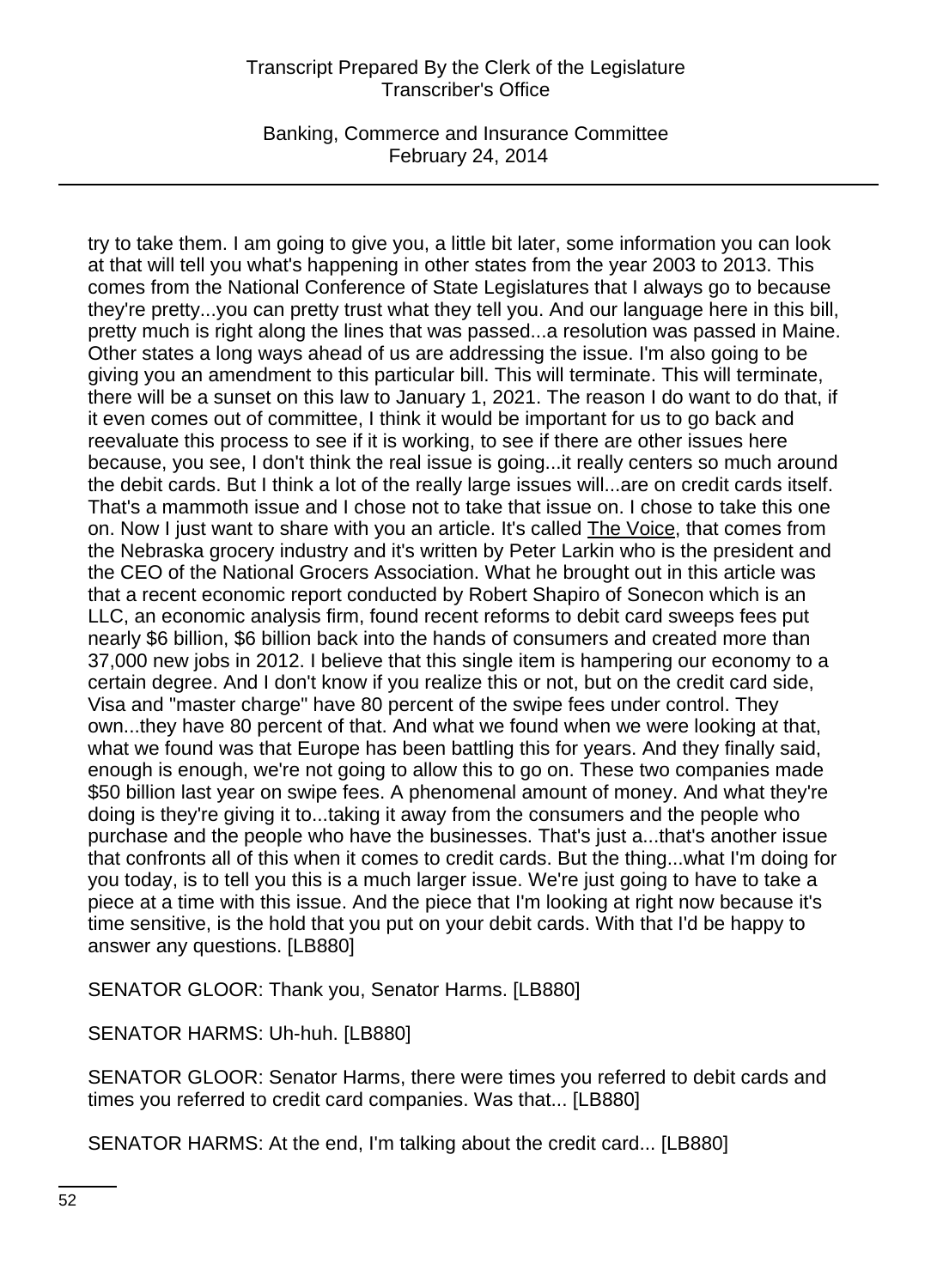SENATOR GLOOR: Well, this bill really relates only to debit cards. [LB880]

SENATOR HARMS: Yeah, this deals with the debit card only. I just wanted to show you at the end, Senator Gloor, there's a much larger issue out here than just this debit card. And it's going to take a committee like this to really get onto that issue and start to address that issue because it's there. And it needs to be put under control. It's not now. And so that's a whole other side. I just brought it out because I wanted you to understand that this is much larger. I'm just, you know, on one piece. And that's the piece that I think hurts the families immediately and that's the debit card. Thank you for the clarification of that. [LB880]

SENATOR GLOOR: Okay. Thank you. Questions from the Senators? Senator Christensen. [LB880]

SENATOR CHRISTENSEN: Thank you, Senator Gloor and Senator. It's difficult to me that, on this, because you got two different issues. One is, like, if you're staying in a motel where there could be additional charges, I understand why they need a hold. When they do an immediate transaction like purchase of groceries or gas, it is definite and done. I don't understand that. I knew about it before and have struggled with that part of it. I understand the hold for, like I said, like a motel because you could incur additional charges during your stay. So that's one of the reasons why I use credit cards only. You know, I've got a debit card, but I tend to never use that unless I'm trying to get cash out of the bank. But... [LB880]

SENATOR HARMS: Could I answer your question... [LB880]

SENATOR CHRISTENSEN: Sure. [LB880]

SENATOR HARMS: ...on motels as you're going to go through? If you have a lot of questions we're going to go through, let's just take them a piece at a time. The hotel cards, that's a whole other story in itself because that's one of the things where you can really get hurt when you're traveling. So if you're staying in a hotel and you're in a hotel for three days or four days, they're going to take out...they know what the average use is going to be for incidentals. They're going to charge it against your account plus they may charge some more against that account. So you could be a family, okay, traveling. You've got \$1,500 in your banking account, okay? Stop at this restaurant, they put a hold on. And restaurants are now, just starting to do that. You stop at...you stay at a...you stay over night a couple nights, they put a hold on that. You buy gas, they put a hold on that. And all of a sudden the next time you go out...I mean, you're on your way home, you go to use your credit card and it's kicked out because all of a sudden you have money that should be in your account that's frozen. And that's what I'm after. And I understand, though, the issue with the hotels. The hotels is a lot bigger issue, though, because there's a lot more money involved. [LB880]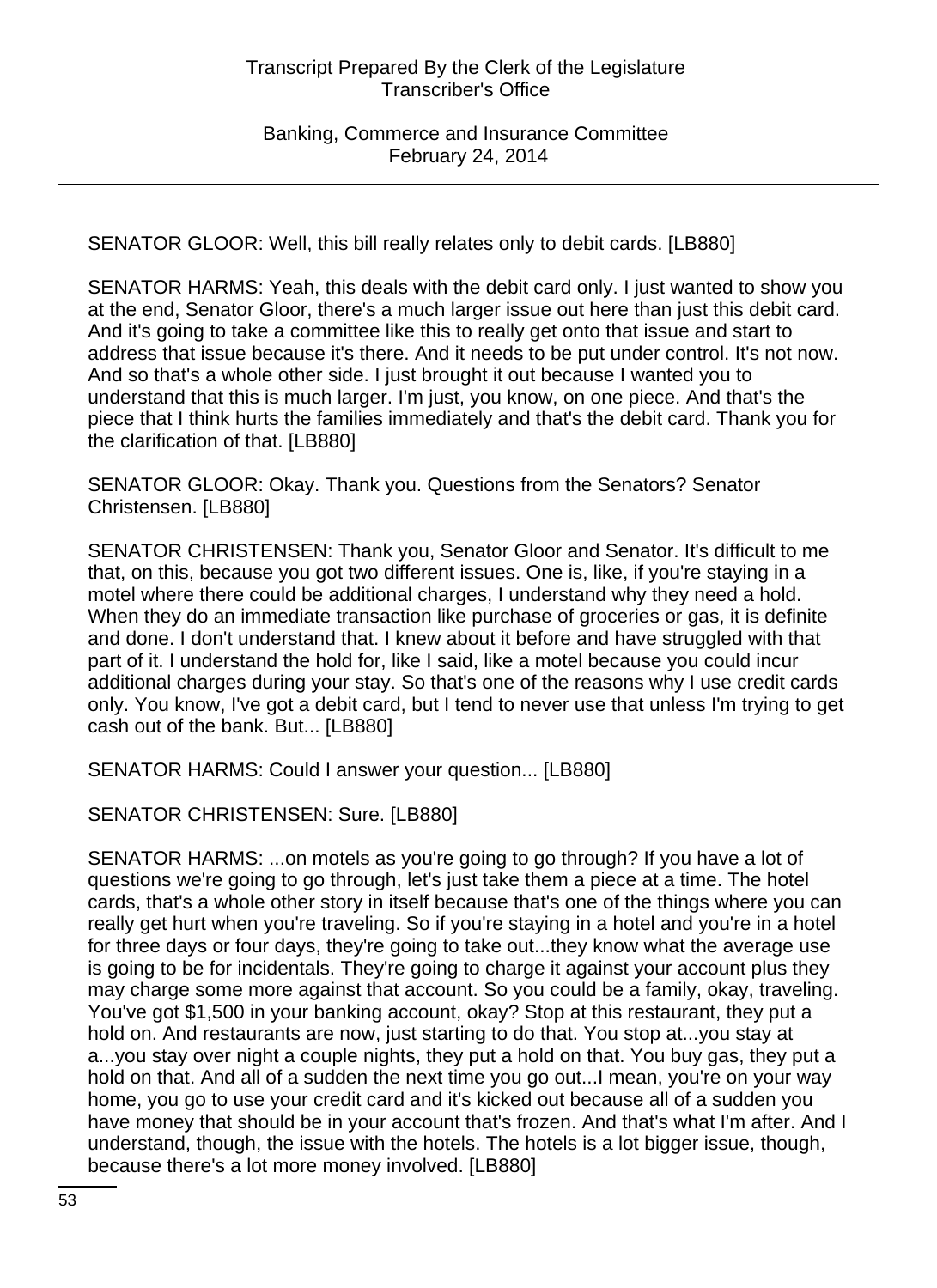Banking, Commerce and Insurance Committee February 24, 2014

SENATOR CHRISTENSEN: In your research, did you try to find out how long it takes to...with the electronic industry we're in, the moment from when you make the purchase at a store to the moment it clears your account, how long should it be? [LB880]

SENATOR HARMS: Actually, there is some research in this. But I can tell you just from what my wife and I have discovered, if it is live time, it's within an hour. I have a...there's a gas company out there called Maverick and it comes out of Wyoming, and you have two cards. You have one card that you could use or they have what they call a black card which is live time. Every time I run that through, it's a debit card and it gives me 6 cents off of my gas per gallon because it's live time. It goes in and I can go home, in 10 minutes, 20 minutes and it's already out of my account, live time. So when people come before us and say, we can't do it, well, other companies are doing it. Other people have found a way to do this. And so I think it's important that the public understand this. Now other states all across the nation are starting to address the issue. And as I said, I'll give these out to you and you can look at them at your own leisure. But it's happening and the argument that it can't be done really isn't true. [LB880]

SENATOR CHRISTENSEN: Yeah, I guess that's my biggest thing... [LB880]

SENATOR HARMS: Sure, I understand. [LB880]

SENATOR CHRISTENSEN: ...is, I've seen things are getting very fast, you know. I understand when you go get it out of an ATM machine that's from that bank, it's going to be instant. But even when you go use a number of the competing banks, it's instant. And so that's why I wondered if you had looked at that because, I agree, I think the holds are getting too long and I appreciate the bill just to make us think about it. And is there any way that a debit card...let's say, use an example, staying at that hotel. We didn't allow them to put a hold on. Okay, you come in, you pay for the three days you're going to stay and then the incidentals at the end. If they send it through once, is it denied and done and over? Or can they resend it again later when there's money been deposited? Do you know? [LB880]

SENATOR HARMS: No, I don't know how that works for sure. But I can tell you what they recommend you do. When you go in and stay at a hotel, if you're going to use your debit card, you go ahead and use that debit card. But when you check out, okay, I'm going to withdraw my debit card, I'm going to use my credit card. That gets away from that and gets away from you lose the money in your account and you get away from having it frozen. [LB880]

SENATOR CHRISTENSEN: So that would eliminate that hold? [LB880]

SENATOR HARMS: Yes, it would. [LB880]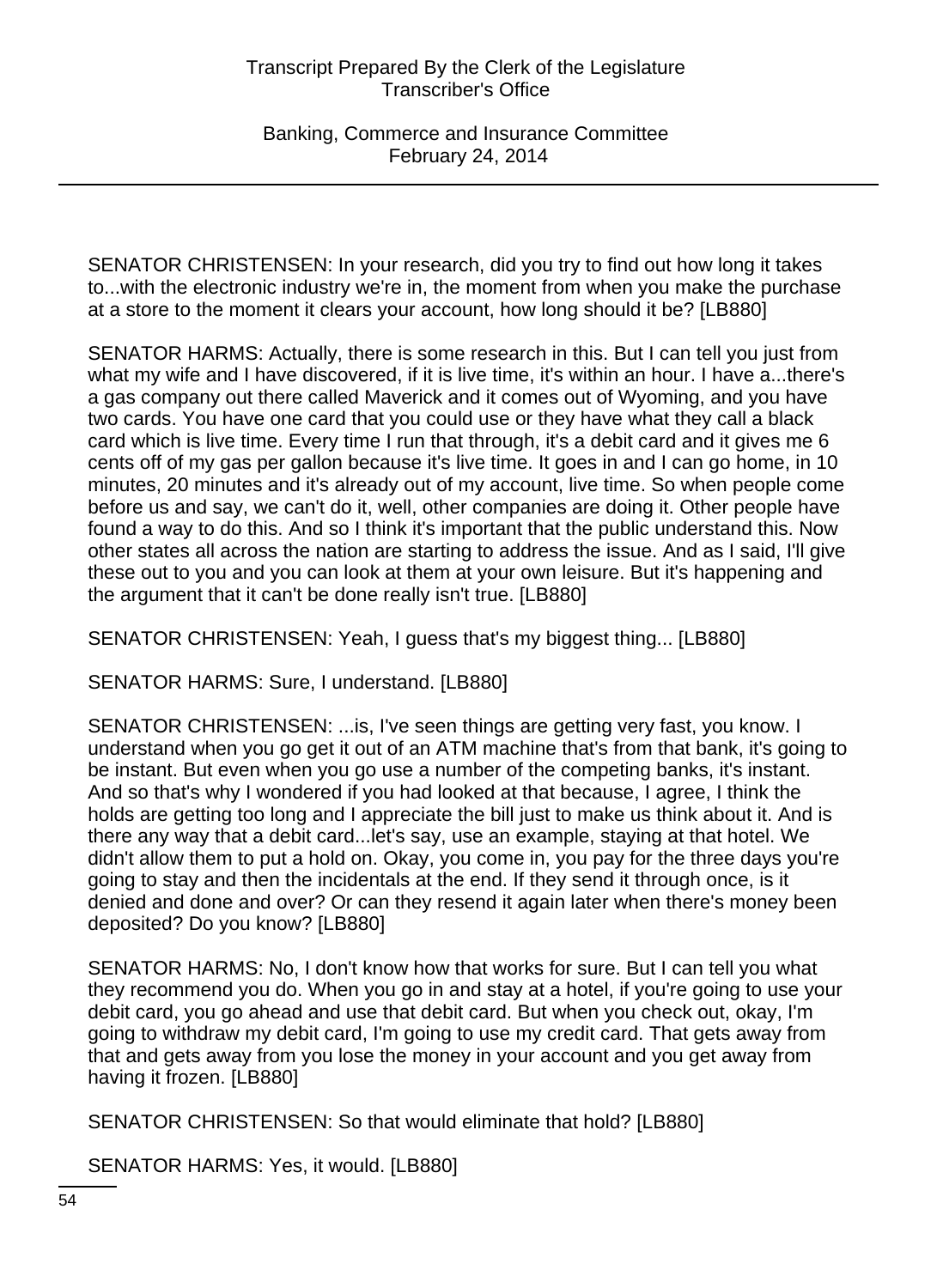# SENATOR CHRISTENSEN: Okay. Thank you. [LB880]

SENATOR HARMS: You know, what's really interesting--and I'll just share this with you--when I travel, I kind of embarrass my wife because I will...when I go into...and we're going to stay at a motel, I will ask, are you going to put a hold on my card, now that I'm aware of this. And the answer is, yes, we are. And my reply is then, how long will the hold be? You know, I'm not sure. I'll have to ask our manager. Well, it's usually maybe 72 hours or longer. And then I ask, how did you determine the amount that you're going to hold. And they'll say, I don't know. I'll have to ask the manager. And I ask the manager and sometimes the managers don't even know. So what I'm really saying to you is that this is an issue somehow we have to come to grips with because this is penalizing a lot of families and a lot of people. It just is. And I don't know how you feel, but I don't think anyone should have the right to freeze my account. But if they are going to have that right to do that, they ought to be...they ought to have the professional courtesy to tell me. Tell me how long it's going to be. That's all we're asking for here. [LB880]

SENATOR CHRISTENSEN: I know I appreciated, when they first come out--maybe it was just my perception--but I seen it as the debit card was good for two things. One, those that had bad credit because it was using cash like a check. And the second thing was, it helped them not spend money they didn't have. [LB880]

SENATOR HARMS: Yeah, see that's why I like the debit card because I have an accounting immediately and my wife has the accounting immediately which pretty tells me where I'm going. [LB880]

SENATOR CHRISTENSEN: Thank you. [LB880]

SENATOR HARMS: Yep, you're welcome. [LB880]

SENATOR GLOOR: Senator Carlson. [LB880]

SENATOR CARLSON: Thank you, Senator Gloor. I don't think I've ever used a debit card. But a debit card is supposed to be like a check, isn't it? [LB880]

SENATOR HARMS: It is. It just comes straight out of your account within about an hour. [LB880]

SENATOR CARLSON: All right. Is it your understanding, where a bank has a debit card, do they hire a firm to administer the debit card or is that within that bank? [LB880]

SENATOR HARMS: I don't know. I always assume it's within that bank because it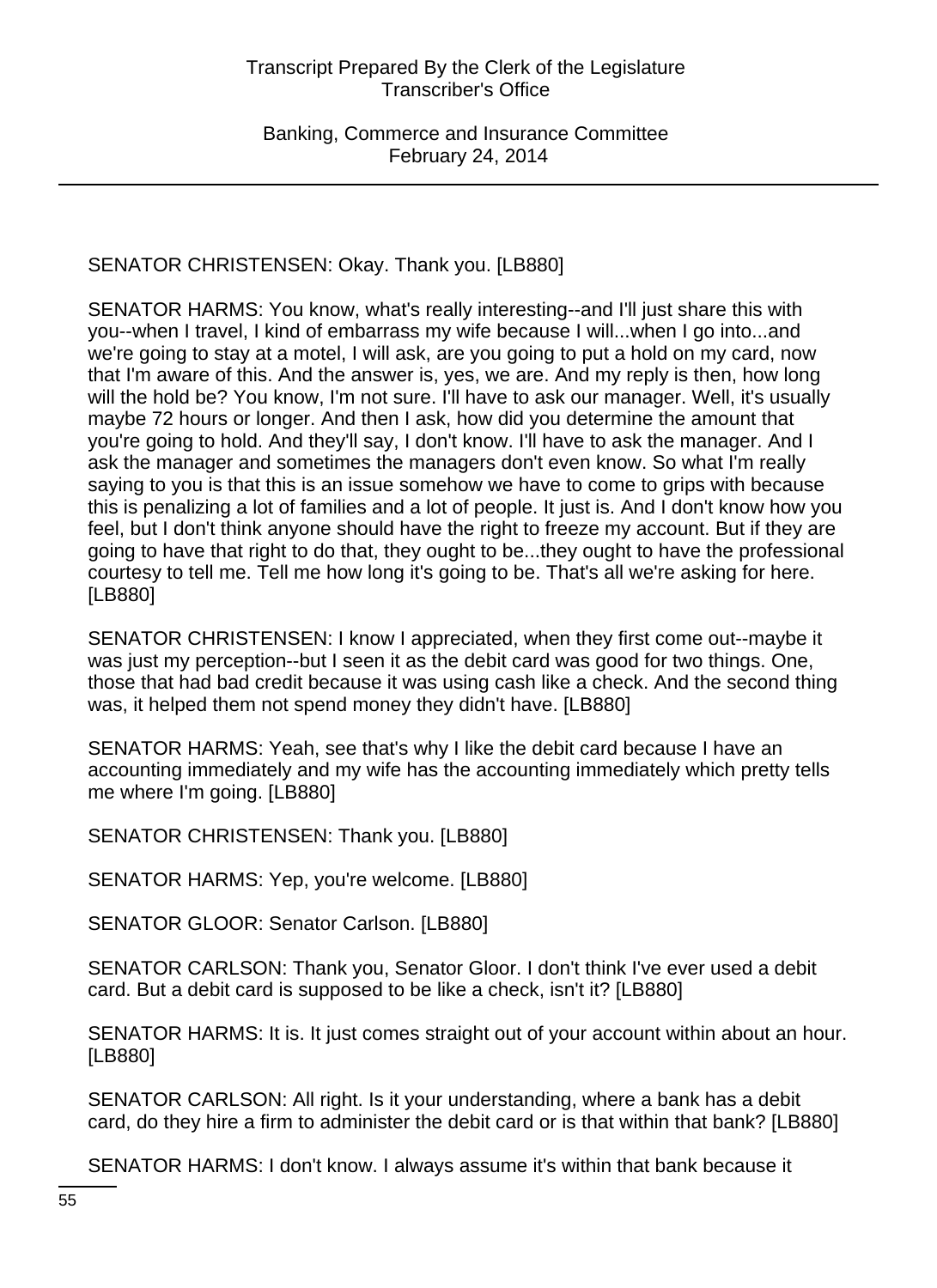# Banking, Commerce and Insurance Committee February 24, 2014

comes right out of my account immediately, within an hour's time we know. We pull it up and we can see that that has been taken out. And what the other interesting thing is, we track that, Pat tracks that, so we know within how many days, also, that \$75 just disappears off of our account. But I don't know how they do it. [LB880]

SENATOR CARLSON: But if you...if I have a checking account and I've got \$100 in it and I write a check for \$50, I still have \$50 in there that I can write another check for. [LB880]

SENATOR HARMS: That's correct. [LB880]

SENATOR CARLSON: And until I exceed the next \$50... [LB880]

SENATOR HARMS: That's correct. [LB880]

SENATOR CARLSON: ...the bank will honor it. They won't block that check. [LB880]

SENATOR HARMS: That's correct. [LB880]

SENATOR CARLSON: I understand the need for this. Thank you. [LB880]

SENATOR HARMS: Yep, you're welcome. [LB880]

SENATOR GLOOR: Other questions? Senator Garrett. [LB880]

SENATOR GARRETT: Thank you, Senator Gloor. From an accounting perspective, and I don't know that you'll have the answer for this, if there's a 72-hour hold on whatever X amount, does the credit card company that puts that hold on there, is that counting on their assets? [LB880]

SENATOR HARMS: Well, that's an agreement...as I understand this, Senator Garrett, that's an agreement between the bank and the merchant if they're going to do that. And as I said earlier in my testimony, it depends upon the kind of clientele you're dealing with and the environment that that particular business happens to be in. [LB880]

SENATOR GARRETT: It's truly the time value of money. Even for a few days, there's money to be made there. Interesting. [LB880]

SENATOR GLOOR: Seeing no further questions...Senator Carlson. I'm sorry. [LB880]

SENATOR CARLSON: Thank you, Senator Gloor, because something else comes to mind. I think most of us, when we go to the bank to make a deposit, sometimes there will be a notice up there that this deposit may not be honored for so many hours or if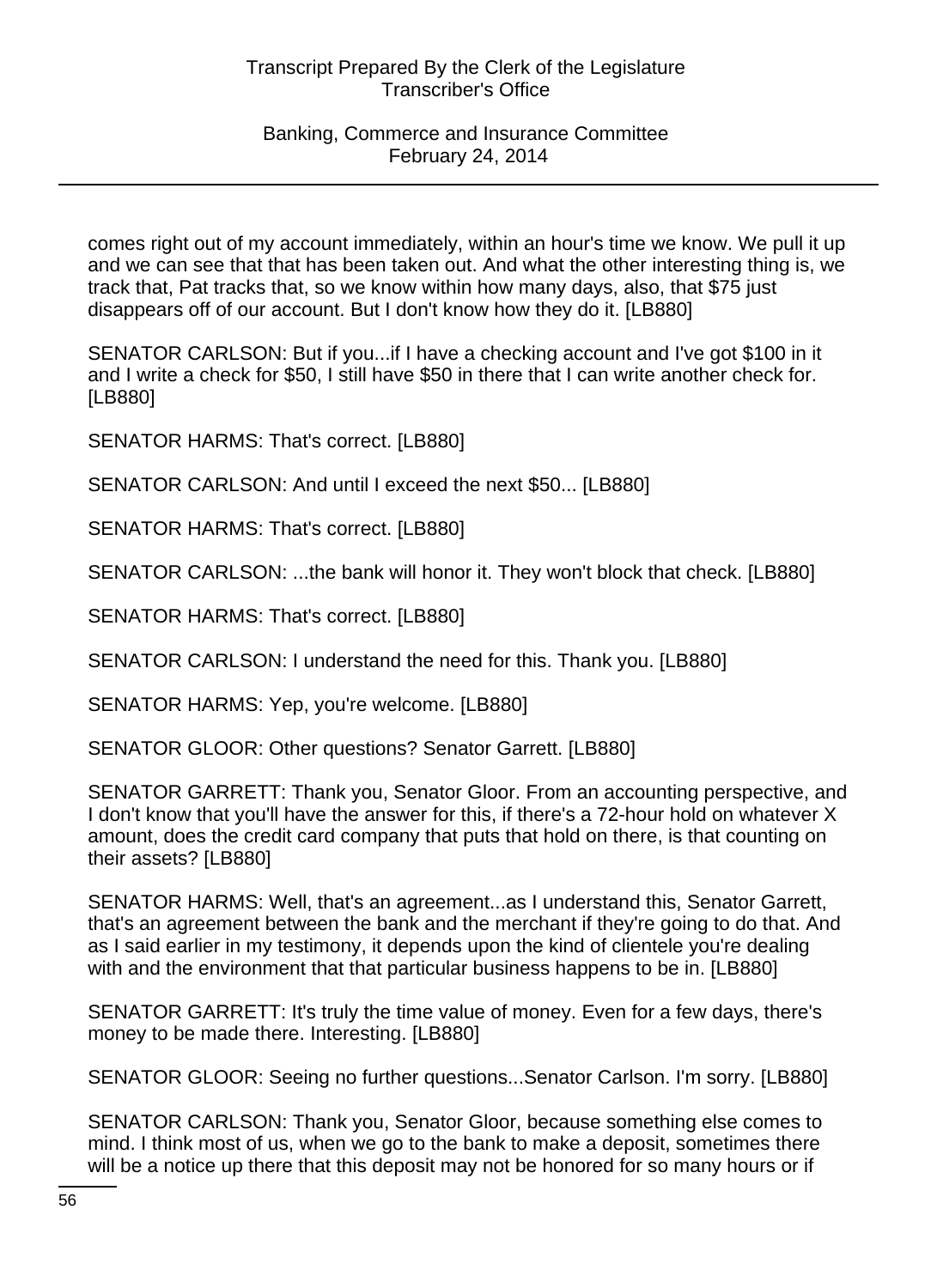you make a deposit late in the day it won't be...it won't show up as a deposit until the next day. I don't even understand that, but I think that's different than what we're talking about here. But it's maybe another testifier can enlighten me a little bit on why the banks do that. [LB880]

SENATOR HARMS: I would want to have the pleasure to close, if I might. [LB880]

SENATOR GLOOR: Certainly. [LB880]

SENATOR HARMS: Or is there any other questions I could answer for you? [LB880]

SENATOR GLOOR: Seeing none. [LB880]

SENATOR HARMS: Thank you. [LB880]

SENATOR GLOOR: Thank you, Senator Harms. We'll move to other proponents of this bill. Good afternoon. [LB880]

DAVID PIESTER: (Exhibit 3) Good afternoon. Senator Gloor and members of the committee, my name is David Piester, P-i-e-s-t-e-r. I appear here today as an individual and also as a volunteer for the Center for People in Need, a nonprofit organization in Lincoln that serves poor and low-income people, mostly in Lancaster County. The center offers food, clothing, educational courses, ESL classes for refugees, computer skills training, job skills training, and direct services to assist people in their day to day struggles to self-sufficiency. In 2013, the center was visited over 23,000 times by clients for services of one kind or another. Over 10,000 of those clients were children. To be eligible for services from the center, a client must be living on less than 150 percent of the federal poverty guideline. About 90 percent of the center's clients live in households where at least one adult is employed in some fashion. The majority of those employed are employed at one full-time job and over a third are employed at one part-time job. Even with employment considered, however, a majority of clients live on household incomes of less than \$1,000 a month. Many of them have to choose between paying bills and buying food. Many have child care expenses which barely make it economically advantageous to work at all. To say that these people live from hand to mouth would be an understatement. Even when employed, the wages they earn don't allow them to save any money. All earnings are spent and usually well before the next paycheck. They are consumers. LB880 would provide notice to consumers of preauthorization holds placed on debit card purchases. The bill stops short of prohibiting the practice or limiting the amount of time of the holds, but it would provide notice to a buyer that his or her debit card would be encumbered, thereby making it more difficult or impossible to use for a period of time following the purchase that consumer is about to make. LB880 would prevent situations like the one that Senator Harms mentioned about driving to get gas on the way to the Walmart to get diapers. Many low-income wage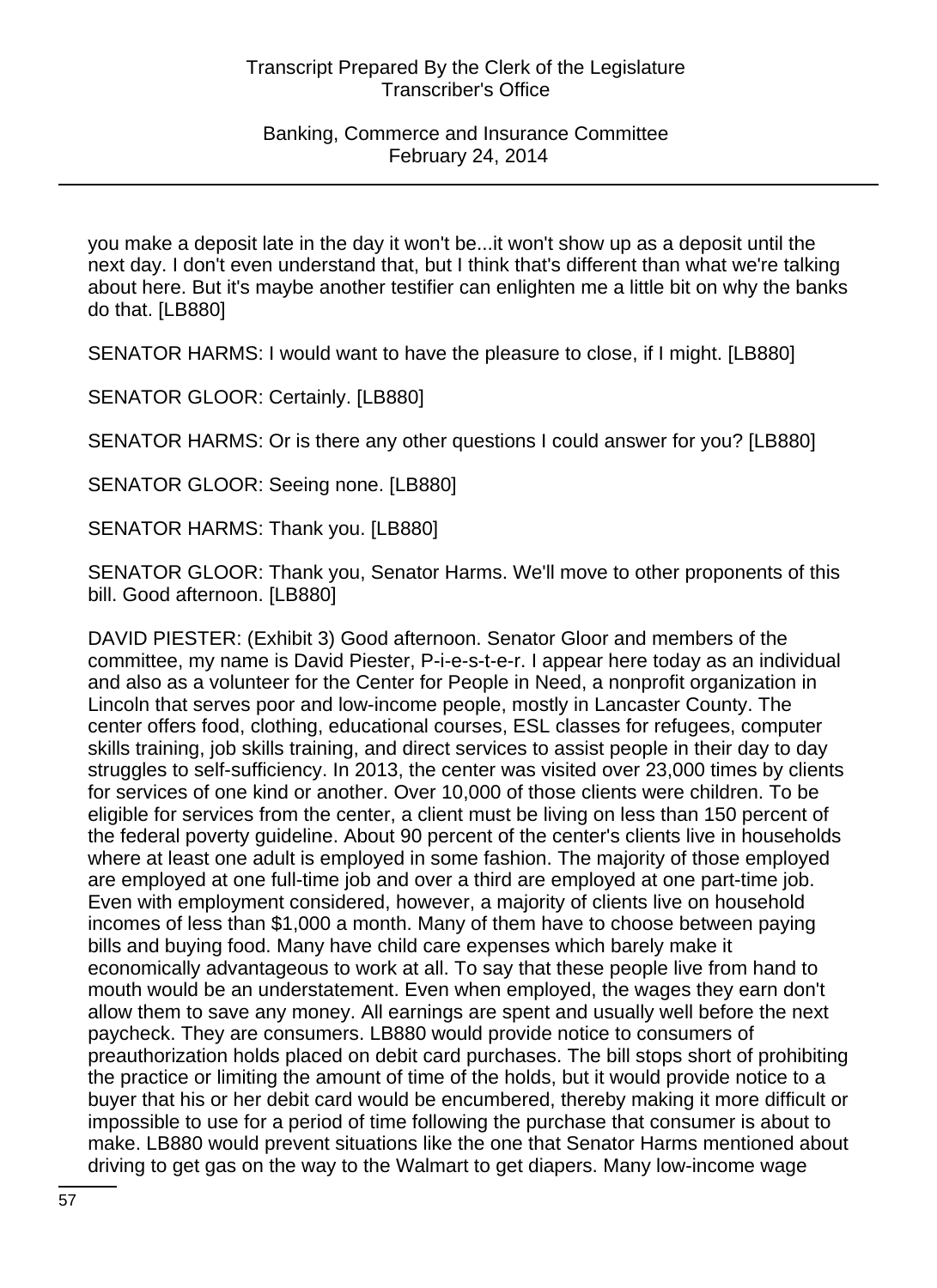Banking, Commerce and Insurance Committee February 24, 2014

earners do not have a cushion in their bank accounts to guarantee a merchant against debit card misuse. And they shouldn't have to. A hold in the amount of the purchase and limit it in time to noon the next business day should be sufficient to address the merchant's need for protection against debit card misuse. Making the consumer the guarantor of the merchant's interest in amounts up to twice the purchase amount and up to 72 hours is simply going too far. While LB880 would not stop the practice, it would at least provide notice to the buyer that a hold may be placed on their account so the buyer can then decide whether to proceed with the purchase. It is the least action the state can take to protect the consumer from this overreaching practice. On behalf of the clients for the Center for People in Need, we urge your favorable consideration of LB880. Thank you. [LB880]

SENATOR GLOOR: Thank you, Mr. Piester. Are there questions? Senator Carlson. [LB880]

SENATOR CARLSON: Thank you, Senator Gloor. On the front page of your testimony, the last sentence, "Many have child care expenses which barely make it economically advantageous to work at all." And we should have a system...and I guess I'm asking if you would believe this. We should have a system that is an incentive for people who want to work to be able to work and not dollar-for-dollar have something subtracted from, like a child care subsidy that they need. Do you see a lot of where that's not occurring? We do have child care subsidy. And I don't blame people for taking it, women with small children, particularly, because we shouldn't have something in force that makes it economically disadvantage to work. [LB880]

DAVID PIESTER: That's often true. There's what they call the cliff effect when people are sometimes turning down small increases in their wages because it would put them over the eligibility limit for child care subsidies. So they keep their income low so as to get the child care subsidy because without the child care subsidy, they couldn't afford to work at all. [LB880]

SENATOR CARLSON: That's because of the cliff? [LB880]

DAVID PIESTER: Yeah, that's a cliff, yes. [LB880]

SENATOR GLOOR: Mr. Piester, can I ask, in your volunteerism role are you there to help people manage expenses? I mean, do you bring something to your volunteerism that helps in this area of people controlling their finances? [LB880]

DAVID PIESTER: There are life skills training courses, they're not courses, but sessions in that kind of thing. I don't personally participate in that. [LB880]

SENATOR GLOOR: Okay. [LB880]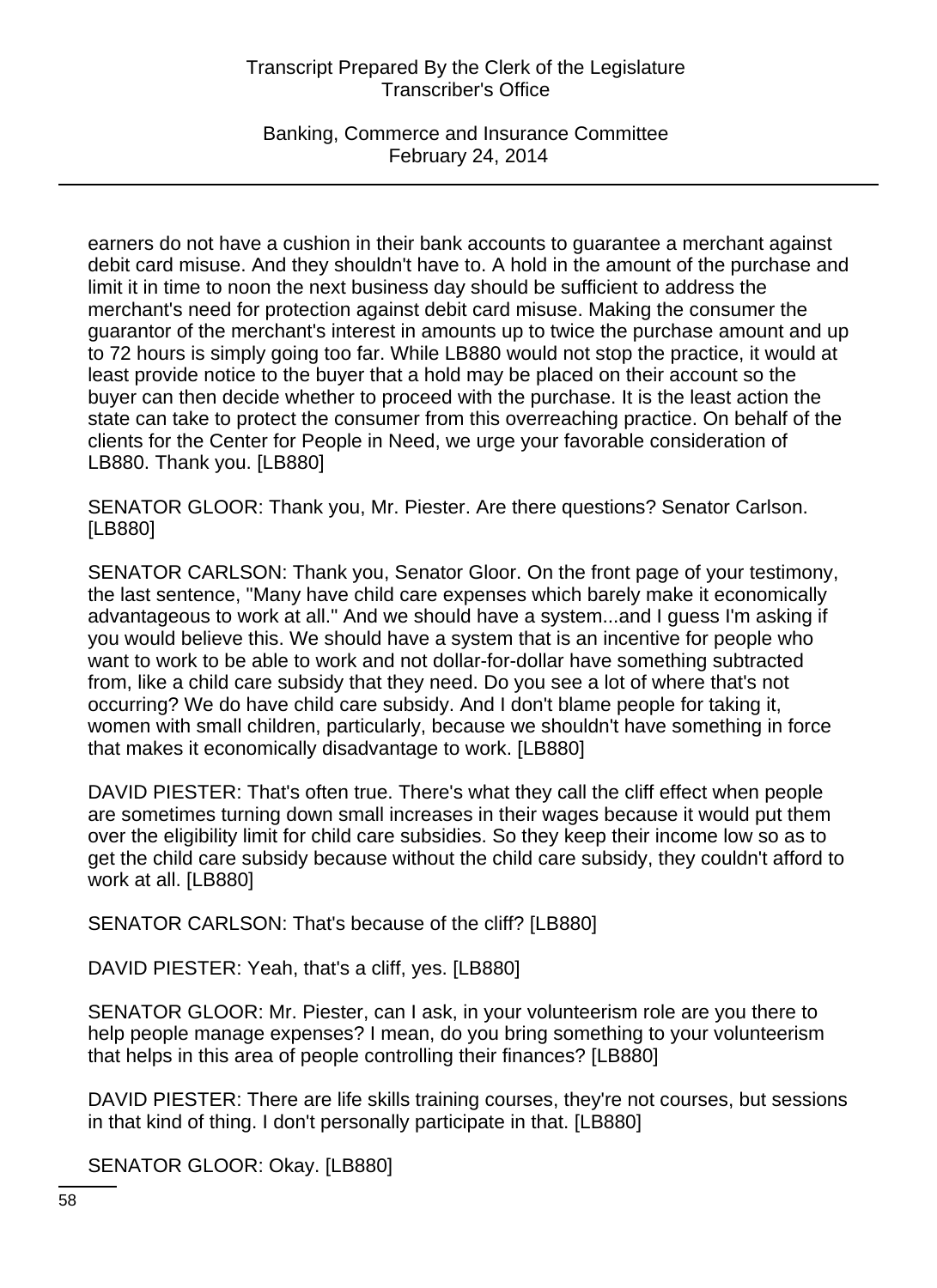DAVID PIESTER: But they are available at the center. [LB880]

SENATOR GLOOR: I'm just curious as to whether there is an encouragement for folks to write more checks. And frankly, it's something that I've started doing more of. Not so much because I'm concerned about the hold, but because for some small merchants, I know they're paying so much in those fees that writing them a check, at least they claim, pays them a little better for the services that they provide to me. And I'm just curious as to whether that's one of the ramifications of or one of the options people might need to pursue more. [LB880]

DAVID PIESTER: It could be. Many of our clients don't have checking accounts. Some of them are paid by debit card deposits so they...and there's a whole issue with fees on that, as well, and the accessibility of that money. But yeah, some...it would seem that if they get this notice, that if they had a checking account, they could write a check. If they're on a debit card they might go to the ATM and get cash and pay with cash which would still not put a hold on their account then. [LB880]

SENATOR GLOOR: Good examples. Thank you. Other questions? Seeing none, thank you for your testimony. [LB880]

DAVID PIESTER: Thank you. [LB880]

SENATOR GLOOR: Other proponents? We'll then move to opposition to this bill, those who wish to speak in opposition. [LB880]

KATHY SIEFKEN: Senator Gloor, members of the committee, my name is Kathy Siefken, K-a-t-h-y S-i-e-f-k-e-n. I'm the executive director of the Nebraska Grocery Industry Association and I'm also their lobbyist. We are here in opposition to LB880 and we don't believe that this bill is a solution to the problem. The problem arises...and I really want to try and clarify these transactions. The problem arises when customers use a debit card for an open ended transaction. So when I go into the grocery store and I use my debit card, that is not an open ended transaction. When that authorization goes to the...through the processor, it knows what the dollar amount is. And it goes in, it takes the money, there is no hold, and it's done. The transactions that Senator Harms is concerned about are transactions that are open ended. And those are the transactions that take place at the gas pump because when that authorization is sent you don't know or when the authorization is sent for the dollars, you don't know what the end purchase price is going to be, so it's open ended. The system goes to the bank and it verifies that there is a legitimate account. And it verifies that there's one of two things, either enough money...let me rephrase that. It verifies two things. It verifies that there is at least the maximum amount of what the transaction will be. In many cases, it's \$50, \$75, \$125, whatever the retailer has established as a maximum. When the transaction hits that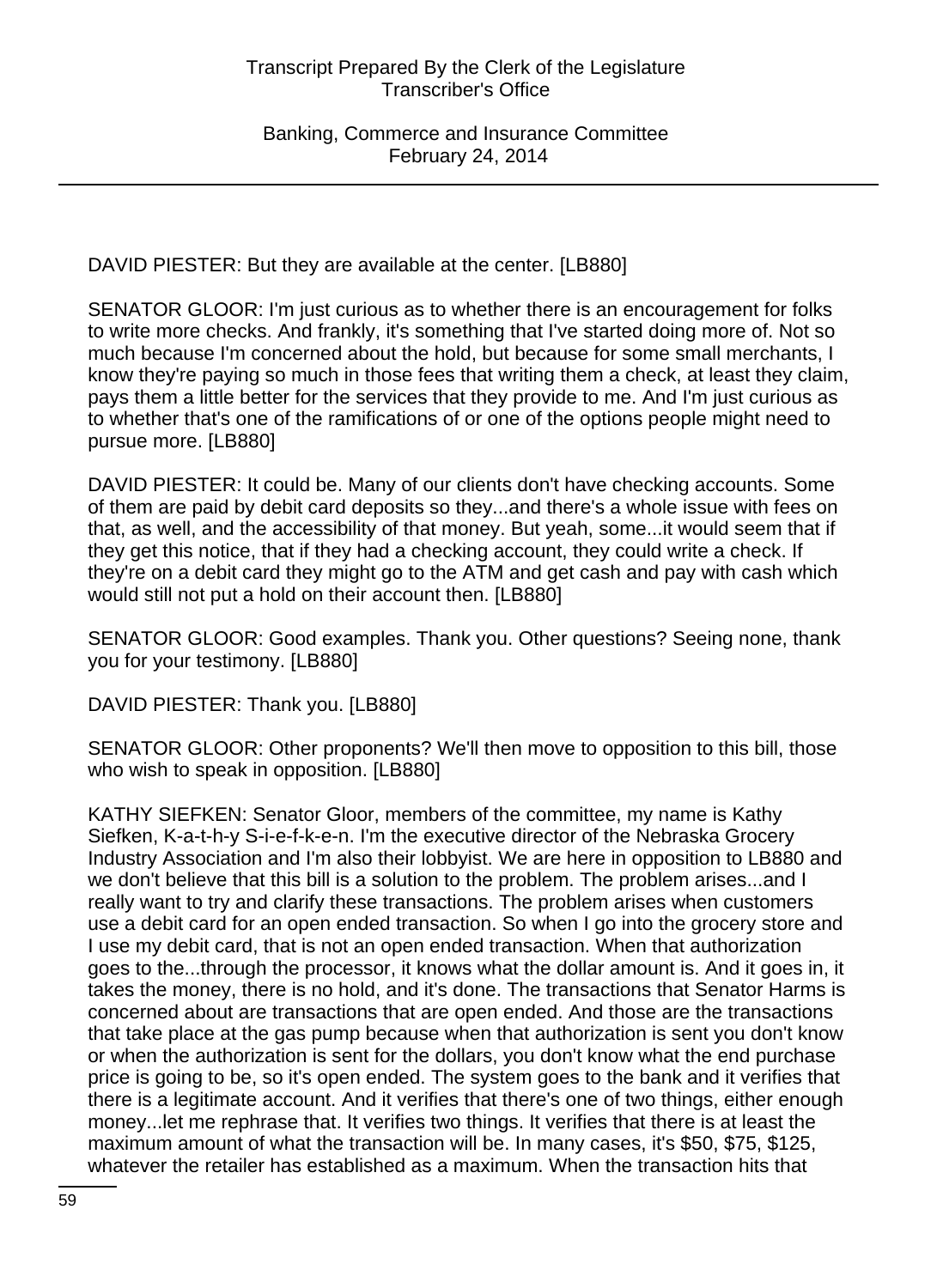Banking, Commerce and Insurance Committee February 24, 2014

amount, it automatically stops. So the retailers put the maximum dollar amount of each transaction on the pump. The other thing that it will verify is if there's enough money in there to hit that maximum. So if you have an account that has, say, \$40 in it and the maximum at that gas station is \$75, it will come back and shut off at \$40. What...and now I've gotten out of order on my thing here, but. So the system authorizes the dollar amount, whichever is lower, either the maximum or what's in the account. To protect the retailer from theft, a hold is put on that dollar amount or the maximum amount that is established by the retailer, establishing a lower dollar amount than, say, the \$50. It depends on what the price of gas is. But if you establish a lower dollar amount than that, then people that have big trucks and double, dual tanks, they would have to swipe the card more than once because they'd hit the maximum and the pump would shut off. And customers don't like that. So that's why we have some people or some areas where the maximum is \$125 because in their area, people have the dual tanks and they want to fill up and they don't want to swipe their card twice. It would also result in double fees by the retailer because every time a card is swiped, there's a transaction fee. So we want to really keep those swipes to a minimum. Retailers encourage the use of debit cards over credit cards because the transaction fees are much lower. Those fees, the cost of that, gets passed on to the consumer. So you want to keep your fees as low as possible so that you can stay competitive. On average, a grocer will net around one percent per year while at the same time paying anywhere from 3 to 5 percent to credit card fees. So the banks are making more money than we do when we unload the truck, stock the shelves, ring up the groceries. So when Senator Harms talked about the article that was in The Voice, that was our magazine. And I would encourage each of you to go read that article. It's in your office. It arrived last week. It's our bimonthly magazine. And it's an article that was written by the CEO of the National Grocers Association and it's very enlightening. It sets out a lot of information. So getting back to the transaction, once the transaction is concluded, the retailer forwards the purchase amount and the hold is supposed to be taken off within two hours. And those are Visa/MasterCard rules. And Visa/MasterCard is supposed to enforce those rules. According to one of the programmers that I...well, he was a developer, programmer, software writer that I talked to just last week in Colorado. I have been trying and working with Senator Harms since he first brought this subject up. And the people you talk to all tell you different things. The banks tell us it's not them. The processors say it's not us, it's the retailers, and the retailers don't know. And the retailers are going, it's not mine. So just trying to get through all of those, everybody pointing at everybody else, has really been a challenge because this is a very complicated issue. And according to the programmer that I found in Colorado, he said he resolved the issue in one of his stores by talking to the processor. And apparently, when the account is initially set up, a profile is established. And in that profile is the SIC code for each business. And a grocery store has one type of SIC code and a gas station has another SIC code. And the programming in the processing is based on the SIC codes. So if you put the wrong SIC code in, the system...say you put a SIC code for a grocery store into a gas station. The system doesn't know that it should come back and grab that final purchase dollar amount to get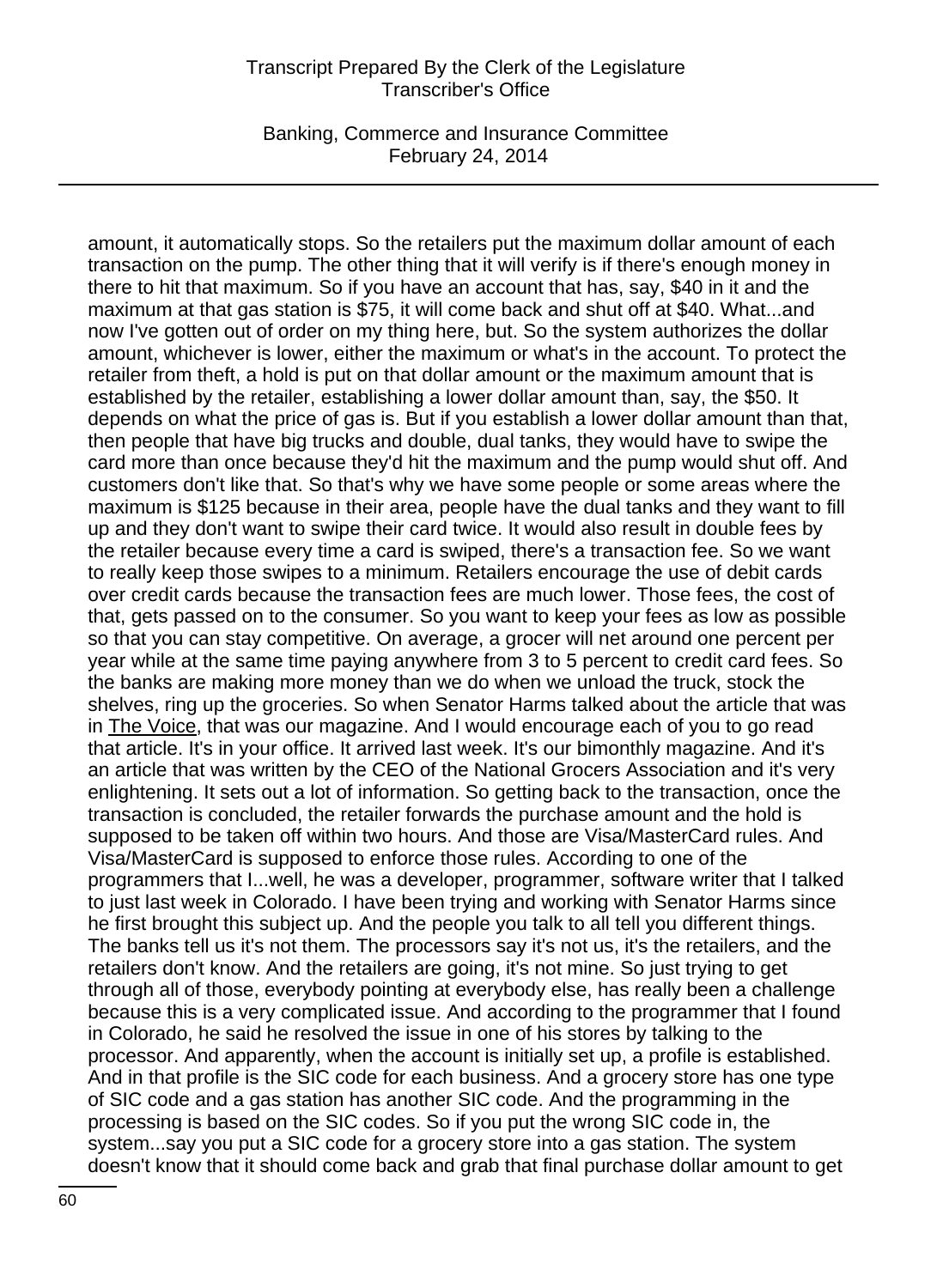Banking, Commerce and Insurance Committee February 24, 2014

rid of the hold. Now this doesn't...we don't know that...if this works for everyone. But in a case that he ran into, it did. It solved the problem. And really, the issue is, let's get rid of the holes. Everybody's happier. The retailers are happier because the customers don't yell at them. The customers are happier because the holds don't happen. But it is a very...it's a challenge to find the right people that know what you're talking about on both ends to correct the issue. And again, the number of transactions, according to the people I talked to, are very, very small. The transactions that we're talking about aren't the hotels. I'm talking about the...in the gas stations, our member gas stations. And to resolve the issue, the people that have the debit cards simply need to go inside to pay and there's no hold because at that point, it's a closed-ended transaction. It's no longer open ended. So there is a solution. It's just how to find it, sometimes, in a timely manner because it's complicated when you get into the software because the software that we have today is not...it has evolved. And when we first started down the road of putting credit cards and debit cards in grocery stores, we had two different kinds of cards. And go back with me a few years, but there used to be just a debit card. And it did not have a Visa/MasterCard logo on it. It was simply debit and it was only to that bank. And when it went directly to that bank, that was one kind of software and the way they talk back and forth to each other. Then the banks came out with...and then the other side of that was that we had credit cards that were Visa/MasterCard, American Express. They were not debit cards. They didn't come out of your account. Now today, we have a hybrid card. And that hybrid card is this, where it's a debit card and it has the Visa logo on here. Okay, so we're already down the road of programming. And then all of a sudden, we get a new card and this card doesn't fit the same rules. So now the people that wrote the programming for the debit card and the credit card, those people are gone because that's been many years ago. And there are a lot...this is the way it was explained to me. There are a lot of people that are now programming for the hybrid card that have no idea the history and why you even need to worry about SIC codes. And therein lies the challenge, identifying those people within all of these processors to figure out where this code is wrong and how to correct it. It sounds like an easy fix, but it's complicated. Getting back to...okay. So retailers don't supply the debit cards, the bank does. We have no control over the debit cards at all. Retailers don't control the processing. We have absolutely no control over the processing. All we do is, we're the people in the middle that are selling the product and our customers want to pay with a debit card. So we think that there is an answer. And we think that the answer is right on the face of this debit card. And it's a little tear-off sticker here. And when you get your card, it says to activate your card, call. And there's a number there. Why can't we just put a sticker on the card. That way you're going to get attention to how to use these cards and know how...that a hold is going to be put on your account if you go to a gas station or it's an open-ended transaction because you'd actually have to peel it off to use the card. When you put a sign at the pump, what you're doing is, you're just adding more visual pollution to islands full of messages already that say "flammable," "hazardous," "no smoking." I think there's a better place for the message. If they don't want to put it on the card that they send out to each one of their cardholders--the debit cards now have expiration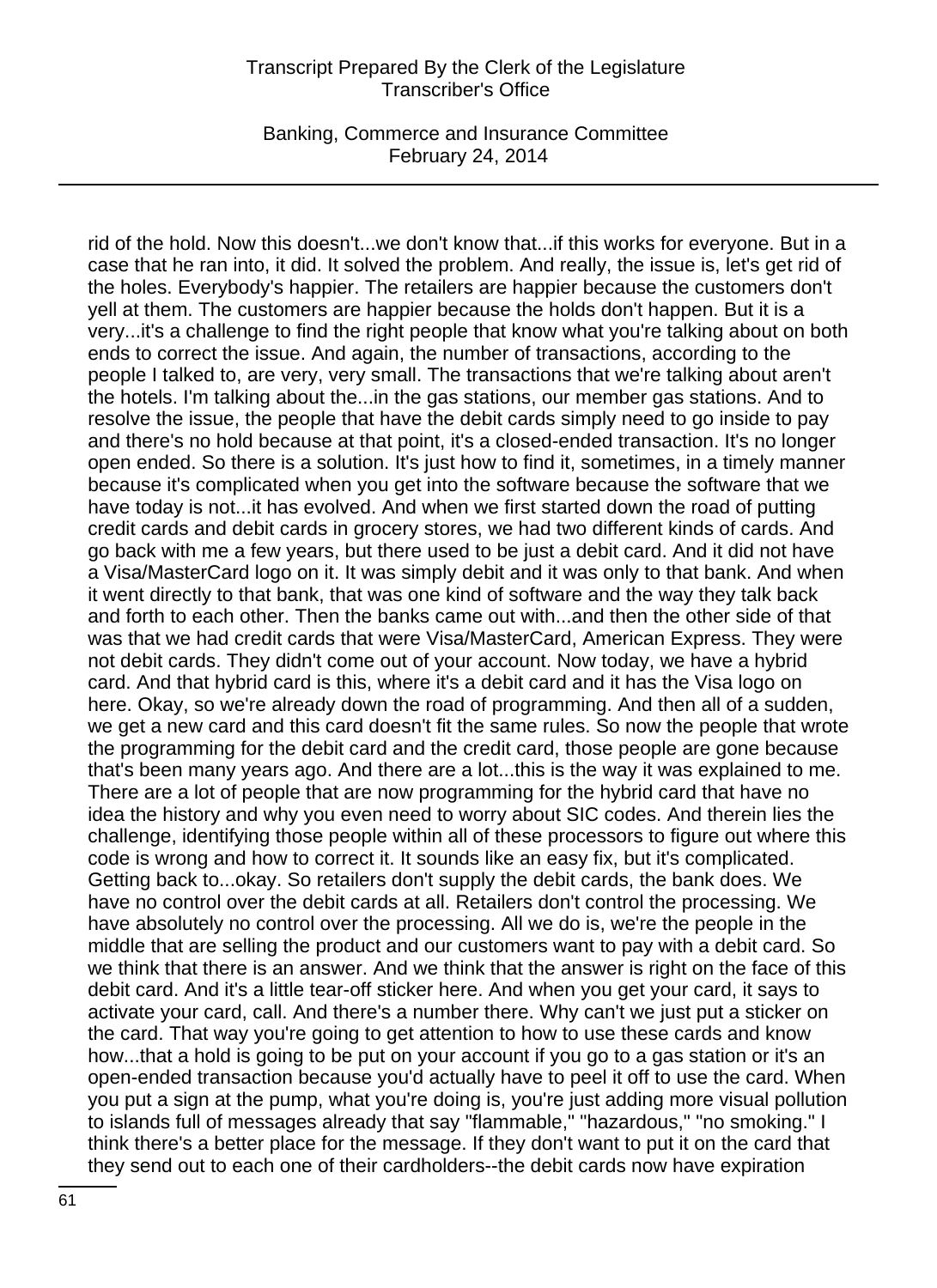Banking, Commerce and Insurance Committee February 24, 2014

dates on them so they are updated--put it in the letter. It adds no additional cost. All it is, is another line in the letter or a sticker on the face of the card. We think that that is a good solution to letting people know about the holds and educating people on how to use their debit card. That...when you're using a debit card and you pull up to a gas pump, go inside--you don't have to worry about a hold at that point--rather than making all of the retailers across the state of Nebraska put a little sign up on their pump that no one will see. I talked to one of our members and they said, we've got signs on every one of our pumps. And I said, no, you don't. I've looked. And they said, yes, we do. Go look again. And I did. And they swear up and down that every one of their pumps has a message on it that says there's going to be a debit hold if you use your debit card at the pump. I still can't find it. So we agree that the customer should be educated on how to use proper use of a debit card. We believe that the people that supply the debit cards are the ones that should do that. I'm sure I probably left out some information here, but if you'd like to ask me any questions, I would be happy to try to answer. [LB880]

SENATOR GLOOR: Thank you, Kathy. And I'll go back and use Senator Harms's example. If this family had not bought gas first, if they had gone to wherever they buy diapers and formula and had used their debit card, what you're saying is, they would have had \$50 left in there now. [LB880]

KATHY SIEFKEN: That's correct. [LB880]

SENATOR GLOOR: Now they go to the gas station to get gas. Would it have stopped at the \$25 mark? [LB880]

KATHY SIEFKEN: Yes. [LB880]

SENATOR GLOOR: So they wouldn't have been able to put in \$50 unless they went inside. And if they went inside... [LB880]

KATHY SIEFKEN: If they went inside, they would have swiped it after the transaction was completed and the entire transaction would have been denied because there would not have been enough money in the account to pay for the purchase. You can't buy half a dozen eggs either. [LB880]

SENATOR GLOOR: Well, but if they punched the button that said, pay inside... [LB880]

KATHY SIEFKEN: Yes. [LB880]

SENATOR GLOOR: ...I'm going to pay inside. [LB880]

KATHY SIEFKEN: Yes. [LB880]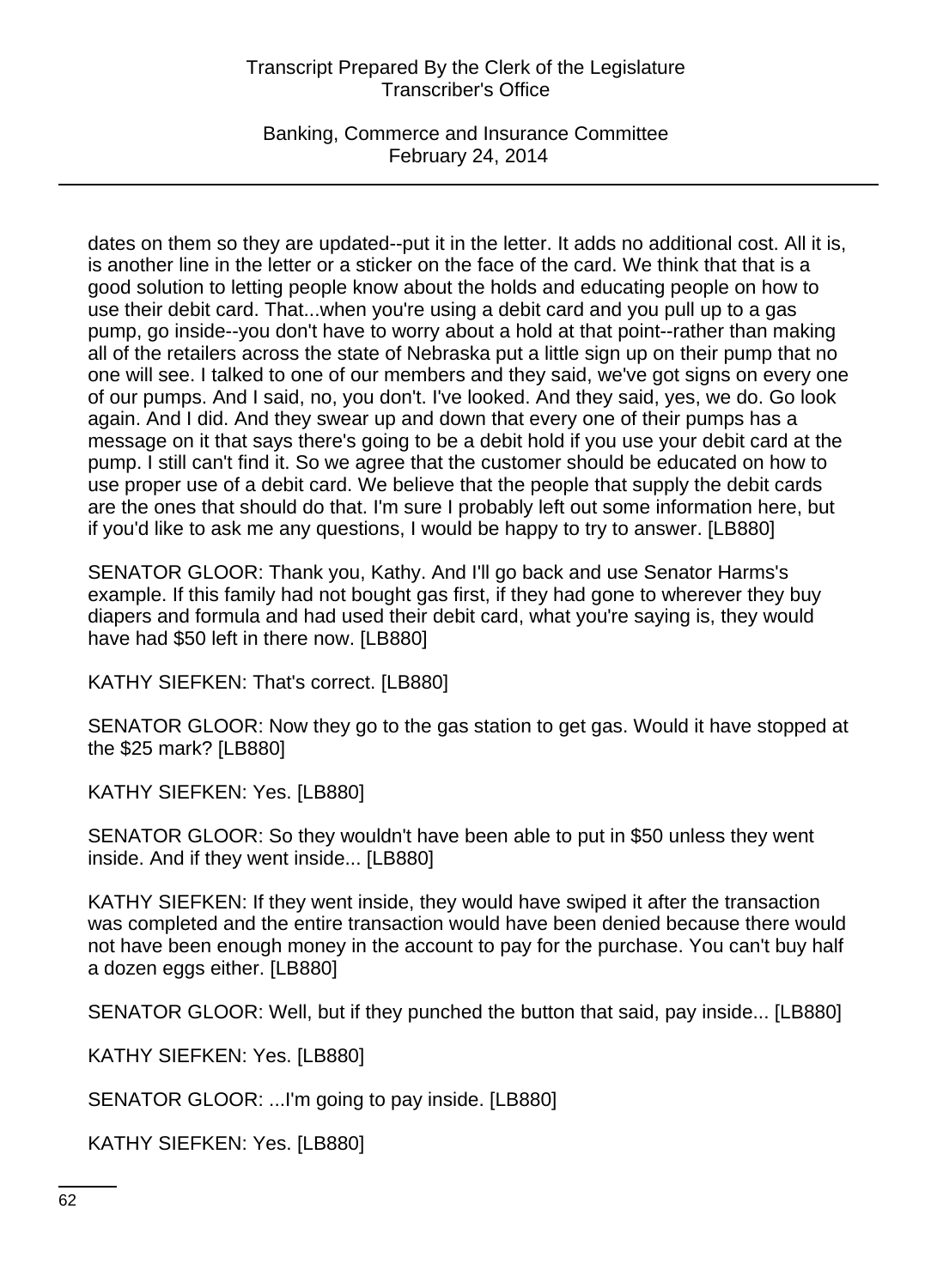SENATOR GLOOR: And they went inside. [LB880]

KATHY SIEFKEN: Yes. [LB880]

SENATOR GLOOR: Are you...my question really is, did the retailer where they bought the diapers and...I mean, I thought you said that there was a closed transaction most of the time. But with, like the pumps themselves, it's more open ended. Did I mishear you on that? [LB880]

KATHY SIEFKEN: Okay, there are...and that's what I think everyone really needs to be clear on. There are two kinds of transactions with your debit card. And this is only debit that I'm talking about, not credit. There are two kinds of transactions. There is a closed-ended transaction where you go into the grocery store, you buy your groceries, you swipe your card, it's done because you know when the card is swiped... [LB880]

SENATOR GLOOR: Diapers and formula, \$50. [LB880]

KATHY SIEFKEN: ...what the dollar amount is, before you even swipe the card... [LB880]

SENATOR GLOOR: Right, dollars... [LB880]

KATHY SIEFKEN: ...you know what that is. [LB880]

SENATOR GLOOR: So I was correct in that? [LB880]

KATHY SIEFKEN: Yes. [LB880]

SENATOR GLOOR: Fifty dollars is all that would come out of that debit account. [LB880]

KATHY SIEFKEN: Well, if the total bill was \$38.32, \$38.32 would come out and there would be no hold, no additional transactions, that's it. [LB880]

SENATOR GLOOR: Okay. Now you want to get gas. And let's use the numbers that Senator Harms gave us for ease of calculation. [LB880]

KATHY SIEFKEN: Uh-huh. [LB880]

SENATOR GLOOR: You now should still have \$50 in your debit account. [LB880]

KATHY SIEFKEN: Correct. [LB880]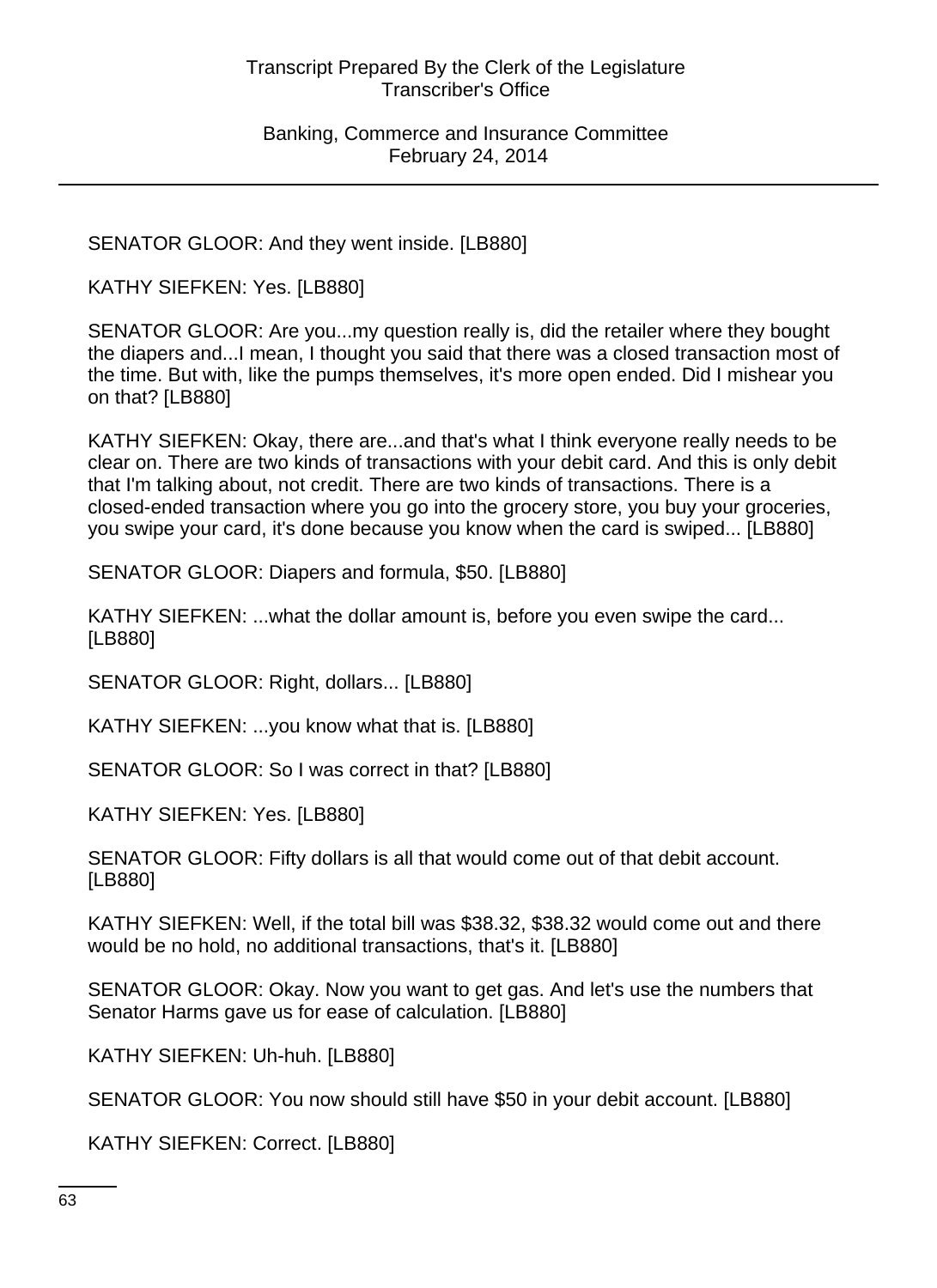SENATOR GLOOR: And you want to buy gas. Can you buy gas? [LB880]

KATHY SIEFKEN: Yes, you can. [LB880]

SENATOR GLOOR: Can you buy \$50 worth of gas? [LB880]

KATHY SIEFKEN: You can buy \$50 and the pump will shut off at \$50 because that is the dollar amount that was identified in the account, yes, uh-huh. [LB880]

SENATOR GLOOR: Okay. So this family would have been able to buy their \$50. [LB880]

KATHY SIEFKEN: Yes. [LB880]

SENATOR GLOOR: They would have been able to buy everything had they done it in reverse order. [LB880]

KATHY SIEFKEN: Yes. [LB880]

SENATOR GLOOR: Unfortunately, they didn't because the merchant had put \$100... [LB880]

KATHY SIEFKEN: Yes. [LB880]

SENATOR GLOOR: ...open whatever the terminology is. And that \$100 had been captured rather than the \$50 the actual purchase was going to be for. [LB880]

KATHY SIEFKEN: Correct. [LB880]

SENATOR GLOOR: Okay. I do understand it, then. Other questions from senators? Seeing none, thank you. [LB880]

KATHY SIEFKEN: Thank you. [LB880]

SENATOR GLOOR: (Exhibits 4, 5, and 6) Other opponents to this legislation? Those who wish to speak in a neutral capacity? And by the way, while Mr. Keigher comes up here, I'll ask the pages to circulate...we have letters of support here from Appleseed. And then we have letters of opposition from the Nebraska Retail Federation and the Nebraska Restaurant Association. [LB880]

TIM KEIGHER: (Exhibit 7) Good afternoon, Senator Gloor and members of the committee. My name is Tim Keigher, that's K-e-i-g-h-e-r, I appear before you today in a neutral capacity on LB880 as the executive director and registered lobbyist for the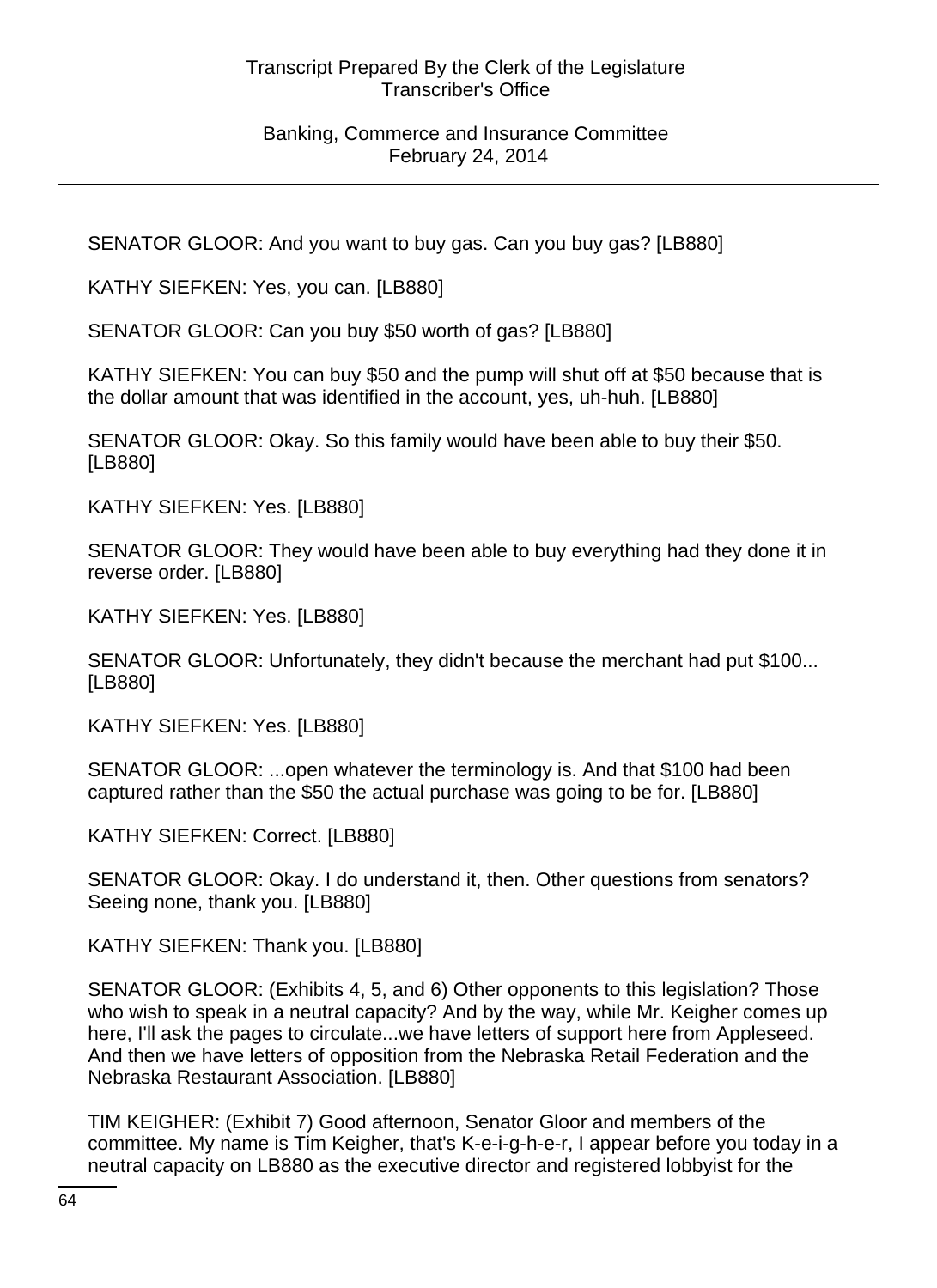Banking, Commerce and Insurance Committee February 24, 2014

Nebraska Petroleum Marketers and Convenience Store Association. I also realize one other thing. I'm the only thing standing between you and your last hearing, too. So I will keep this brief. First of all, I'd like to thank Senator Harms and his staff for their willingness to converse with me on this bill and help understand some of our concerns. I'm handing out some photos to just kind of make a point, I guess, that Kathy brought up is, there's a lot of mandated warnings and decals already on dispensers. You have octane stickers, you have ethanol content stickers which I'm sure a couple of you on this committee would help me remove, if I would like, to make room for this. You have stop engine, no smoking, static electricity, which are safety concerns, and, you know, don't use your cell phone while you're pumping gas from a static electricity concern as well. I guess one example I can give of the number of stickers that are on the pump is, out in Scottsbluff there was an incident where a gentleman came in in his pickup truck with a red plastic, UL-approved can to dispense gasoline in. Now if you read the sticker that says, "stop engine" and all this, "static electricity, remove the can from the pickup truck, put it on the ground so it's grounded," he decided to fill the can in the back of his pickup truck. So he opened the tailgate, pulled the can to the end of the tailgate, filled it with gas. And as he was completing filling the can, it caught on fire. Now it was a very small flame that came out of the edge of the can because the can was full and there was no oxygen to propel the fire. He went inside and paid for his gasoline, came back out, and when he pushed that can into the back of the pickup truck, it inhaled a bunch of oxygen, caught on fire, burned him. And in the determination of who was liable, his attorney went around to all the stations in Scottsbluff to see who had the static electricity sticker on the pump. I don't remember the percentages, but that's how liability was determined. I guess I understand Senator Harms's concern of folks who are running on the bottom of their checking account who are going to facilities that are authorizing an amount. And I guess the question I would have for the banking industry is, on a debit card, if you pay at the pump we're authorizing it for some amount. But if you go inside and pay, that hasn't been authorized for some amount. I don't quite understand that. But I guess, you know, I asked Senator Harms and his staff to provide me the verbiage that they were looking at for this bill, in the font size that was available. And I didn't hand everybody in the committee this, but I mean, it's not a very large sticker. I think that at the end of the day, my members probably could find a place to put it. I know some of them have put it up because customers are complaining to the clerks of why there is a hold on their card and those types of things. So I guess those are my only concerns of, you know, how many more decals can we put on there? How many people are going to pay attention to things that are on there now? And with that, I'd be happy to answer any questions. [LB880]

SENATOR GLOOR: Are there any questions from committee members? Senator Schumacher. [LB880]

SENATOR SCHUMACHER: I know that you're between us and the door, but one question. [LB880]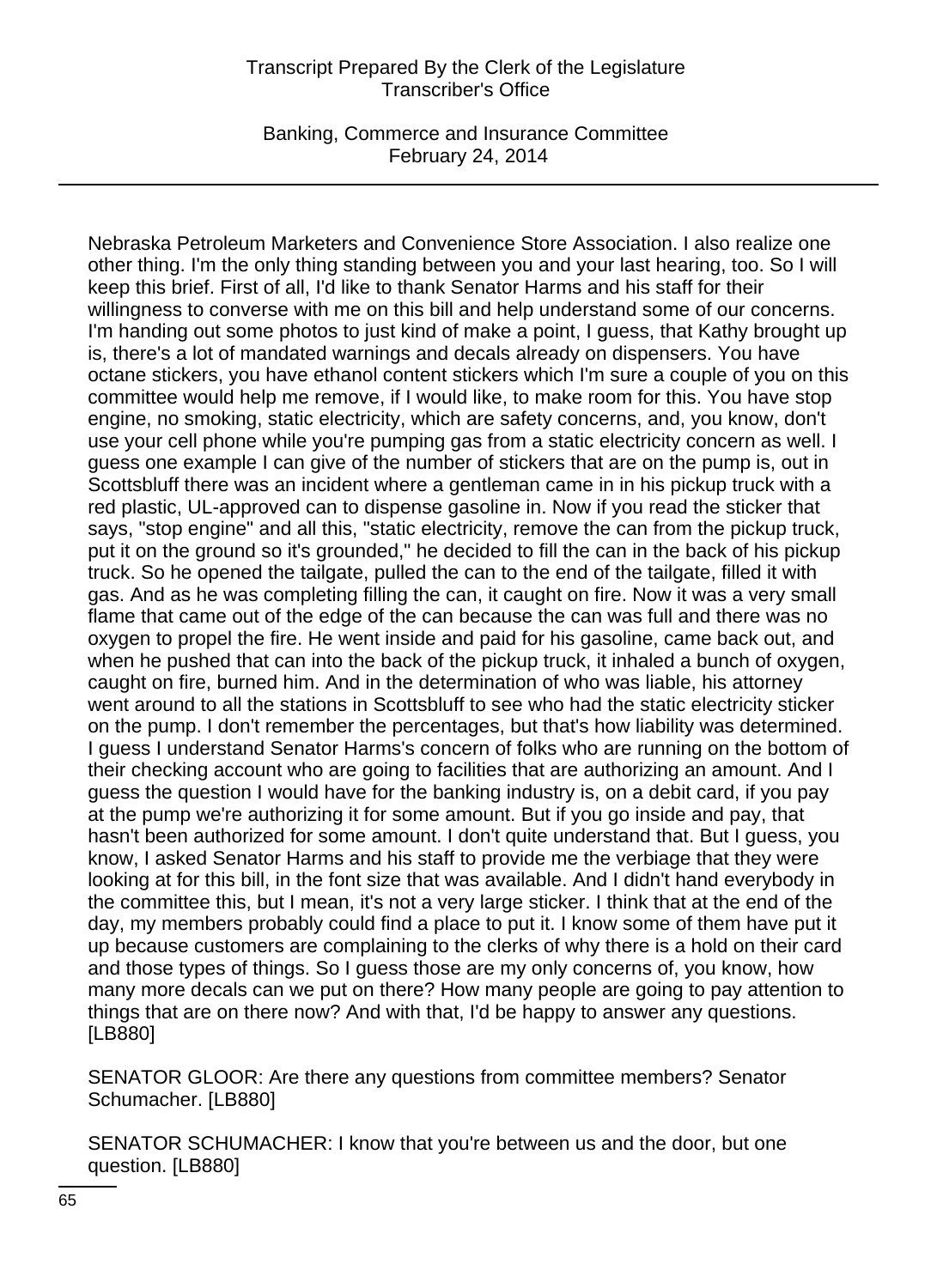TIM KEIGHER: Now you are. [LB880]

SENATOR SCHUMACHER: Now I am, and so I'm going to make this short. Do you know if it would be hard to program it into the little screen where you put your credit card and it says...or debit card, credit or debit, and if you hit debit, it would flash it up there for a moment? [LB880]

TIM KEIGHER: You know, I don't know how hard that would be. My assumption is that in today's technology world, it probably could be done. Just as, you know, the transaction is taking place, the hold is being placed on the card for \$50 and the transaction is being completed within the next three minutes, why does it take two hours to make those transactions work, offset each other, too? [LB880]

SENATOR GLOOR: Any other questions? Seeing none, thank you for your testimony. [LB880]

TIM KEIGHER: Thank you. [LB880]

SENATOR GLOOR: Anyone else in a neutral capacity? [LB880]

MATT SCHAEFER: (Exhibit 8) Chairman Gloor and members of the committee, my name is Matt Schaefer, M-a-t-t S-c-h-a-e-f-e-r, testifying today in a neutral capacity on behalf of First Data. First Data is a payments processor with a large presence in Omaha. The page is handing out some background on debit card holds that First Data has put together. I think there were a couple of points that haven't been flushed out yet today and might add another layer of complexity, unfortunately. There are two types of debit cards that could change the time frame that a hold could be...or how long a hold is placed on an account. And the difference is, there are debit cards that you use a PIN number for, so your four-digit code, and there are also debit cards that you use your signature to complete the transaction. In signature debit transactions, preauthorized holds are not supposed to exceed \$1 under the signature debit network rules. With the PIN code debit cards, those holds do have varying amounts and it's set closer to the approximation of what the retailer believes the charge might be. I think I would just conclude, on the back page, with our data, we believe that 95 percent of financial institution-placed holds on PIN debit accounts are released within five minutes. And the remainder of the PIN debit holds are generally released within two hours. Back to the signature debit cards, the \$1 holds, those are generally released the next day. I'd be happy to try to answer any questions. [LB880]

SENATOR GLOOR: Are there any questions for Mr. Schaefer? Senator Carlson. [LB880]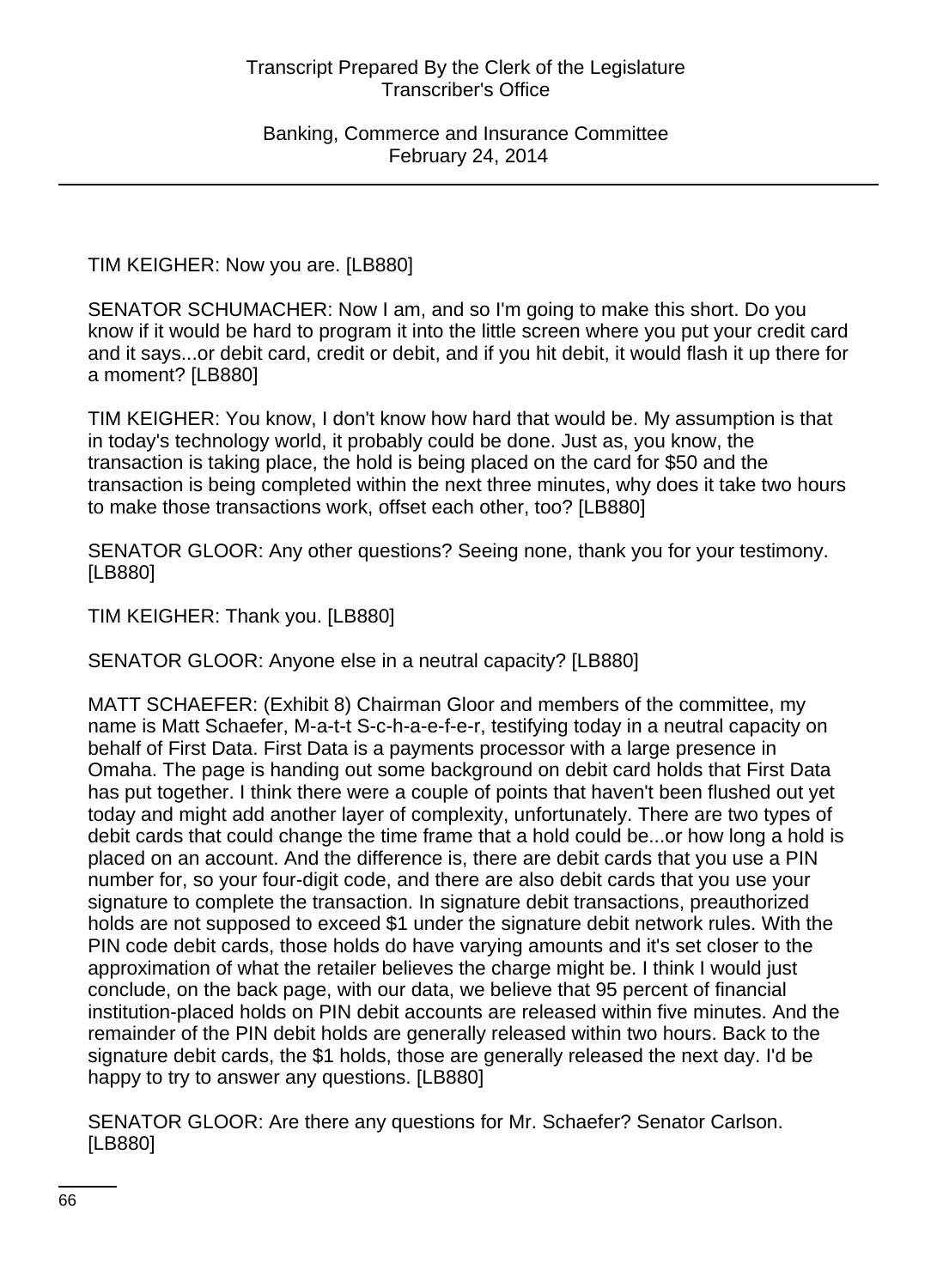SENATOR CARLSON: Thank you, Senator Gloor. A quick one. So in all of this that we're talking about it, the initial example that Senator Harms gave that somebody pumped gas...they got \$100 in their account, they pumped \$50 worth of gas, and they drive off and drive over to Walmart to pick up those other. That's...it might even be less than five minutes and probably within the two hours. So they're still not going to...this is why it happens to them. [LB880]

MATT SCHAEFER: According to our data, it would be a little bit unusual that it hadn't been released within a few minutes, but certainly within two hours, would be unusual. [LB880]

SENATOR CARLSON: And two hours would catch them. [LB880]

MATT SCHAEFER: Thank you. [LB880]

SENATOR CARLSON: Thank you. [LB880]

SENATOR GLOOR: Other questions? Seeing none, thank you for your testimony. [LB880]

MATT SCHAEFER: Thank you. [LB880]

SENATOR GLOOR: Anyone else in a neutral capacity? Senator Harms, you're recognized to close. [LB880]

SENATOR HARMS: Well, I appreciate your patience and your hearing. I find it kind of interesting, and I hope that you have your accounts computerized. Take some time to watch what happens. If you swipe your card at a gas station, it's not live time. It's not going to be live time. They batch those, in many cases, and they send them out, maybe, the next day if they get it done, you know, in time. I have had restaurants here with my card put a hold on my card. So what you're hearing today, I don't know. All I know is what I have experienced myself. And I think it's worth looking at. And the whole issue here is to notify the public. Let the public honestly know what's happening to them. If you're going to take money out and you're going to freeze the account then we need to deal with the issue. Other states are really starting to wrestle with this. And I think you'll see through the information I gave you, there's a lot of states there. There will be more in the next year and two years because this is going to be...it is a major issue for us. And I just don't want to see poor income families or middle class families caught in this whole issue because a lot of people are going to use more and more the debit card because it's like writing a check, it comes out instantly. Or actually, the checks a little longer, you've got a little bit of leeway there. And so my thoughts are that, and I continue to say that, I don't think everything works the way that we say that it does. And it's worthy of consideration. It's worthy of letting our citizens of Nebraska know exactly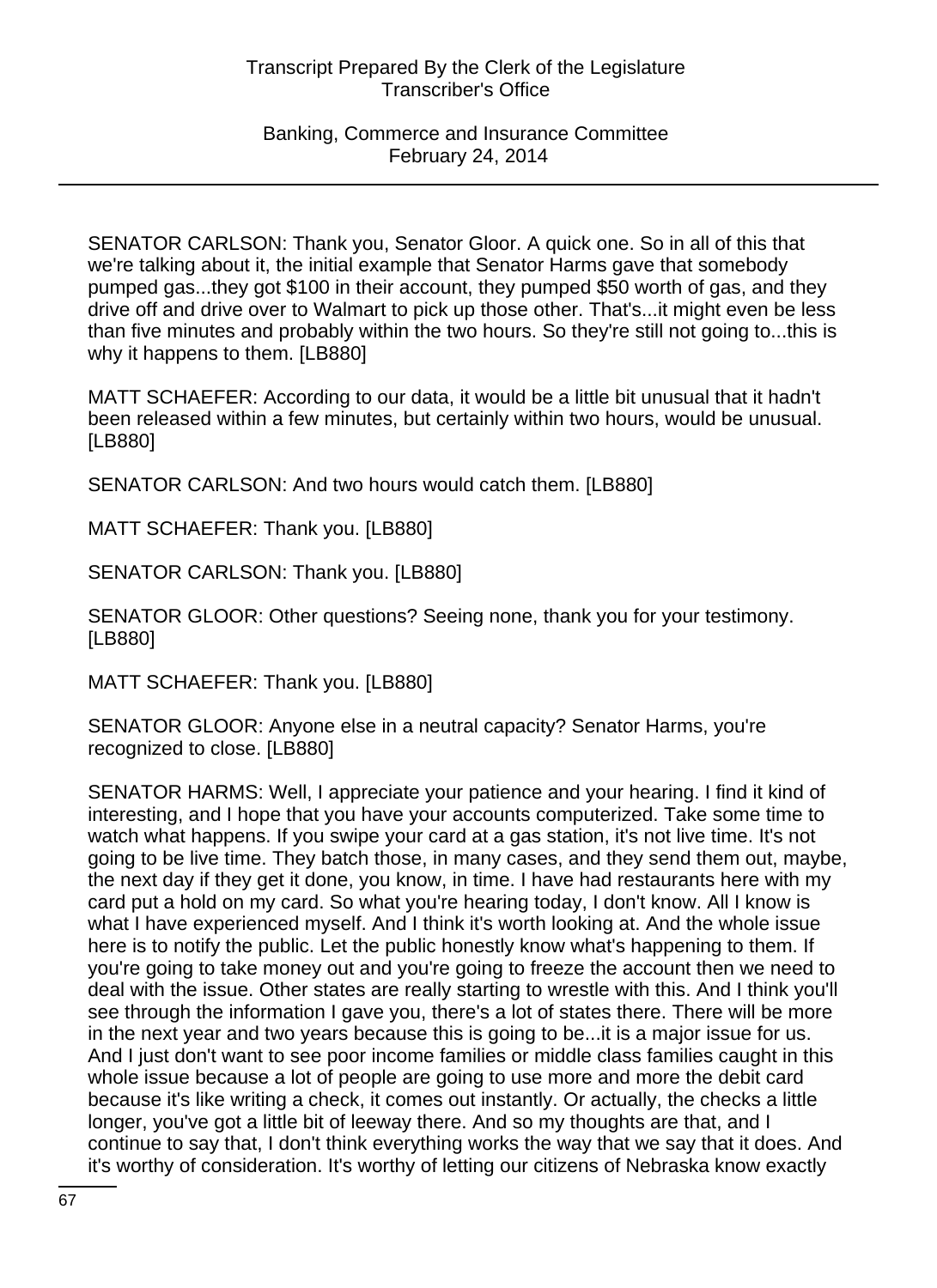Banking, Commerce and Insurance Committee February 24, 2014

what the potential is that's going to happen to their accounts. And that's really what this is about for me. So I'd be happy to answer any questions. [LB880]

SENATOR GLOOR: Senator Harms, I'd be curious as to, as you've explored this issue, is the solution to this in the not too distant future when, from an electronic banking standpoint, everything moves to real time where the amount of time between...let's use the example of the gas station where the gas station owner says, I want to pick \$100 because I've got some people with big fuel tanks here. [LB880]

### SENATOR HARMS: Uh-huh. [LB880]

SENATOR GLOOR: But they'll clearly know after the transaction has been completed, the pump has been turned off, that transaction is now closed, that within seconds, not minutes, not hours, certainly not days, there will be an understanding that this transaction, now, is completed. I mean, it appears to me that we're dealing with a technology issue here of...if we're not, we need to be. [LB880]

SENATOR HARMS: I think we probably are to a certain degree because with, for example...if you look at Visa, for example, they have 60 swipe categories. That's going to be an electronic problem for someone because if you're in a small grocery store, you don't know which one of those to hit. And that's not the thing that we talked about here. You have all of these different categories. You hit the wrong category, you could get hung up with the dollars that you have. MasterCard has 240 different categories and small businesses are having to deal with and address to make sure they put those in the right category. And a lot of them just don't have the people to do this, don't have the understanding to do this. And that's what happens, then, they'll hold that card up. And it will be frozen for a period of time until they can, you know, get through that particular issue. So the card that I use at home is live time on our gas company, as I told you. And it works very well. It comes right out of my account. I know instantly, probably within 30 minutes to an hour that that's been withdrawn. So I don't think it all works the way we've heard today. And to be honest with you, I've talked to too many people and I've expressed myself, that it's not very accurate. And so what I would say to you is that if you have it computerized and you use your debit card, you track it. See what happens to you and see what's taking place. It's all about telling the public, quite frankly, what we're going to do. [LB880]

SENATOR GLOOR: Okay. Senator Pirsch. [LB880]

SENATOR PIRSCH: Thank you. Just a quick question. I've got a bit of a cold today so I'm four octaves lower than normal. But with respect to your bill language, on page 2, line 18, it essentially defines "preauthorization hold" to mean "approval for a debit card transaction in an amount greater than the amount of the actual purchase in order to provide additional funds for possible future purchases". Is that taken from some other